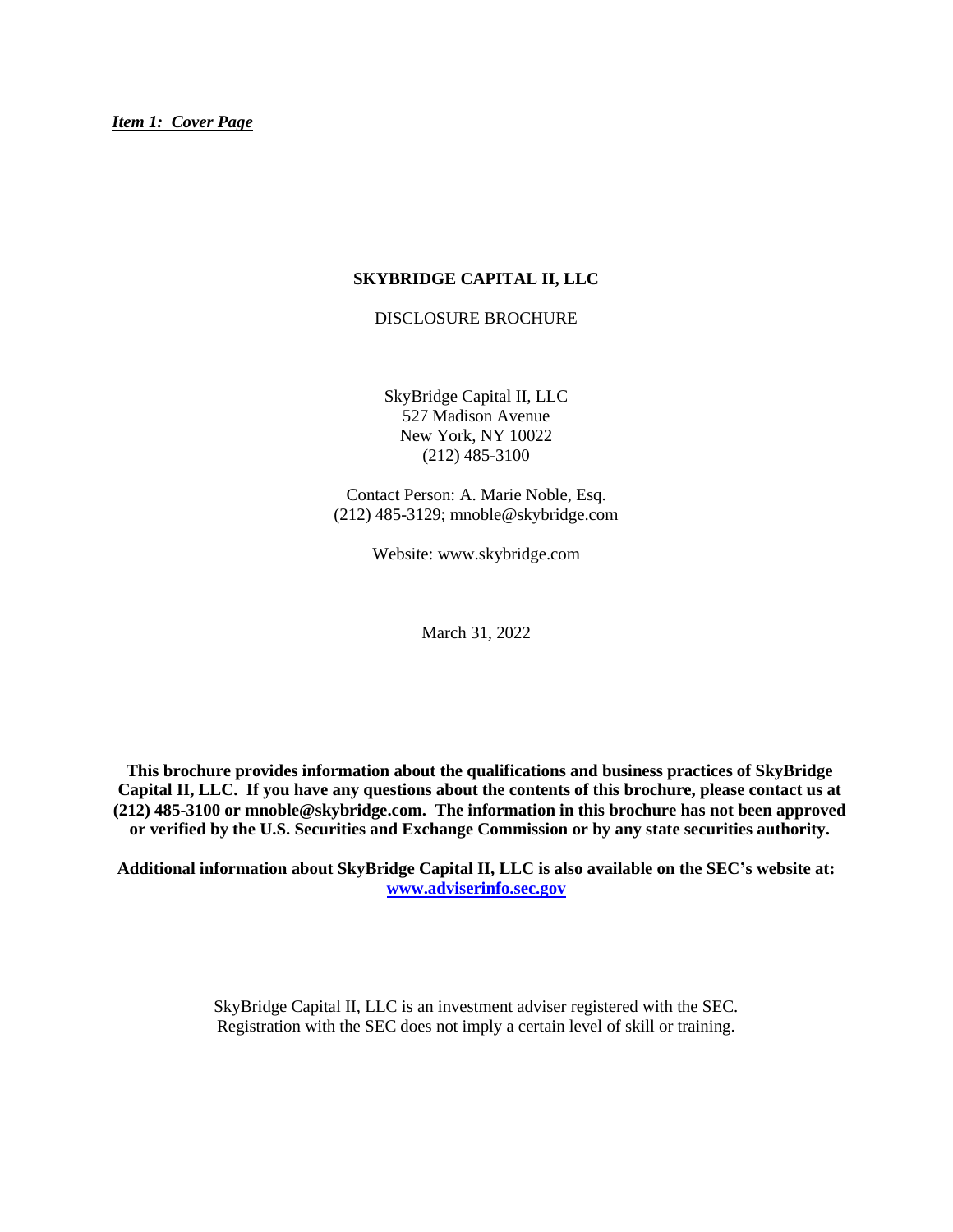## <span id="page-1-0"></span>*Item 2: Material Changes*

The following material change has occurred since the last annual update of this brochure on March 31, 2021:

SkyBridge Capital II, LLC ("SkyBridge") sponsored investment funds in 2021 for qualified investors to gain exposure, directly or indirectly, to securities of the following issuers: Chime Financial, Inc., Klarna Bank AB, Plaid Inc., Genesis Digital Assets Ltd. and Payward Inc. (Kraken). Access is provided by way of individual privately placed Delaware limited partnerships managed by SkyBridge, where a SkyBridge affiliate serves as general partner. For more information, please see Item 4 of this brochure.

\*\*\*

Additional information about SkyBridge, including a full copy of its current brochure, also is available on the SEC's website at [www.adviserinfo.sec.gov.](http://www.adviserinfo.sec.gov/)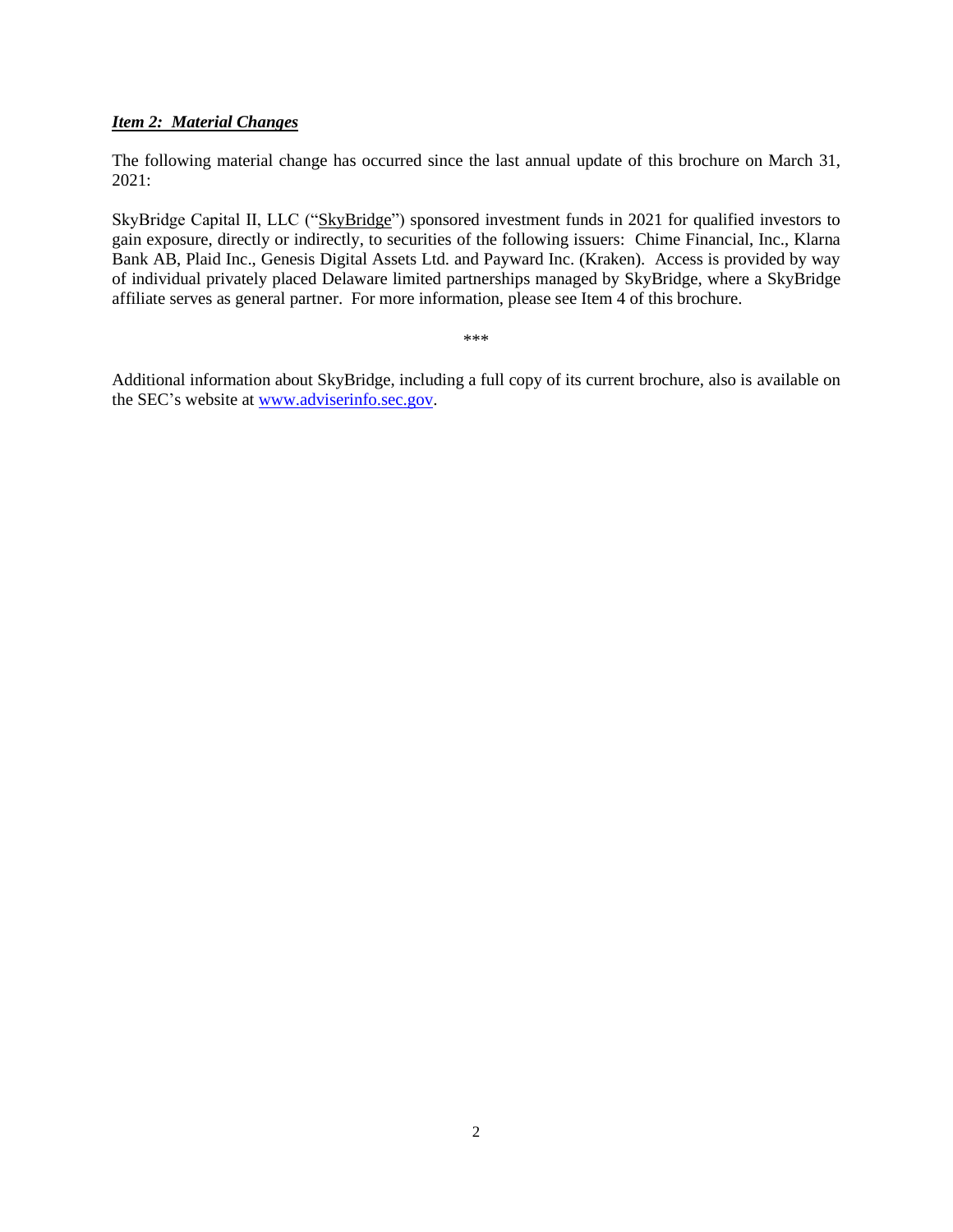## <span id="page-2-0"></span>**Item 3: Table of Contents**

| Item        | Page                                                                                   |  |
|-------------|----------------------------------------------------------------------------------------|--|
| Item 1:     |                                                                                        |  |
| Item 2:     |                                                                                        |  |
| Item 3:     |                                                                                        |  |
| Item 4:     |                                                                                        |  |
| Item $5$ :  |                                                                                        |  |
| Item 6:     |                                                                                        |  |
| Item $7$ :  |                                                                                        |  |
| Item 8:     |                                                                                        |  |
| Item 9:     |                                                                                        |  |
| Item $10$ : |                                                                                        |  |
| Item $11$ : | Code of Ethics, Participation or Interest in Advisory Client Transactions and Personal |  |
| Item $12$ : |                                                                                        |  |
| Item $13$ : |                                                                                        |  |
| Item $14$ : |                                                                                        |  |
| Item $15$ : |                                                                                        |  |
| Item $16$ : |                                                                                        |  |
| Item 17:    |                                                                                        |  |
| Item $18$ : |                                                                                        |  |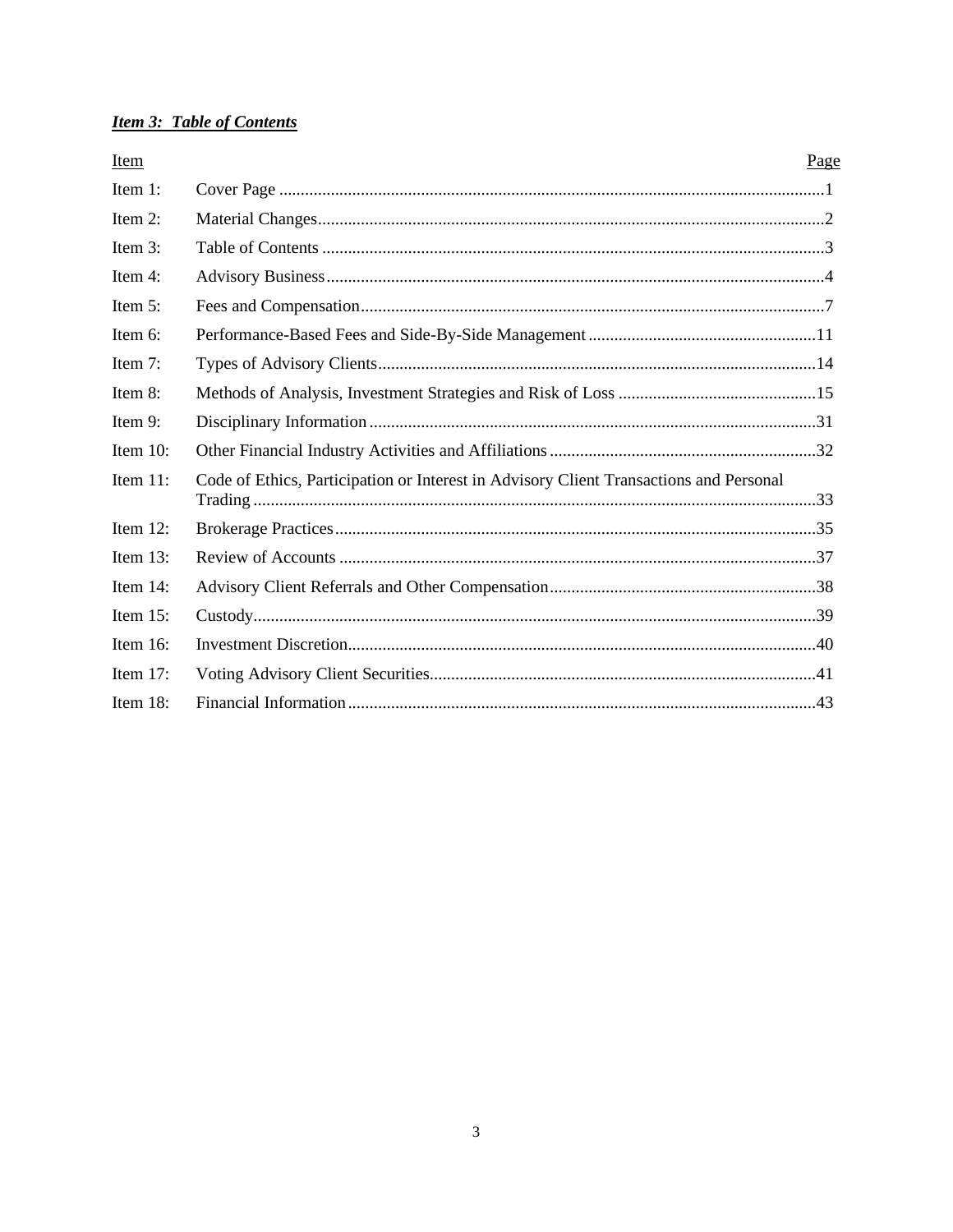### <span id="page-3-0"></span>*Item 4: Advisory Business*

SkyBridge Capital II, LLC ("SkyBridge") is an alternative investment management firm that provides discretionary and non-discretionary investment management and advisory services, together with investment management products, to Advisory Clients and the Non-Advisory Accountholder (each as defined in this Item 4). As of December 31, 2021, SkyBridge managed approximately \$3.4 billion in net assets for Advisory Clients on a discretionary basis, and advised on approximately \$2.3 billion in net assets on a non-discretionary basis for a plan subject to the Employee Retirement Income Security Act of 1974 (the "Non-Discretionary Accountholder"). In February 2022, SkyBridge provided notice to the Non-Discretionary Accountholder that SkyBridge shall be terminating the investment advisory agreement in the second quarter of 2022.

The services and products offered and managed by SkyBridge primarily consist of investment management and advisory services, custom investment portfolios and commingled products in the hedge fund, digital asset, private equity and real estate sectors. Investments where SkyBridge serves as investment adviser are structured as (i) "funds-of-funds" (i.e., funds that seek to achieve their investment objective(s) by investing substantially all of their assets in hedge funds or closed-end funds) and (ii) direct investment funds (i.e., funds that seek to achieve their investment objective(s) by investing directly in securities and/or other instruments, including digital assets). These funds (i) are registered under the Investment Company Act of 1940, as amended (the "1940 Act") as open-end or closed-end management investment companies or (ii) rely on an exemption from registration under Section 3 of the 1940 Act. Funds operating as 1940 Act registered investment companies may be sold to retail investors, while funds not so registered may only be offered to qualifying investors, in each case as described in the funds' offering materials and otherwise in compliance with applicable law.

SkyBridge has been providing investment management and advisory services since July 2008, including as a result of the assumption of certain investment management and advisory contracts assigned by (i) its affiliate, SkyBridge Capital LLC, as of June 1, 2009 and (ii) Citigroup Alternative Investments LLC as of June 30, 2010, as part of the acquisition of its Hedge Fund Management group by SkyBridge. SkyBridge's predecessor, SkyBridge Capital LLC, began providing investment management and advisory services in November 2005. SkyBridge is principally owned by its founder, Anthony Scaramucci, together with Brett S. Messing and Raymond C. Nolte.

Affiliates of SkyBridge may act as the general partner or managing member of limited partnerships or limited liability companies sponsored by SkyBridge, while those structured as corporations are typically managed by a board of directors composed of a majority or exclusively of persons not affiliated with SkyBridge. Each of the SkyBridge managed funds registered under the 1940 Act has a board of directors/trustees composed of at least a majority of "non-interested persons," as defined in the 1940 Act.

SkyBridge's team of professionals provides investment analysis and support services from its headquarters in New York and from its office in Florida.

## *SkyBridge Funds-of-Funds*

A significant portion of SkyBridge's Advisory Clients are "funds-of-funds", meaning they pursue their investment objectives by investing primarily in hedge funds or closed-end funds (collectively, "Investment Funds") managed by unaffiliated investment managers (each, an "Investment Manager"), as well as Investment Funds managed by SkyBridge, that employ a variety of alternative investment strategies, as identified by SkyBridge using its investment process discussed in greater detail in Item 8 of this brochure.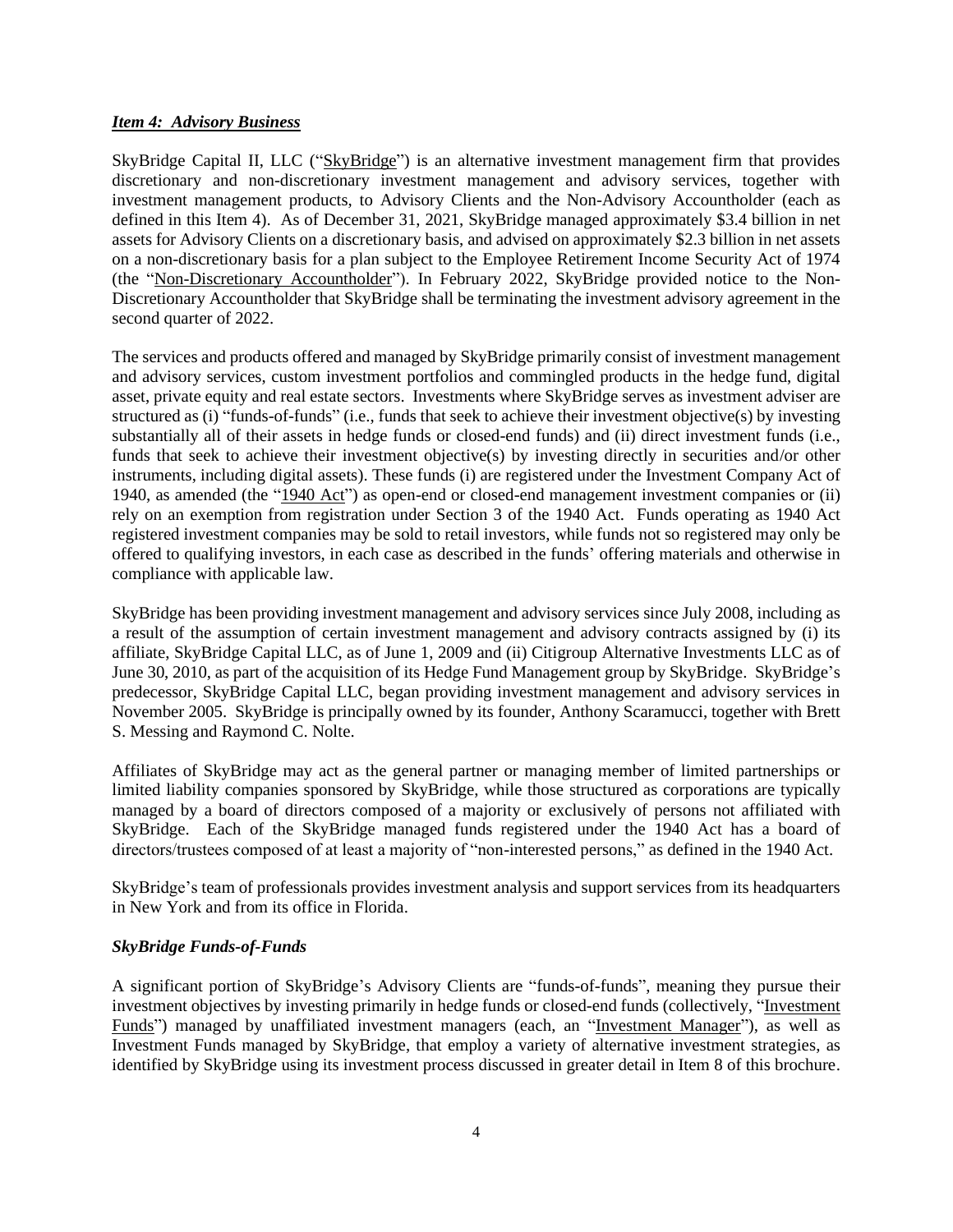Conflicts of interest are presented by "funds-of-funds" investments in Investments Funds managed by SkyBridge, as described in Item 6 of this brochure, which investors are encouraged to review.

Investment strategies generally, but not always, allow Investment Managers the flexibility to use leveraged or short-sale positions to take advantage of perceived inefficiencies across the global capital markets and are referred to as "alternative" strategies. Because Investment Funds following alternative investment strategies (whether hedged or not) are often described as "hedge funds," such Advisory Clients are referred to as SkyBridge "funds-of-funds". The Investment Funds may provide exposure to one or more instruments, including but not limited to equities, debt, structured products, digital assets (digital assets include "virtual currencies," "cryptocurrencies," "coins," "tokens" or similar assets that are issued and/or transferred using technological innovations such as distributed ledger or blockchain technology), derivatives, real estate and other alternative assets. To a lesser extent, the SkyBridge "funds-of-funds" make private investments in emerging portfolio companies (e.g., venture capital and growth equity investments), including in companies providing technologies related to digital assets. On occasion, SkyBridge "funds-of-funds" may purchase and hold publicly traded equities.

SkyBridge seeks to employ a combination of a top-down and bottom-up investment approach, with the goal of identifying attractive Investment Funds that fit into one or more investment themes it identifies. SkyBridge considers a theme to be a market or economic development that it believes is likely to drive profits, typically because SkyBridge believes that the impact of the chosen theme on the pricing of particular market instruments or segments is not fully appreciated.

SkyBridge "funds-of-funds" may seek to gain investment exposure to Investment Funds or Investment Managers that enter into derivative transactions, such as total return swaps, options and futures. Derivative instruments, consisting of futures, swaps and options, present risks and opportunities described in the offering materials for such funds. While these instruments can be significant components of the investment programs of the Investment Funds in which the SkyBridge "funds-of-funds" invest, it is presently contemplated that the "funds-of-funds" will not enter directly into derivatives transactions to a significant degree.

As of the date of this brochure, SkyBridge manages the following "funds-of-funds", certain of which operate as part of a "master-feeder" fund structure: (i) SkyBridge Multi-Adviser Hedge Fund Portfolios LLC ("Series G"); (ii) SkyBridge GII Fund, LLC ("GII"); (iii) Legion Strategies, Ltd. ("Legion Strategies"); (iv) SkyBridge Japan Strategy Unit Trust (formerly known as SkyBridge Legion Strategies Unit Trust); (v) SkyBridge Japan Strategy Unit Trust II; (vi) SkyBridge Japan Strategies SPC, (vii) SkyBridge Opportunity Fund Ltd.; and (viii) SkyBridge Opportunity Fund, LP (collectively with the SkyBridge IDF Series (defined hereafter), the "SkyBridge Funds-of-Funds" and, together with the SkyBridge Venture Funds (as defined below) and the SkyBridge Digital Funds (as defined below), the "SkyBridge Funds"). Series G and GII, which operate as closed-end management investment companies registered under the 1940 Act, are each referred to as a "1940 Act Fund" in this brochure.

On a limited basis, SkyBridge provides "fund-of-funds" investment management services to separately managed accounts owned by institutions and high net worth individuals ("Managed Accounts" and, together with the SkyBridge Funds, "Advisory Clients").

## *SkyBridge Direct Investment Funds*

In addition to the SkyBridge Funds-of-Funds, SkyBridge structures and manages direct investment vehicles, where SkyBridge formulates and executes upon trading and investment advice in its capacity as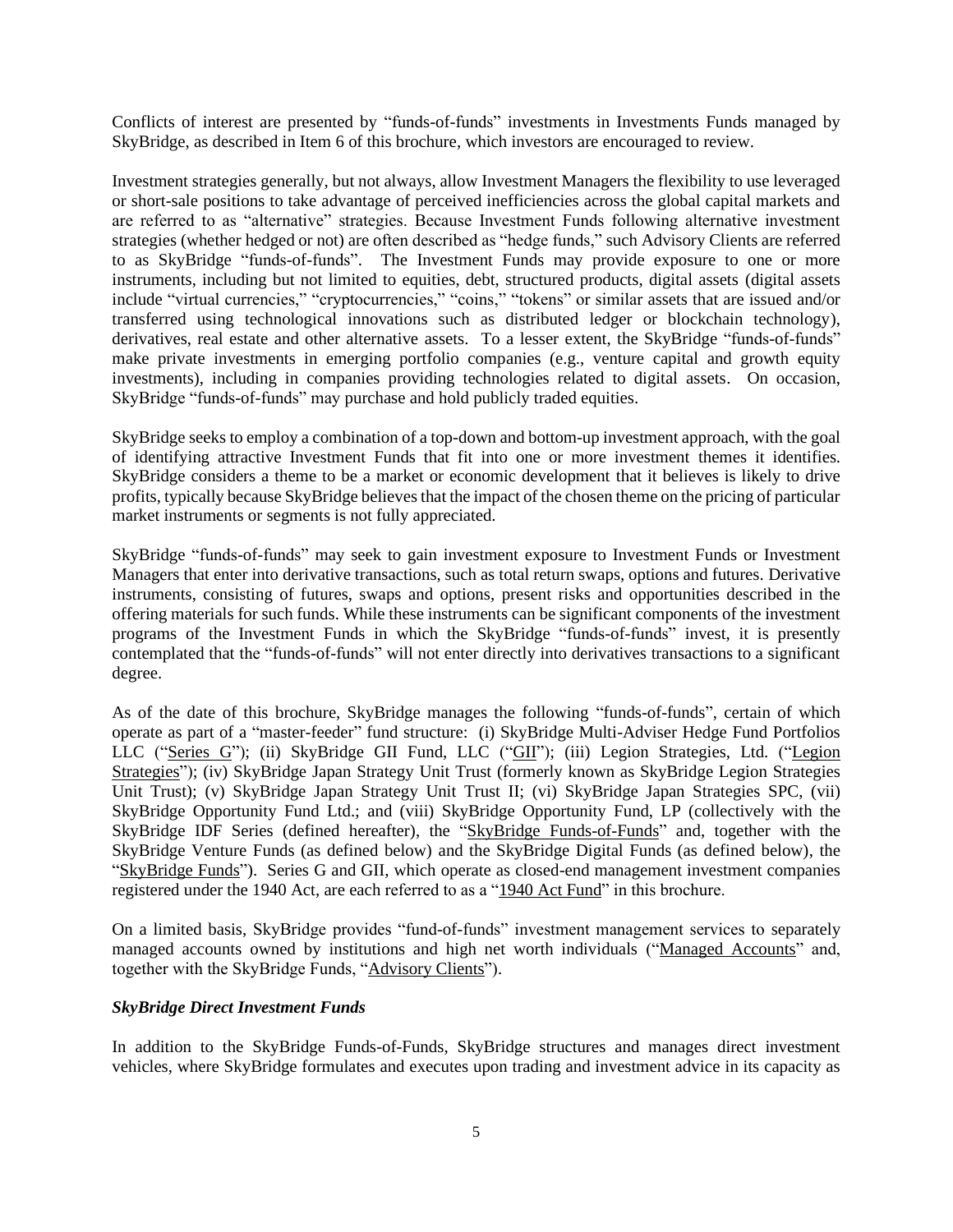investment manager to the vehicle, using its investment process discussed in greater detail in Item 8 of this brochure.

*SkyBridge Venture Funds*. Certain vehicles seek direct or indirect exposure to individual private companies. At present, these vehicles are: SkyBridge Chime LP, SkyBridge Klarna LP, SkyBridge Plaid LP, SkyBridge Genesis LP, SkyBridge Kraken LP, SkyBridge BTC Mining LP and SkyBridge Helium LP, each a privately placed Delaware limited partnership managed by SkyBridge, for which a SkyBridge affiliate serves as general partner (together, the "SkyBridge Venture Funds"). The first SkyBridge Venture Fund launched in the fourth quarter of 2020. These funds are available exclusively to "qualified purchasers" under the 1940 Act and rely on the Section 3(c)7 exemption from registration thereunder.

*SkyBridge Digital Funds*. SkyBridge also structures and manages direct investment vehicles that invest in digital assets. At present, these vehicles are: (i) SkyBridge Algorand Offshore Fund, Ltd., a Cayman Islands exempted company "feeder fund" that invests substantially all of its assets in SkyBridge Algorand Fund LP, a Delaware limited partnership "master fund" (together, the "SkyBridge Algorand Fund") and (ii) each of SkyBridge Coin Fund, LP, a Delaware limited partnership "feeder fund" and SkyBridge Coin Fund, Ltd., a Cayman Islands exempted limited company "feeder fund" which together invest substantially all of their assets in SkyBridge Coin Master Fund LP, a Cayman Islands exempted limited partnership (together, the "SkyBridge Coin Fund", and together with the SkyBridge Algorand Fund, the "SkyBridge Digital Funds"). It is anticipated that an additional "feeder fund" will be incorporated in the United Arab Emirates to invest substantially all of its assets directly or indirectly in SkyBridge Coin Master Fund LP.

Legion Strategies, which is a SkyBridge Fund-of-Funds, gains exposure to digital assets by investing in, among other things, funds managed by SkyBridge, which have included First Trust SkyBridge Bitcoin Fund LP (the "Bitcoin Fund"), First Trust SkyBridge Ethereum Fund LP (the "Ethereum Fund"), SkyBridge Algorand Fund and SkyBridge Coin Fund, Ltd. (any such fund managed by SkyBridge and invested in by a SkyBridge Fund, an "Affiliated Fund"). As of February 28, 2022, approximately 24% of Legion Strategies' net asset value was represented by investments in Affiliated Funds. This number may increase in the future, and the increase could be significant. While investments by Legion Strategies in Affiliated Funds may enable SkyBridge to offer a broader array of investment strategies than would otherwise be possible, such investments present conflicts of interest. See Item 6 of this brochure.

## *Sub-Advisory and Portfolio Consultant Roles*

SkyBridge serves as an investment sub-advisor to (i) the First Trust SkyBridge Crypto Industry and Digital Economy ETF (the "CRPT ETF"), a series of First Trust Exchange-Traded Fund VIII, organized as a separate series of a 1940 Act registered management investment company advised by First Trust Portfolios LP and (ii) the SkyBridge Multi-Strategy Insurance Fund Series (the "SkyBridge IDF Series") of the SALI Multi-Series Fund LP, a Delaware series limited partnership (the "IDF Partnership") advised by SALI Fund Management, LLC (the "IDF Investment Manager"), which is currently in wind-down status. SkyBridge serves as portfolio consultant to the SkyBridge Digital Innovation Portfolio Series of a 1940 Act registered unit trust series sponsored by First Trust Portfolios LP (the "Digital Unit Trust").

## *Other Roles*

SkyBridge sponsors certain investment products that do not invest in "securities", as defined under applicable law: (i) SkyBridge serves as external adviser to SkyBridge Opportunity Zone Real Estate Investment Trust, Inc. ("SOZ REIT") and (ii) SkyBridge serves as manager to the Bitcoin Fund and the Ethereum Fund. SOZ REIT intends to operate as a real estate investment trust under the U.S. Internal Revenue Code of 1986, as amended (the "Code") and invests in "qualified opportunity zone property" as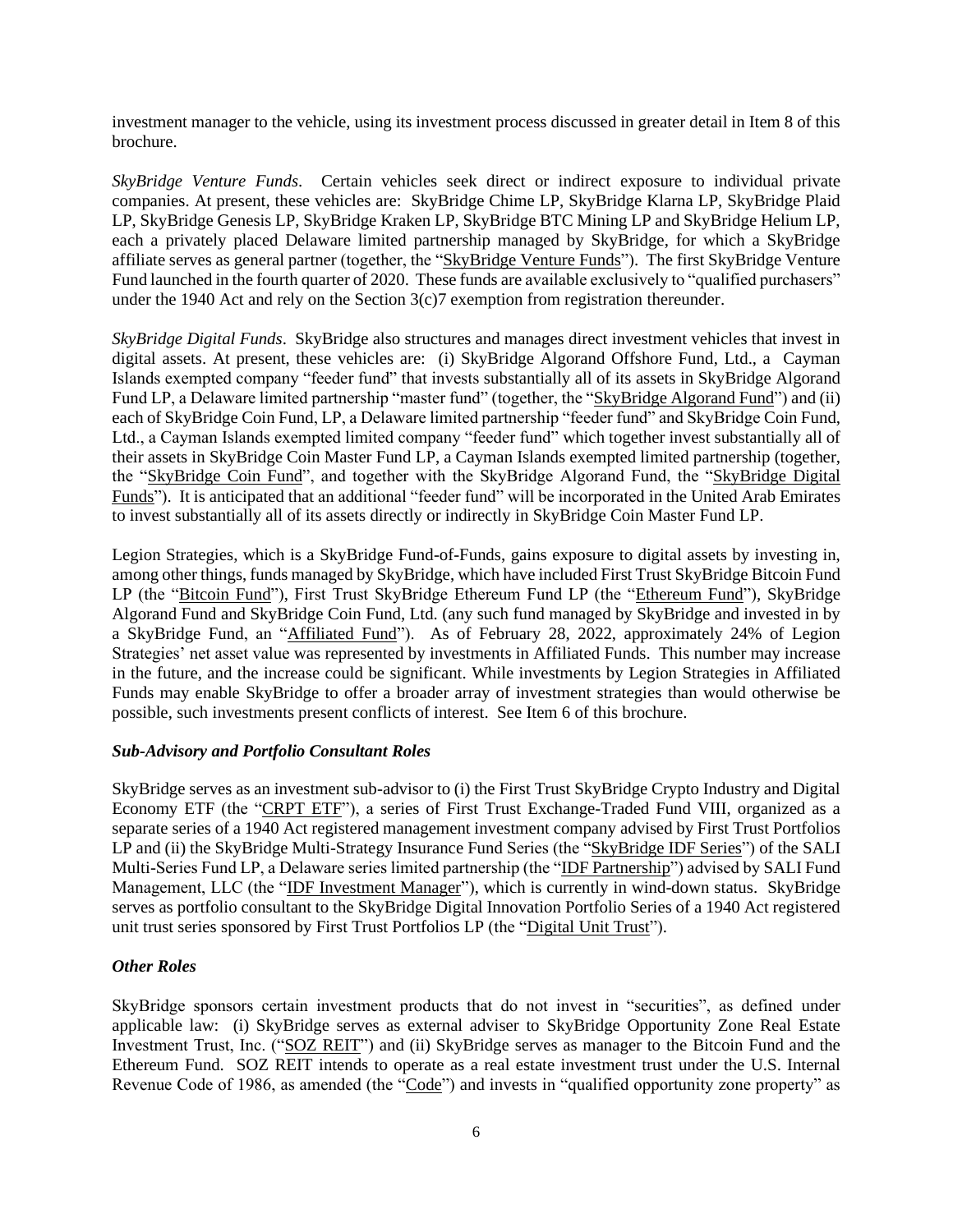defined by the Code and regulations issued by the U.S. Department of the Treasury. The Bitcoin Fund invests exclusively and directly in Bitcoin, the largest and most liquid digital asset, while the Ethereum Fund invests in Ether, the native token of the Ethereum network. Because they do not invest or trade in "securities", as defined under applicable law, none of SOZ REIT, the Bitcoin Fund nor the Ethereum Fund is considered to be subject to registration as an "investment company" under the 1940 Act nor is SkyBridge subject to the Investment Advisers Act of 1940, as amended (the "Advisers Act") or acting in its capacity as SEC registered investment adviser with respect to those funds. Information on these funds is provided herein for informational purposes only.

## <span id="page-6-0"></span>*Item 5: Fees and Compensation*

SkyBridge offers discretionary and non-discretionary investment management and advisory services for a percentage of assets under management, a fixed fee or fees based on performance as described below and further in Item 6. For SkyBridge Funds that are not 1940 Act Funds, fees and minimum investment requirements may be waived, reduced or calculated differently with respect to investors at the sole discretion of SkyBridge, as permitted by the SkyBridge Fund's offering documentation. For SkyBridge Funds that are 1940 Act Funds, no management fee or minimum initial investment requirements may be waived, reduced or calculated differently.

As among SkyBridge Funds, fees differ based upon a number of factors, including the nature of the fund (for example, 1940 Act Funds have limitations on the types of fees that may be charged) and the trading strategy. Further, complexity and investor demand are key drivers of SkyBridge's fees and compensation for its management of SkyBridge Funds. With the Managed Accounts, fees may differ based upon a number of factors, including without limitation, account complexity and size, assets under management and requested commercial terms which are subject to negotiation.

SkyBridge may in the future charge other types of fees and use different fee structures, including variations of performance or incentive fees and allocations.

#### *Investment Management Fees and Performance Fees and Allocations*

SkyBridge Funds pay SkyBridge management fees based on assets under management and, for certain SkyBridge Funds and Managed Accounts, an additional performance fee or allocation determined as a percentage of profits, with performance fees or allocations subject to a "high water mark". Investors in the SkyBridge Funds bear their pro rata portions of such fees and allocations, which are non-negotiable. In certain cases, SkyBridge may agree to waive part or all of the asset-based fee and/or reimburse the SkyBridge Fund, to the extent necessary to prevent the SkyBridge Fund's ordinary expenses from exceeding an agreed amount. The amounts of such fees and allocations are described in detail in the offering documents for each SkyBridge Fund, and investors or potential investors should review those materials carefully when making their investment decisions.

*SkyBridge Funds-of-Funds.* Management fees payable by SkyBridge Funds-of-Funds range at present from 0.60% to 1.20% per annum of assets under management and from 0% to 10% of profits in respect of performance fees or allocations.

*Direct Investment Funds*. Investors in SkyBridge Venture Funds to date pay a one time purchase fee on the portion of their capital contribution that is invested in the Venture Fund's underlying asset, with such amounts presently ranging from 4.3% to 7.5% of capital contributions. Performance allocations payable to the SkyBridge affiliated general partner to date are 20% of profits, in some instances over a preferred return. The SkyBridge Digital Funds pay a fixed fee for management services to SkyBridge equal to 2% on the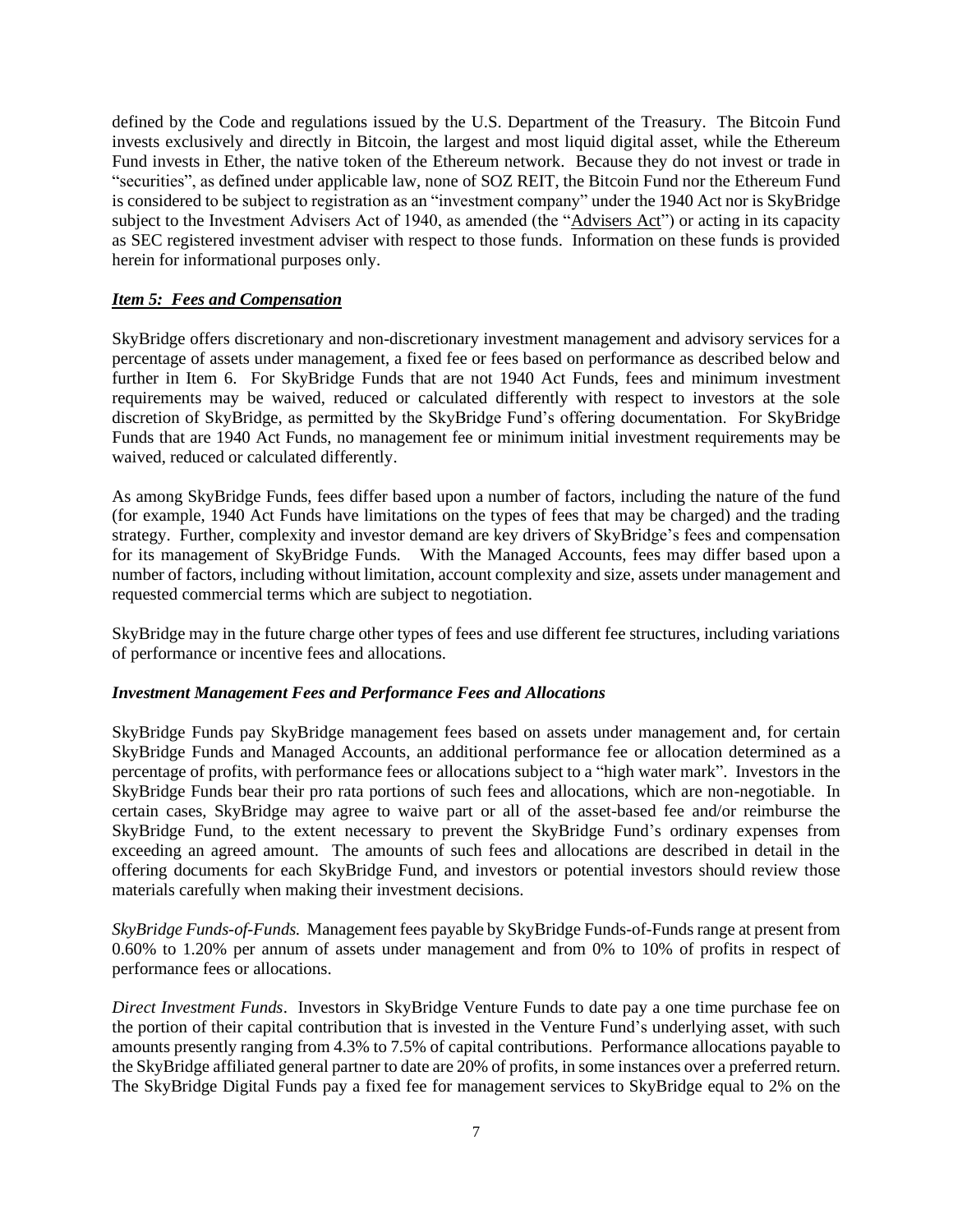aggregate balance of the master fund capital account and a 20% incentive allocation payable to the SkyBridge affiliate that serves as master fund general partner. Fees and incentive allocations are waived for SkyBridge employees in the SkyBridge Digital Funds.

*Managed Accounts.* Management fees payable by Managed Accounts are based on assets under management. The amount of such fees are set forth in the investment advisory agreements for the Managed Accounts, and currently range from 0.75% to 0.95% per annum of assets under management in respect of the asset-based fees. There are no current arrangements for performance fees, which are typically determined as a percentage of profits.

The foregoing is current as of the date of this brochure. SkyBridge may sponsor funds in the future with varying fee and incentive allocation terms.

For SkyBridge Funds-of-Funds and Managed Accounts, management fees are billed monthly or quarterly in arrears based on the amount of assets under management. For SkyBridge Digital Funds, management fees are billed quarterly in advance. In all cases, such amounts are paid indirectly by investors on a pro rata basis as a Fund expense. Fees will be prorated for any beginning or ending period of a contract that is less than a full billing period. An initial fee will be calculated as of the date that SkyBridge accepts an individual Advisory Client agreement between a Managed Account and SkyBridge (a "Advisory Client Agreement") or enters into an investment management or advisory agreement with a SkyBridge Fund. This initial fee will cover the period from the date on which the agreement is entered into until the last day of the initial billing period. The monthly or quarterly fees will be billed to each Advisory Client as they become due and payable.

In connection with SkyBridge's acquisition of the Hedge Fund Management Group in 2010, SkyBridge agreed to continue to provide non-discretionary investment advisory services to the Non-Discretionary Accountholder which was previously advised by and affiliated with Citigroup Alternative Investments LLC. For those services, SkyBridge receives a negotiated flat fee which is paid quarterly in advance. In February 2022, SkyBridge provided notice to the Non-Discretionary Accountholder that it shall be terminating the investment advisory agreement in the second quarter of 2022.

If an Advisory Client Agreement or investment management or advisory agreement is terminated, SkyBridge will typically be entitled to fees earned through the effective date of termination, or such longer period as may be agreed by the parties, and will provide the counterparty with a refund, if any, of any additional fees paid in advance. Refunds are typically based on the number of days remaining in the calendar quarter after the date upon which notice of termination is received.

SOZ REIT charges a 1.75% per annum management fee, subject to an operating expense cap, payable as of the close of business on the last day of the applicable calendar month. SOZ REIT will pay an incentive fee to SkyBridge equal to 15% of any profits above a 5% annualized internal rate of return hurdle, to become due once investments have been liquidated or sold. The Bitcoin Fund and the Ethereum Fund pay, monthly in advance, a .75% and 1.00% per annum management fee to SkyBridge, with no incentive allocation.

#### *Other Fees*

Custodians (including banks or registered broker-dealers) will be used to facilitate the management of Advisory Client assets. Please refer to Item 15 of this brochure for additional information about custody of Advisory Client assets. The cost of these services is not included in the management fees described above. Advisory Clients, directly in the case of Managed Accounts and indirectly in the form of a fund expense in the case of SkyBridge Funds, will be responsible for paying any such additional costs charged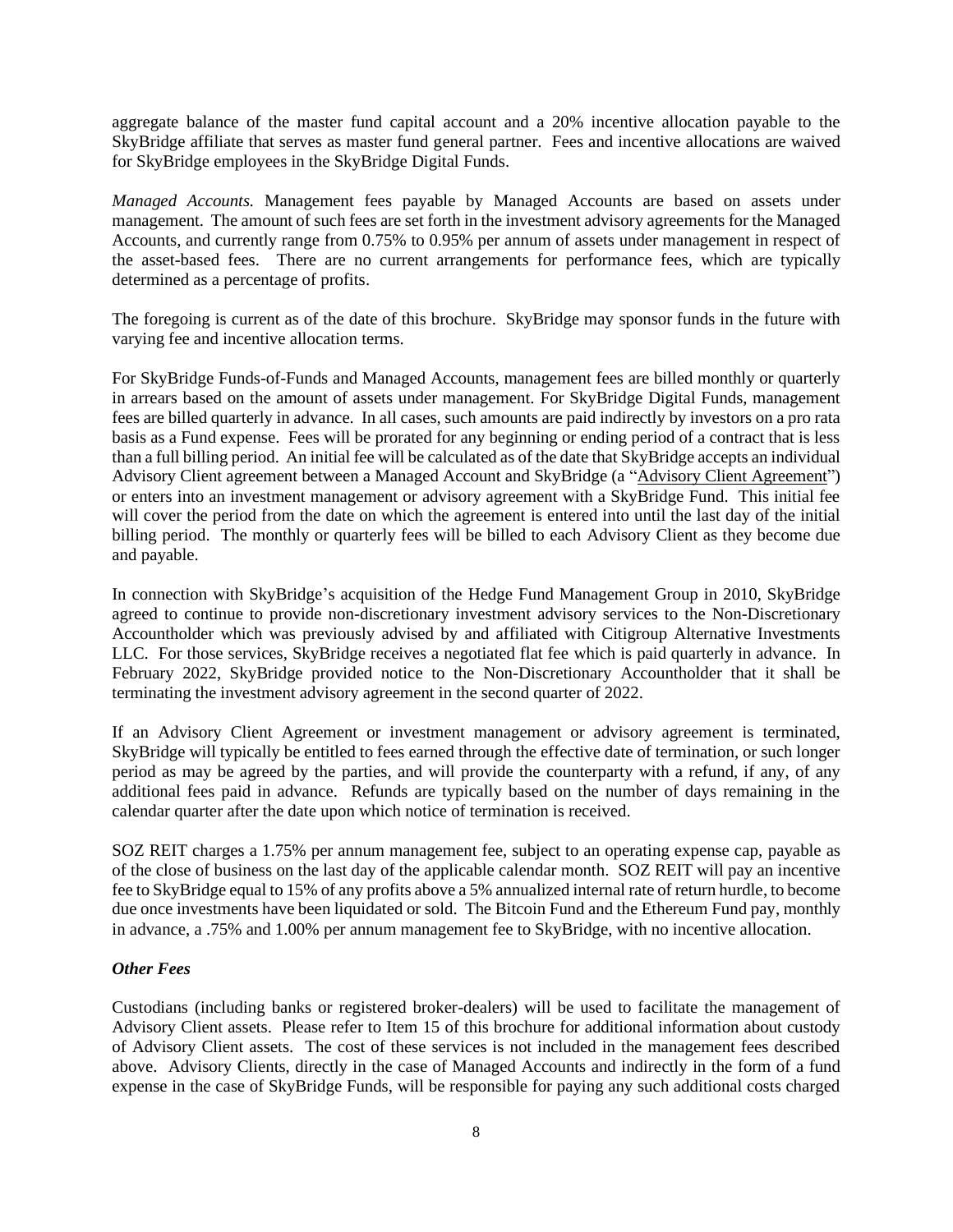by custodians. The management fees charged by SkyBridge also do not include the amount of any costs, expenses or commissions that a broker or dealer may charge in connection with transactions executed on behalf of Advisory Client accounts. See Item 12 of this brochure.

In addition, a custodian or registered broker may impose certain costs or charges associated with servicing Advisory Client accounts, such as margin interest, costs relating to exchanging foreign currencies, odd lot differentials, regulatory fees (e.g., fees charged by the Securities and Exchange Commission ("SEC")) transfer taxes, exchange fees, wire transfer fees, postage fees, auction fees, foreign clearing, settlement and custodial fees, and other fees or taxes required by law.

SkyBridge Funds bear other fees and expenses, which vary by Fund, including but not limited to the following: administration and servicing, research, accounting and tax, including tax advisory, audit, broker, legal, valuation, risk aggregation software, regulatory and self-regulatory compliance, including third-party compliance and regulatory consultants incurred in connection with designing, implementing and monitoring compliance and operational programs and consulting services related to regulatory examinations, insurance costs, custody costs, the costs of printing and mailing reports, costs and expenses associated with credit facilities, as well as costs and expenses of ongoing investor servicing and support and costs of the continuing offering of shares, including costs of preparing, printing and distributing offering memoranda and supplements thereto, and other sales material and other related sales expenses and expenses related to boards of directors. Transaction related expenses payable by SkyBridge Funds are expenses related to the direct investment transactions of the SkyBridge Funds, including, but not limited to, brokerage commissions, prime brokerage charges, exchange, regulatory and user fees, interest expense on margin accounts and other indebtedness, borrowing charges on securities sold short, bank service fees, withholding and transfer fees, clearing and settlement charges, professional fees (including, without limitation, expenses of consultants and experts) relating to investments, and expenses (including travel expenses) incurred in connection with negotiating agreements with, and auditing the performance of and otherwise doing initial and ongoing due diligence on, existing and prospective underlying Investment Managers, including ongoing data aggregation and/or risk reporting service costs. SkyBridge Funds also may incur extraordinary expenses, including litigation expenses, government fees and taxes, if any, and indemnification obligations. The foregoing is intended as a summary only, and investors in the SkyBridge Funds are requested to refer to the applicable funds' prospectus or offering documents for complete information on all fees and expenses.

When certain expenses are incurred in common, SkyBridge attempts to allocate such expenses in a fair and equitable manner. Typically, an expense item is allocated equally among Advisory Clients benefiting from such expense item and at times the allocation decision will reflect judgments on the part of SkyBridge. Certain expenses may be absorbed by SkyBridge depending on the Advisory Client's agreement with SkyBridge or at SkyBridge's discretion across all accounts. While an allocation can have the effect of reducing expenses that an Advisory Client might otherwise be required to pay in full, it may also result in differences in the relative cost and benefits across accounts.

Under the terms of Administrative and Investor Services Agreements entered into separately between SkyBridge and each of Series G, GII and Legion Strategies, as approved by each fund's Board of Directors, SkyBridge is responsible, directly or through its agents, for among other things which differ by fund, certain compliance, board administration, regulatory, general business, operational and investor servicing matters. In consideration of the services provided, SkyBridge is paid an annual fee calculated as a percentage of the relevant SkyBridge Fund's net assets, which provides for "breakpoints" (or fee reductions) at increasing asset levels of Series G and GII. Currently, for Series G and GII, the fee is equal to approximately 0.10% of the first \$6 billion of average net assets, .09% of the next \$0.5 billion of average net assets in excess of \$6 billion, .08% of the next \$1.5 billion of average net assets in excess of \$6.5 billion,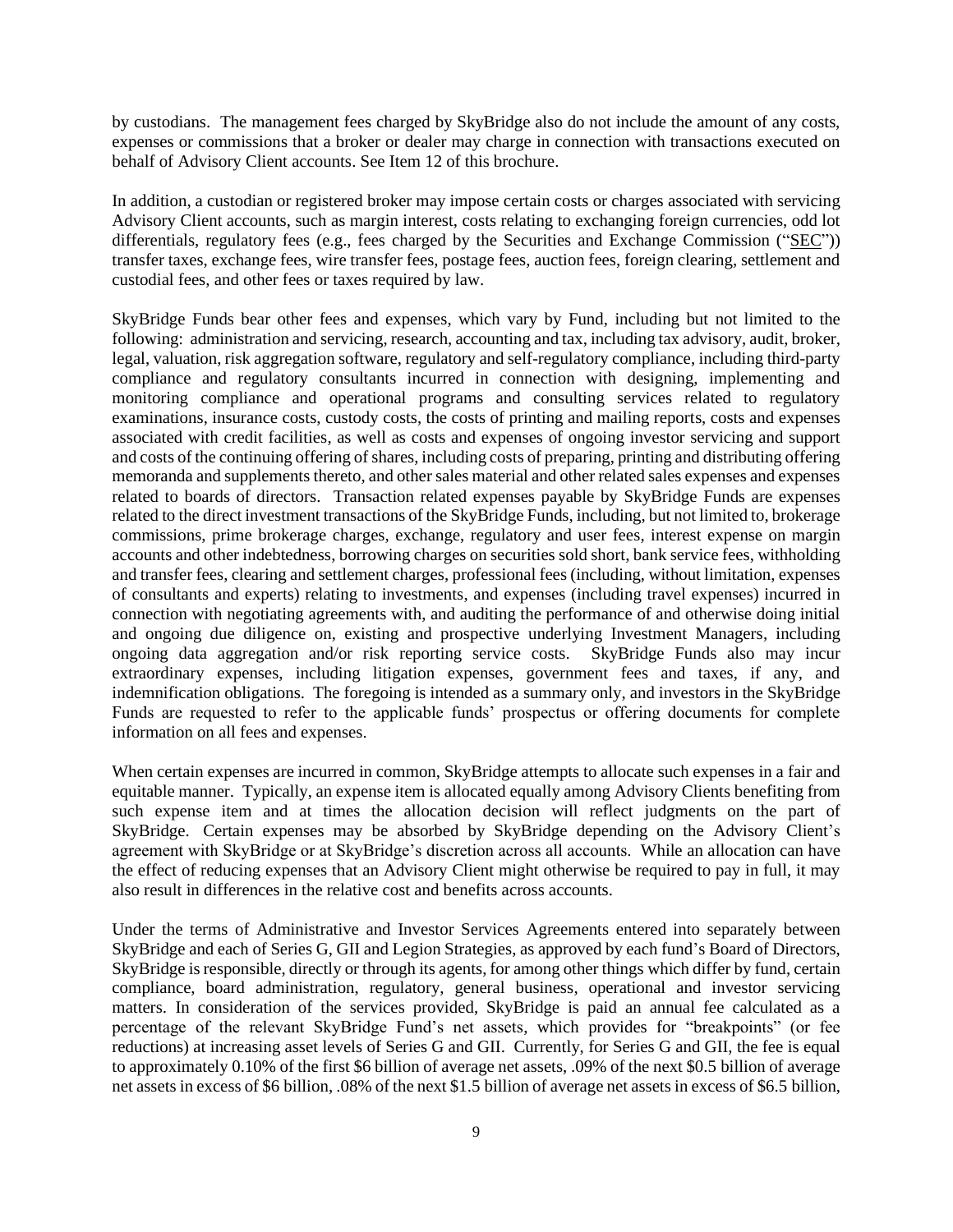and .07% of average net assets in excess of \$8 billion. The fee is currently waived for GII. Legion Strategies pays a fee equal to 0.20% of average net assets of Series Q-1, Series R, Series D and Series SB, and 0.05% of average net assets of Series ID and Series ID-2 for administrative and investor services.

Series G pays an account servicing fee to its principal underwriter, Hastings Capital Group LLC ("Hastings"), a SkyBridge affiliate, consisting of compensation for services provided to Series G shareholders (including sub-accounting and other administrative services, as well as shareholder liaison services such as responding to inquiries from shareholders and providing shareholders with information about their investments in the fund) and for distribution support. Hastings, in turn, pays all or a portion of the account servicing fee to each placement agent that sells Series G shares, and retains fees for those shareholders that it has directly placed. The account servicing fee replaced a prior shareholder servicing fee effective August 1, 2021. In addition, Series G and GII each pay a fee to Hastings to serve as principal underwriter.

SkyBridge's management fees do not cover "mark-ups" and "mark-downs" that broker-dealers may receive, "dealer spreads" that broker-dealers may receive when acting as principal in certain transactions, the amount of any annual retirement plan fees or the fees and expenses an Advisory Client may incur as a shareholder of, or investor in, an Investment Fund. In the case of SOZ REIT, the Bitcoin Fund and the Ethereum Fund, investors pay different shareholder servicing fees imposed by broker-dealers who sell the fund, including Hastings, as described in detail in the offering materials and subscription agreement.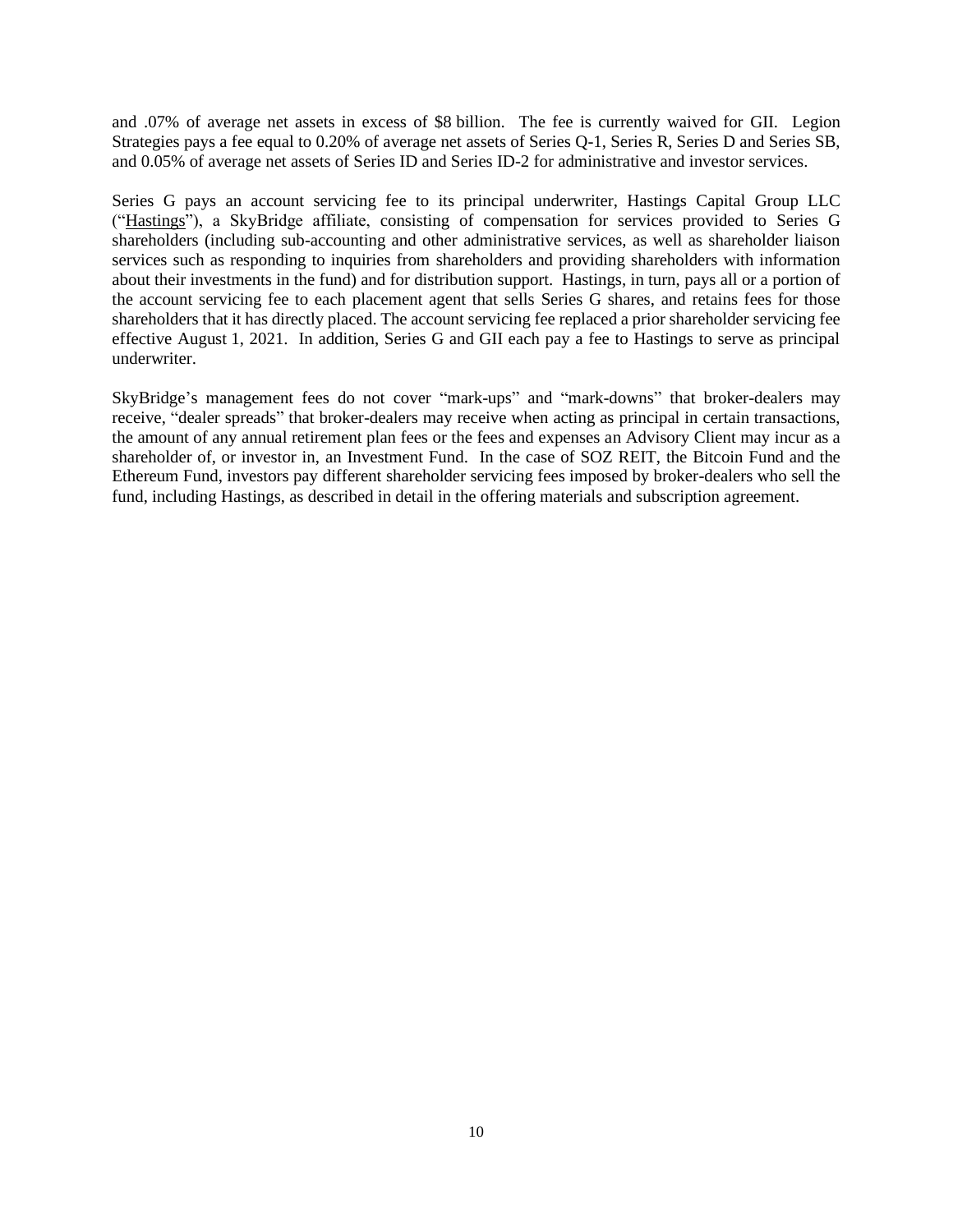#### <span id="page-10-0"></span>*Item 6: Performance-Based Fees and Side-By-Side Management*

SkyBridge Funds and Managed Accounts are charged by SkyBridge a combination of asset-based and, in certain cases, performance fees or allocations which may be subject to a hurdle and subject to waiver at SkyBridge's discretion, while for the Non-Discretionary Accountholder, SkyBridge receives a negotiated flat fee. Performance fees charged by SkyBridge comply with the requirements of Section 205 of the Advisers Act and the applicable rules thereunder. SkyBridge may, in the future, charge other types of fees and use different fee structures.

*Conflicts of Interest***.** Conflicts of interest arise from SkyBridge's management of SkyBridge Funds, including Affiliated Funds, Managed Accounts and other accounts.

*Allocations of Investments*. Conflicts of interest arise with the allocation of limited investment opportunities between and among Advisory Clients. Allocations of limited investment opportunities raise a potential conflict of interest to the extent that SkyBridge may have an incentive to allocate investments that are expected to increase in value to preferred accounts, including accounts with higher fee structures or performance-based fees or accounts that have been underperforming in an investment strategy. SkyBridge has policies and procedures in place to address and mitigate these conflicts. SkyBridge seeks to allocate investment opportunities, and otherwise treat all of its Advisory Clients, in a manner that is fair and equitable. In allocating investment opportunities, SkyBridge will consider many factors in determining the fairness of any allocation among its Advisory Clients. SkyBridge will typically first consider whether the underlying investment opportunity is scarce or not. SkyBridge also considers whether the underlying investment opportunity is an Investment Fund managed by a third party Investment Manager (which is the typical investment of the SkyBridge Funds-of-Funds). SkyBridge then considers whether the investment opportunity includes (i) an Investment Fund that is closed to "new investors" or (ii) a privately issued security of an operating company (which is the typical investment of the SkyBridge Venture Funds and, to a lesser extent, the SkyBridge Funds-of-Funds). SkyBridge will also consider any other restrictions imposed by an Investment Fund or other issuer. SkyBridge also considers the type of Advisory Client (i.e., 1940 Act registered fund, private fund or managed account); Advisory Client strategies (multi-strategy or single strategy); inception dates (and potentially different Investment Fund lock up periods); investment scale required to incept an Advisory Client; cash flows and available cash, liquidity, investment objectives and restrictions (which may include manager and strategy investment limits); and past allocation decisions. With respect to liquidity, SkyBridge Funds-of-Funds provide quarterly or semi-annual redemption windows and have a commensurate need for liquidity, and therefore a potentially lesser appetite for illiquid privately issued securities, whereas SkyBridge Venture Funds, which are single strategy, are anticipated to be invested in that strategy for several years of duration, and anticipated liquidity is not a relevant factor for allocation decisions.

*Investments in Affiliated Funds*. Conflicts of interest also arise when SkyBridge determines, for SkyBridge Funds that are not 1940 Act Funds, that an investment in another fund managed by SkyBridge is in the best interests of the investor fund, for example in the case of a nascent strategy that is lacking in depth of institutional third party investment managers providing the same level of expertise as SkyBridge, such as the digital asset strategy. As of February 28, 2022, approximately 24% of Legion Strategies' net asset value was represented by investments in Affiliated Funds. This number may increase in the future, and the increase could be significant. An investment in Affiliated Funds results in conflicts of interest relating to remuneration and profitability for SkyBridge and its affiliates, insofar as SkyBridge charges management and incentive fees at both the Affiliated Fund and "fund-of-fund" levels, for which no accounting or repayment to the "fund-of-fund" is required. An investor who meets the eligibility conditions imposed by the Affiliated Fund could invest directly in that Affiliated Fund, which would eliminate such layering of fees.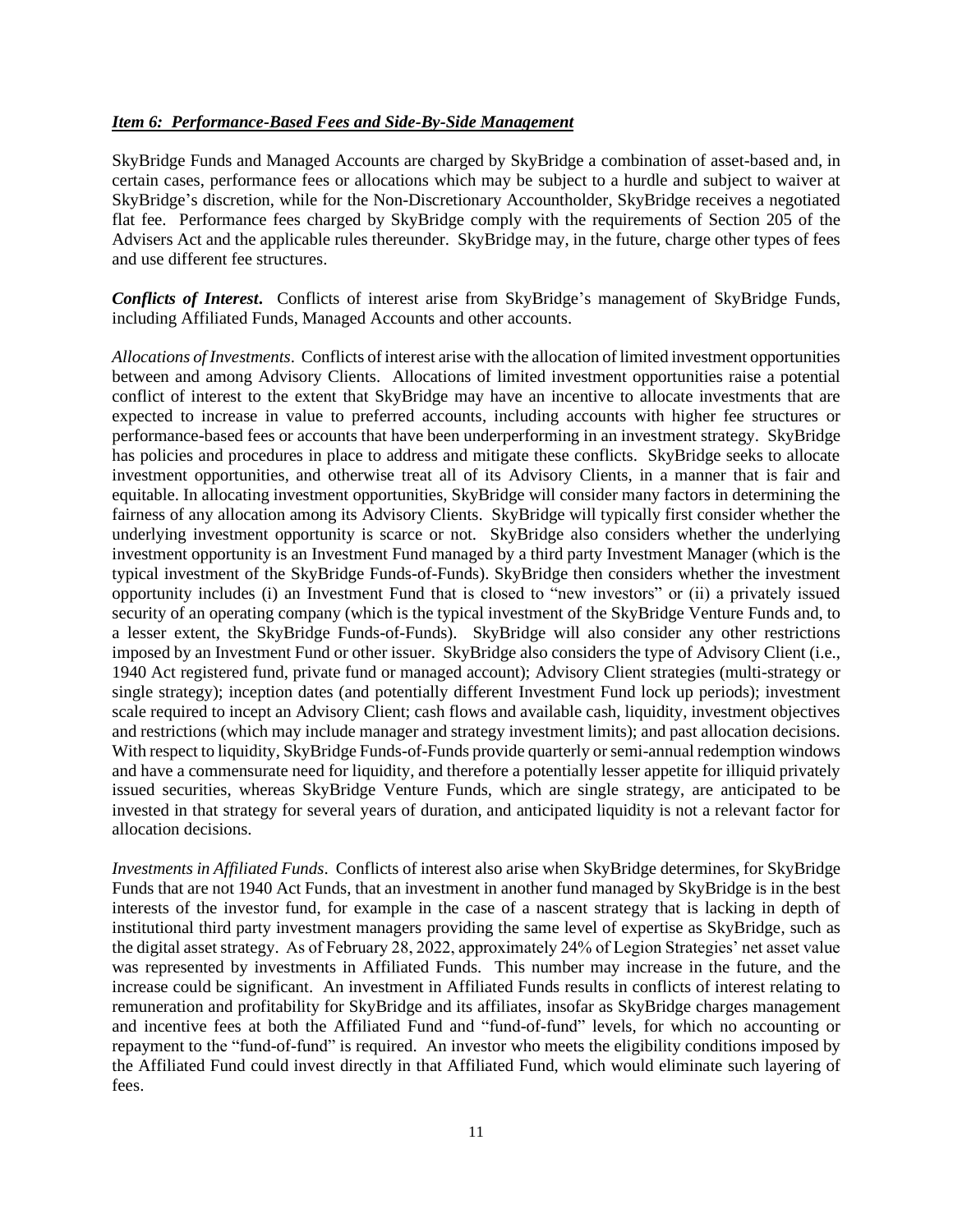Furthermore, while SkyBridge is registered as an investment adviser with the SEC pursuant to the Advisers Act, it is not and will not be acting in such capacity in providing services to all Affiliated Funds. As such, neither the Affiliated Fund nor its investors has the protections afforded by the Advisers Act. As an example, in managing the Bitcoin Fund and the Ethereum Fund, SkyBridge does not act as an SEC registered investment adviser, and is not subject to the Advisers Act's requirements with respect to the custody of Advisory Client assets or transactions with affiliates. Additionally, if SkyBridge manages Affiliated Funds that engage in transactions in securities in which Investment Funds or Legion Strategies itself invests, SkyBridge could be seen as harming the performance of Legion Strategies for the benefit of the Affiliated Fund. Further, the valuation of Legion Strategies' assets depends in part on the manner in which those Affiliated Funds in which Legion Strategies is invested are valued. A third-party administrator, in consultation with SkyBridge serving as investment manager for the Affiliated Fund, will value the assets held by each Affiliated Fund, including assets for which there is no readily ascertainable market value, in accordance with SkyBridge's written valuation policies applicable to the Affiliated Fund, copies of which are available upon request. Each of the third-party administrator and SkyBridge has a conflict of interest in determining such valuations because fees payable to SkyBridge and the third-party administrator are based primarily on values assigned to such investments. For example, overvaluing certain positions held by an Affiliated Fund could inflate the value of the fund's assets (which would increase the fees payable by Legion Strategies to the third-party administrator and SkyBridge serving as investment manager for the Affiliated Fund) as well as the Affiliated Fund's performance record. The valuation of investments may also affect the ability of SkyBridge to raise additional funds. As a result, there may be circumstances where the third-party administrator and/or SkyBridge is incentivized to determine valuations that are higher than the actual fair value of investments. SkyBridge has adopted policies and procedures, and a Code of Ethics, to mitigate these and other risks.

Where Legion Strategies invests in an Affiliated Fund that is also offered to other investors, Legion Strategies will be bound by the same redemption restrictions as the other investors. SkyBridge may from time to time cause Legion Strategies to redeem all or a part of its investment in such Affiliated Fund. Such a redemption may cause the net asset value of the Affiliated Fund to decrease or may reduce the Affiliated Fund's liquidity. In the event of such a redemption, SkyBridge will have a conflict of interest between the interests of such Affiliated Fund in maintaining its net asset value and liquidity and those of Legion Strategies in effecting such redemption.

*Side-by-Side Management of 1940 Act Funds and Private Funds*. SkyBridge portfolio managers advise both 1940 Act Funds and private SkyBridge Funds that are exempt from registration under the 1940 Act and Managed Accounts. There are various potential conflicts of interest issues that could arise as a result. For example, the 1940 Act Funds and the private SkyBridge Funds and Managed Accounts may hold inconsistent positions, have different liquidity needs and have different fee structures. Further, investment constraints imposed upon 1940 Act Funds, such as affiliation rules under the 1940 Act, may limit SkyBridge's ability to engage in transactions on behalf of private SkyBridge Funds and Managed Accounts, or may otherwise affect the terms of such transactions, and returns may be negatively impacted as a result. For example, SkyBridge is limited in the amount of aggregate exposure to an underlying Investment Fund across Advisory Clients when a SkyBridge 1940 Act Fund is invested in such Investment Fund. Further, SkyBridge intends to waive voting rights that its private SkyBridge Fund would otherwise have in an underlying Investment Fund if a SkyBridge 1940 Act Fund is also invested in such fund. Voting rights may be waived at the inception of the investment or at a subsequent date. Further, SkyBridge Funds have different redemption provisions which may result in investors in one such fund redeeming at a time when investors in another such fund are subject to restrictions on redemption.

*General*. Potential conflicts of interest also could manifest in the form of inappropriate recommendations to or investments in certain accounts because SkyBridge hopes the Advisory Client will invest additional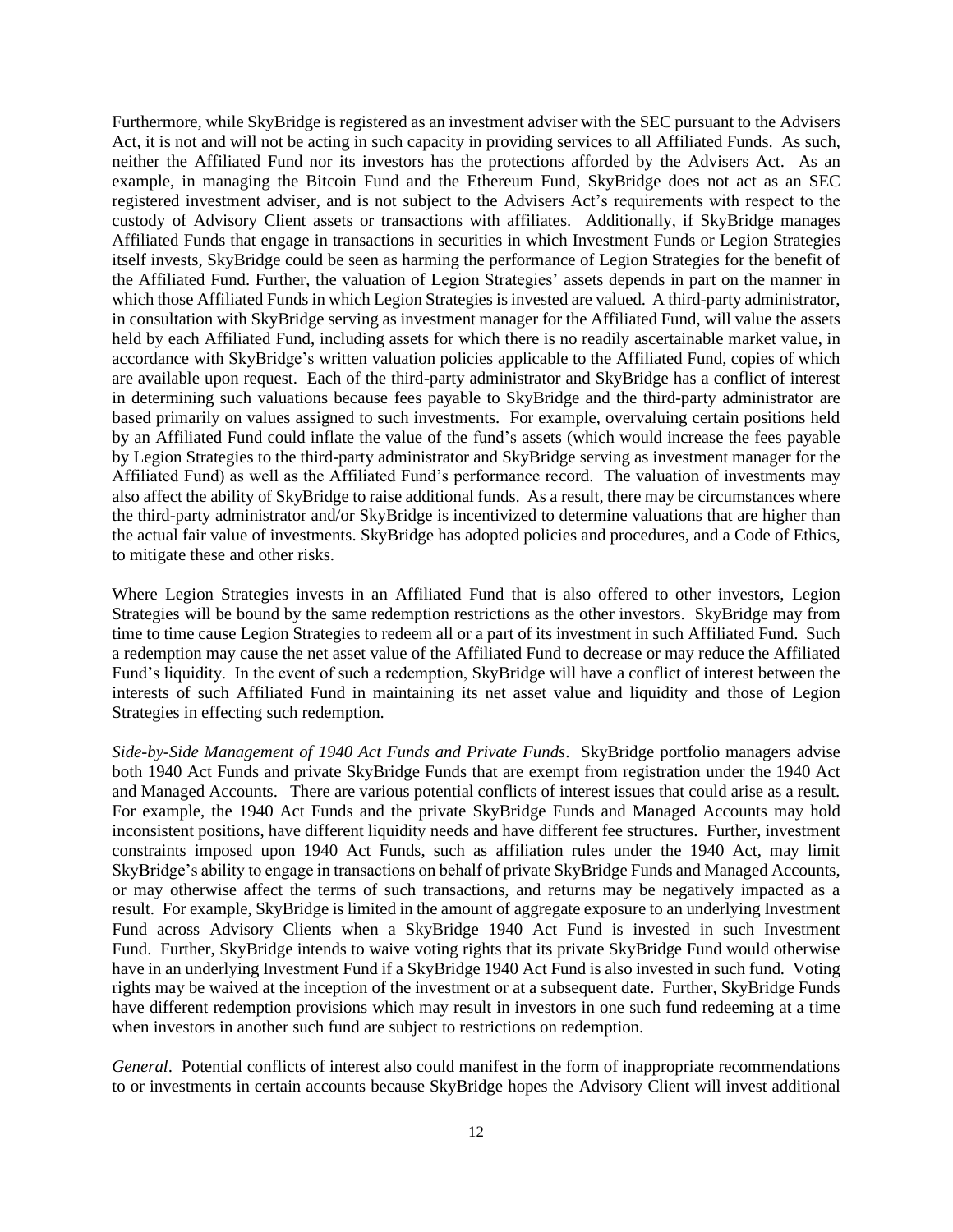assets or a reluctance by SkyBridge to mark down fair valued/illiquid securities to avoid either a decline in performance or an increase in performance volatility, which, in each case, could make a Managed Account or SkyBridge Fund potentially less attractive to existing and prospective investors. Another conflict of interest could stem from SkyBridge personnel managing, at the same time, one or more SkyBridge Funds and/or Managed Accounts. Such side-by-side management may result in certain portfolio managers devoting unequal time or attention to the management of one Advisory Client over another.

*Oversight*. SkyBridge's Manager Selection and Portfolio Allocation Committee, as well as the SkyBridge Fiduciary Committee, meets regularly to review allocation decisions, including to determine their consistency with SkyBridge's policies and procedures. All investment decisions are also subject to periodic review by SkyBridge's Chief Compliance Officer ("CCO").

*Other*. Mr. Scaramucci, founder of the Investment Manager, regularly appears as a knowledgeable market participant on various television programs, as do other SkyBridge employees. Those appearances could create potential or perceived conflicts of interest. For example, SkyBridge personnel may discuss individual security positions while discussing the financial markets and Advisory Clients may or may not have exposure to these positions directly or through the Investment Funds.

SALT Venture Group, LLC ("SALT"), a company affiliated with SkyBridge, hosts large investment conferences in the U.S. and abroad. Conferences typically include participation by numerous thought leaders, public policy officials, business professionals, investors and money managers from around the world. The affiliation with SALT raises the potential for actual or perceived conflicts of interest, including when underlying fund Investment Managers and/or companies in which Advisory Clients are invested participate in SALT conferences as paying guests, speakers or event sponsors.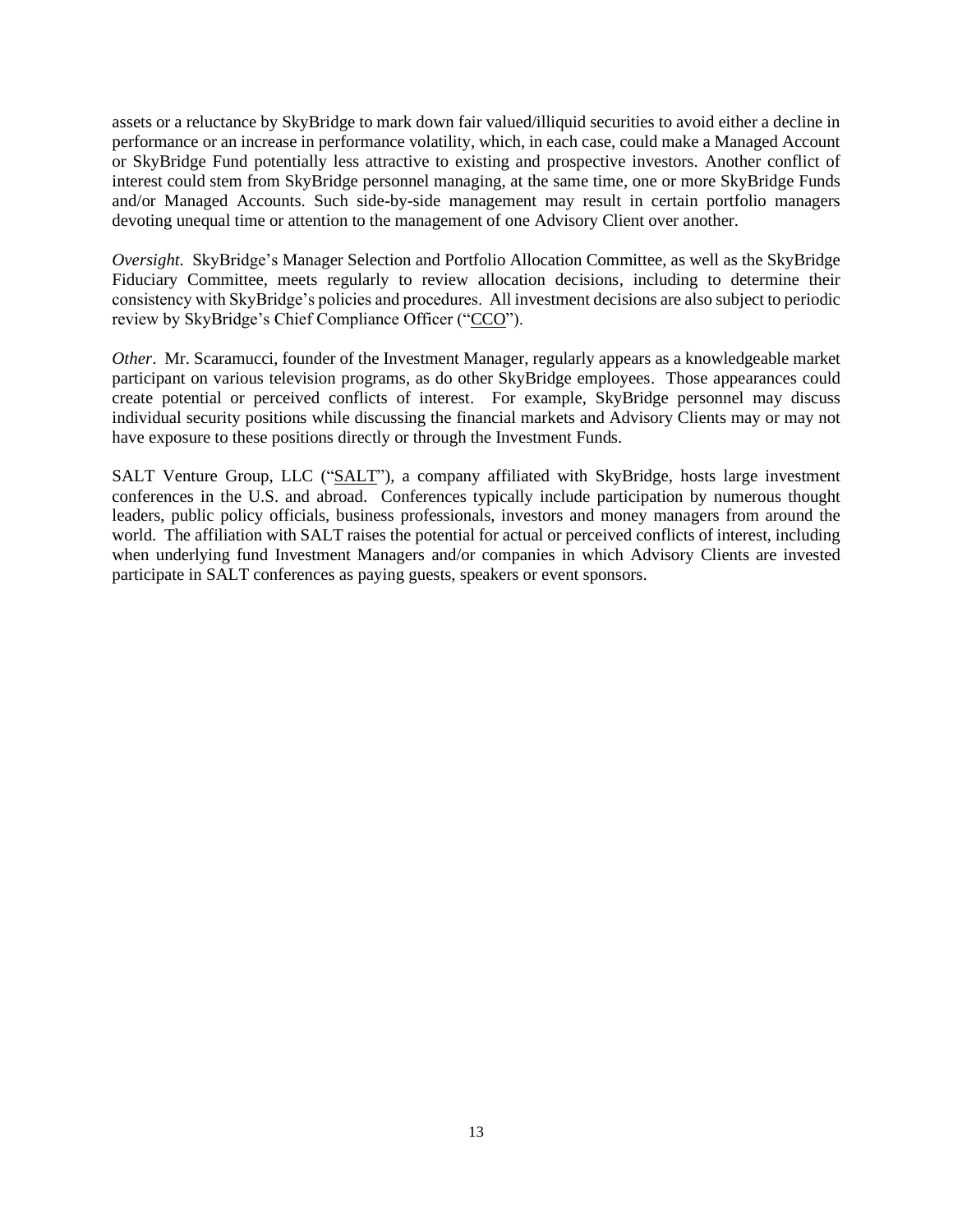## <span id="page-13-0"></span>*Item 7: Types of Advisory Clients*

SkyBridge provides (i) discretionary investment advice to SkyBridge Funds and Managed Accounts, the latter of which historically have been established by institutions and high net worth individual investors, and (ii) non-discretionary investment advice to the Non-Discretionary Accountholder.

Except as noted below, SkyBridge Funds generally require minimum investments that range from \$25,000 to \$25 million depending upon the SkyBridge Fund and series of shares, while SkyBridge typically requires that Managed Accounts have a minimum capital investment of \$15 million.

Fees and minimum investment requirements for certain of the SkyBridge Funds and share series within SkyBridge Funds may be waived, reduced or calculated differently with respect to investors at the sole discretion of SkyBridge as permitted by the SkyBridge Fund's offering documentation, and are typically waived for employees of SkyBridge and its affiliates.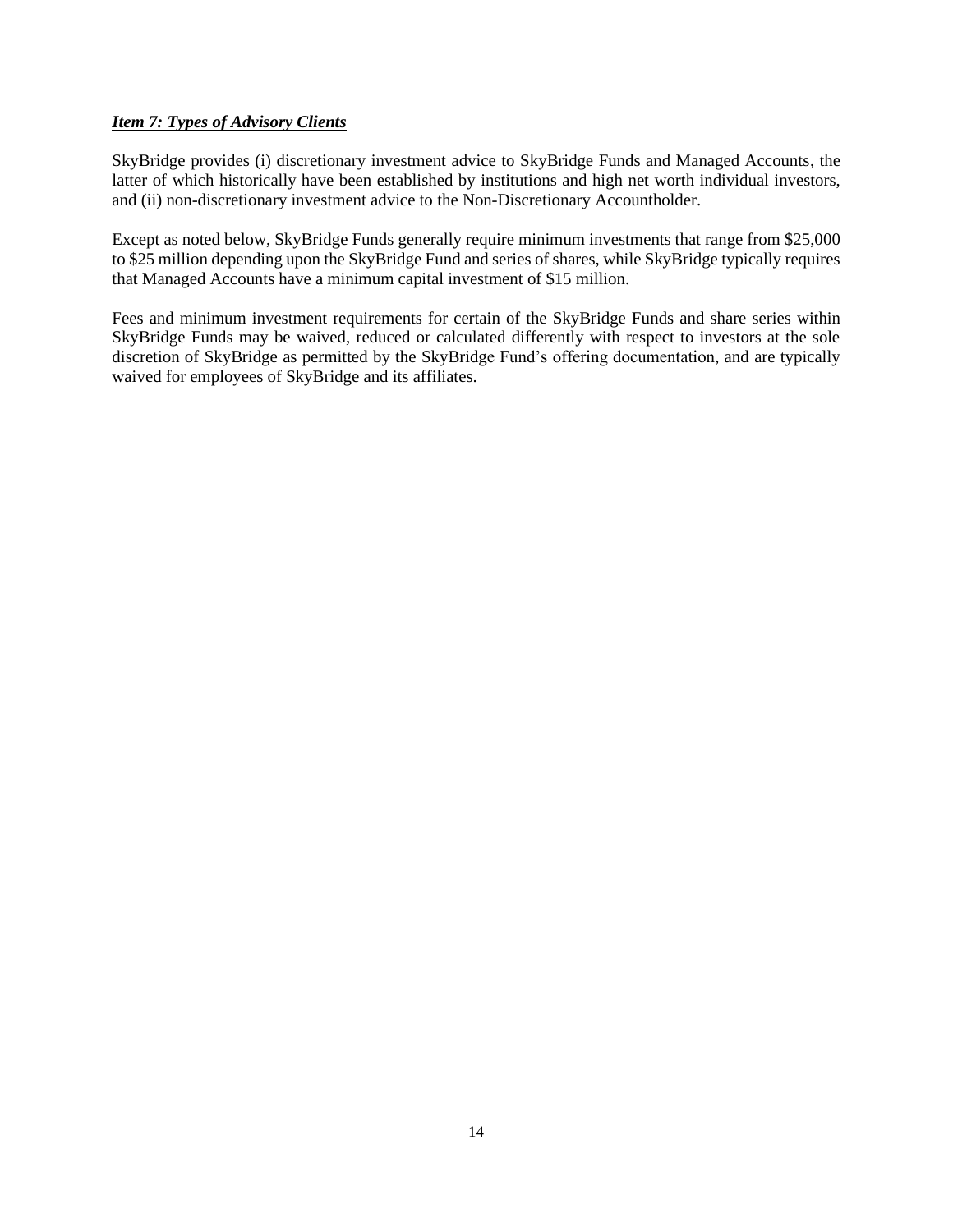## <span id="page-14-0"></span>*Item 8: Methods of Analysis, Investment Strategies and Risk of Loss*

#### *Methods of Analysis and Investment Strategies*

#### Funds-of-Funds Strategy

SkyBridge evaluates Investment Managers based on qualitative and quantitative factors to seek to identify Investment Managers that have shown the ability to generate consistent skill-based returns (alpha) over time, while showing the ability to preserve capital by controlling draw-downs. SkyBridge initially assesses an Investment Manager through a combination of discussions, reviews of materials provided by the Investment Manager and on-site visits to the Investment Manager's place of business. Once an Investment Manager has successfully passed the initial assessment, SkyBridge conducts a comprehensive due diligence review of the Investment Manager, which includes the following components:

- Investment and Market Risk Analysis. SkyBridge combines qualitative and quantitative analyses intended to develop an understanding of an Investment Manager's ability to generate returns. These analyses focus on an Investment Manager's investment team, investment process, risk management and performance. An Investment Manager's performance track record is examined for consistency and draw-down (i.e., loss) control versus a peer group of Investment Funds. In doing so, SkyBridge analyzes the Investment Manager's historical performance returns including its historical distribution of returns and draw-downs and relevant risk ratios and metrics.
- Business and Operational Due Diligence Analysis. SkyBridge's operational due diligence team employs a disciplined process intended to assess an Investment Manager's ability to operate efficiently. The key components of this analysis include, but are not limited to, a review of key principals, organizational structure and terms of Investment Funds, mid/back office operations, valuation process, accounting practices, internal controls and procedures, disaster recovery plan and anti-money laundering policies.

SkyBridge has access to a number of hedge fund databases as well as market information sources. In addition, SkyBridge has an active research program with internal analysts who specialize in various strategies. Specific sources for new Investment Managers include industry contacts, referrals from existing Investment Managers, third-party databases, direct solicitations by Investment Managers and third-party marketing firms, and introductions from prime brokers and industry conferences. SkyBridge receives information from a large number of Investment Funds each year. SkyBridge meets with a diversified crosssection of these Investment Funds each year, but allocates assets to only a fraction of them. SkyBridge continually looks to add to the pool of eligible Investment Funds that meet its due diligence requirements. This allows SkyBridge to rank and compare fund peers, which helps to facilitate the replacement of under-performing Investment Managers as well as identify attractive alternatives and new strategies.

SkyBridge selects opportunistically from a wide range of Investment Funds in order to create a portfolio of such Investment Funds while seeking to identify attractive investment strategies and Investment Managers. SkyBridge does not generally seek to invest Advisory Client assets according to pre-determined allocations. SkyBridge generally allocates assets to Investment Funds following a wide variety of investment strategies, resulting in an asset mix held by Investment Funds that may from time to time include, without limitation, currencies, commodity futures and options, non-U.S. dollar denominated instruments, digital assets, shortterm instruments (including U.S. Treasury securities and certificates of deposit), sovereign debt, public and privately placed (unlisted) equity, equity-related and debt securities of U.S. and non-U.S. corporations, and investments in other investment funds.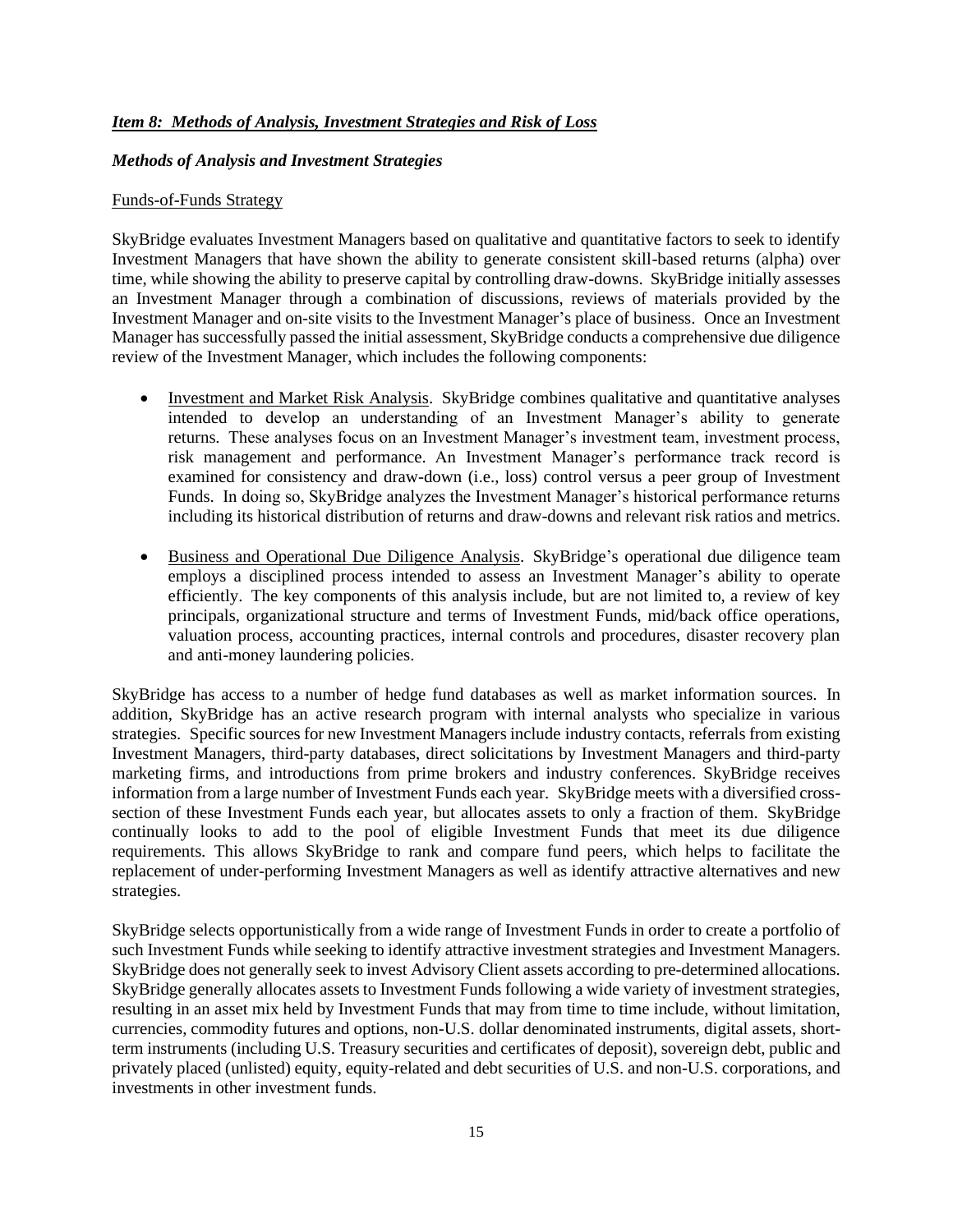Once an Investment Manager has been added to the portfolio of a SkyBridge Fund or Managed Account, the terms of the investment will generally require that the Investment Manager provide SkyBridge with periodic reports and other information that will allow SkyBridge to monitor, among other things, the Investment Manager's compliance with investment guidelines and adherence to style parameters, and certain risk metrics associated with the Investment Fund's portfolio. To the extent investment guidelines are agreed with a SkyBridge Fund, any breach, including the incurrence of unacceptable levels of risk based upon the expectations of SkyBridge, will result in action being taken by SkyBridge. Depending upon the severity of the breach or other issues or concerns, SkyBridge's actions will range from the initiation of a discussion with the Investment Manager to the withdrawal of the SkyBridge Fund's investment capital, subject to lock-up provisions and early exit rights. Poor performance or lagging infrastructure may result in similar actions.

SkyBridge Funds-of-Funds may also make direct investments in the public and private markets. SkyBridge's investment decision-making process generally involves thorough fundamental research regarding a prospective investment. SkyBridge conducts a reasonable amount of due diligence prior to purchasing or selling any asset, and the amount of diligence generally will increase with the complexity and uniqueness of the asset.

SkyBridge's personnel have experience and expertise with alternative investment strategies and Investment Managers and have evaluated numerous Investment Funds representing many categories of alternative investments, utilizing various investment strategies. They also have extensive experience in directly managing alternative investment strategies as well as public and private equity market investing. SkyBridge believes that this combination of evaluation and investment experience enables it to understand the opportunities and risks associated with investing in varied Investment Funds and the financial markets generally.

As discussed in Item 6 of this brochure, from time to time, SkyBridge may determine that an investment in another fund managed by SkyBridge is in the best interests of the investor fund. This would be the case, for example, if SkyBridge seeks exposure to a nascent strategy that is lacking in depth of third-party institutional investment managers providing the same level of expertise as SkyBridge, such as the digital asset strategy. As of February 28, 2022, approximately 24% of Legion Strategies' net asset value was represented by investments in Affiliated Funds.

Subject to limitations imposed by a SkyBridge Fund's offering materials (and, for the 1940 Act Funds, the asset coverage requirements of the 1940 Act), SkyBridge may employ leverage in order to fund repurchases of the SkyBridge Fund shares or for other purposes. This is in addition to the leverage used by individual Investment Funds in which SkyBridge Funds invest. Leverage, whether employed by a SkyBridge Fund or underlying Investment Fund, has the effect of increasing returns or losses, as well as volatility. SkyBridge may increase or decrease the degree of leverage employed by a SkyBridge Fund at any time, but will have no control over leverage employed by an Investment Fund other than with respect to any predetermined leverage limits that may have been agreed to by the Investment Fund.

#### Direct Investment Strategies

As occurs with SkyBridge Fund-of-Funds when they make direct investments, SkyBridge's investment decision-making process generally involves thorough fundamental research regarding a prospective investment in a SkyBridge Venture Fund or SkyBridge Digital Fund. SkyBridge conducts a reasonable amount of due diligence prior to purchasing or selling any asset, and the amount of diligence generally will increase with the complexity and uniqueness of the asset.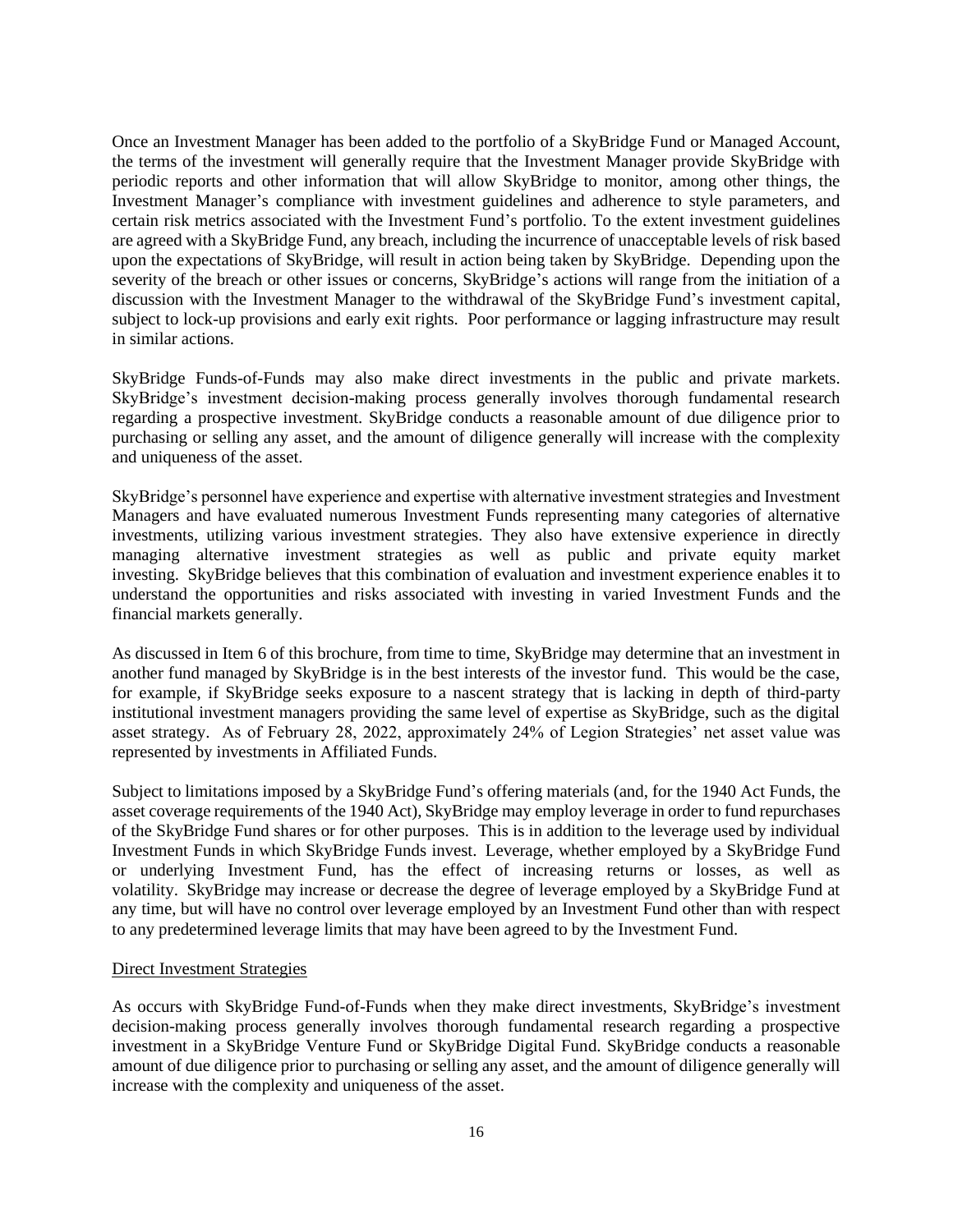On a periodic basis, the portfolio manager responsible for an Advisory Client employing a direct investment strategy will review the Advisory Client's investments for consistency with its stated investment strategies, objectives, guidelines and risk. SkyBridge endeavors to prevent "style drift," or the pursuit of strategies outside those contemplated by the offering materials or Advisory Client Agreement. It should be noted that style drift can occur intentionally by purchasing securities outside of stated strategies or guidelines, or unintentionally through redemptions, illiquidity or other market factors. The subsequent investment monitoring and asset management processes, which are designed to ensure the timely and successful execution of the investment strategy, involve periodic reviews of valuation parameters, investment performance, and disposition opportunities.

*SkyBridge Venture Funds Investment Strategy*. The SkyBridge Venture Funds investment strategy is to seek direct or indirect exposure to private operating companies with future growth potential in various industries, to date including financial services and telecommunications. These are investments that SkyBridge believes are in a position to benefit from a future liquidity event such as an initial public offering and/or public listing of securities, at all times subject to market conditions beyond SkyBridge's control.

*SkyBridge Digital Funds Investment Strategy*. The SkyBridge Algorand Fund investment strategy is designed to provide exposure to the Algo cryptocurrency and fund direct and indirect enhancements to the Algorand platform. By contrast, the SkyBridge Coin Fund investment strategy broadly encompasses exposure to digital assets (including, but not limited to, protocols and tokens (e.g., Bitcoin, Ethereum and other current and future crypto assets) and initial coin offerings), as well as agreements for future equity, agreements for future tokens and other investments in the cryptocurrency space broadly defined.

*SOZ REIT Investment Strategy*. SOZ REIT acquired "qualified opportunity zone property" as defined by the Code and regulations issued by the Treasury and is closed to new investors. In June 2019, SOZ REIT closed on the formation and capitalization of a joint venture with The Buccini / Pollin Group and Virgin Holdings to develop a hotel on a 13,000 square foot site in New Orleans, Louisiana. The Virgin NOLA, which officially opened on August 18, 2021, is a 14-story, 238 room property that is positioned as an experiential lifestyle hotel located in the Warehouse District of New Orleans. The development of the hotel generated approximately 260 new construction-related jobs in addition to approximately 220 jobs postconstruction.

*Bitcoin Fund and Ethereum Fund Investment Strategy*. The Bitcoin Fund invests exclusively and directly in Bitcoin, the largest and most liquid digital asset, while the Ethereum Fund invests in Ether, the native token of the Ethereum network.

#### Sub-Advisers

SkyBridge serves as sub-adviser to CRPT ETF, portfolio consultant to the Digital Unit Trust and subadviser to the SkyBridge IDF Series. In these roles, SkyBridge is responsible for the selection of assets to comprise the investment portfolios. Initial and ongoing trade execution is performed by the investment manager in the case of the CRPT ETF and Digital Unit Trust. The CRPT's investment objective is to provide investors with capital appreciation, investing under normal market conditions (i) at least 80% of its net assets (plus any investment borrowings) in the common stocks and American Depositary Receipts of Crypto Industry Companies and Digital Economy Companies and (ii) at least 50% of its net assets (plus any investment borrowings) in Crypto Industry Companies. The remainder of its net assets used to satisfy the 80% test set forth above will be invested in Digital Economy Companies. Capitalized terms are defined in the fund's offering materials. The Digital Unit Trust seeks above-average capital appreciation by investing in companies involved in digital innovation and those that are closely correlated with digital assets (including Bitcoin) and blockchain. The portfolio will not directly invest in Bitcoin or other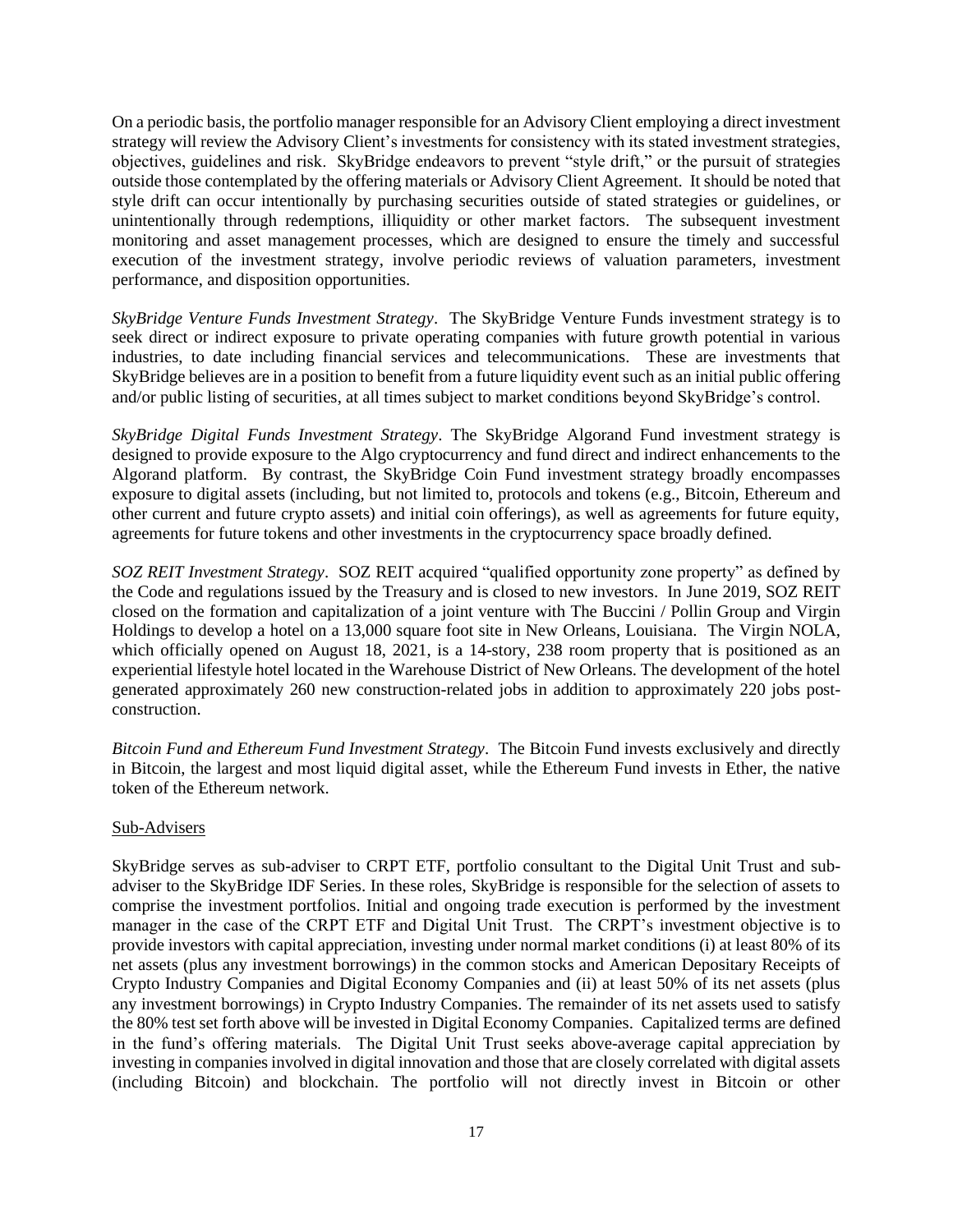cryptocurrencies. The SkyBridge IDF Series follows a "fund-of-funds" investment strategy and is currently in wind-down.

SkyBridge may determine that it is advisable to retain an affiliated or unaffiliated investment manager to act as a sub-adviser for an Advisory Client's account. In this event, SkyBridge is responsible for conducting adequate due diligence to confirm that any sub-adviser has the necessary qualifications and experience to carry out its responsibilities under the proposed sub-advisory agreement. SkyBridge is responsible for confirming that any sub-adviser is aware of any investment instructions or restrictions, suitability requirements, or applicable SkyBridge Fund documents. After any sub-adviser is retained, SkyBridge must periodically (but no less frequently than annually) review the performance and continued qualification of the sub-adviser to determine whether or not the investment manager should continue to act in a sub-advisory capacity. At present, SkyBridge has retained GI Capital Management Ltd. as sub-adviser to the various segregated portfolios of SkyBridge Japan Strategies SPC.

### *Material Risks of SkyBridge's Investment Strategies*

Investments made by SkyBridge involve significant risks. Prospective investors should carefully consider, among other factors, the risks described below. Such risk factors are not meant to be an exhaustive listing of all potential risks associated with investments and not all risks may be applicable to an investment. Prospective investors should carefully review relevant offering and governing documents and any other documents received prior to making an investment, and pay particular attention to the risk factors contained within those documents. Prospective investors should have the financial ability and willingness to accept the risk characteristics of their particular investments. There can be no assurance that SkyBridge will be able to achieve its investment objectives or that investors will receive a return of their capital. Investing involves significant risks, including the potential loss of the entire investment.

#### Material SkyBridge Funds-of-Funds Risks

Investors in SkyBridge Funds-of-Funds should pay particular attention to the risks associated with investing in Investment Funds, which employ a broad range of strategies and are subject to a broad range of risks, as more fully described in the offering materials for the SkyBridge Funds-of-Funds.

Investment Funds generally will not be registered as investment companies under the 1940 Act. A SkyBridge Fund-of-Funds, as an investor in these Investment Funds, will not have the benefit of the protections afforded by the 1940 Act to investors in registered investment companies, even if the SkyBridge Fund-of-Funds itself is so registered.

While SkyBridge may negotiate arrangements that provide for regular reporting of performance and portfolio data by the Investment Funds, typically the only means of obtaining independent verification of performance data will be reviewing the Investment Fund's annual audited financial statements. Absent such negotiated arrangements (or as may otherwise be provided in the Investment Fund's governing documents), Investment Funds are often not contractually or otherwise obligated to inform their investors, including a SkyBridge Fund-of-Funds, of details surrounding their investment strategies. This means, for example, that if two or more Investment Funds were to invest significantly in the same company or industry, the SkyBridge Fund-of-Funds' investments could be "concentrated" in that company or industry without SkyBridge having had the opportunity to assess the risks of such concentration. An Investment Fund may use investment strategies that are not fully disclosed to SkyBridge, which may involve risks under some market conditions that are not anticipated by SkyBridge.

Each Investment Manager will receive any performance-based compensation to which it is entitled irrespective of the performance of the other Investment Managers and the SkyBridge Fund-of-Funds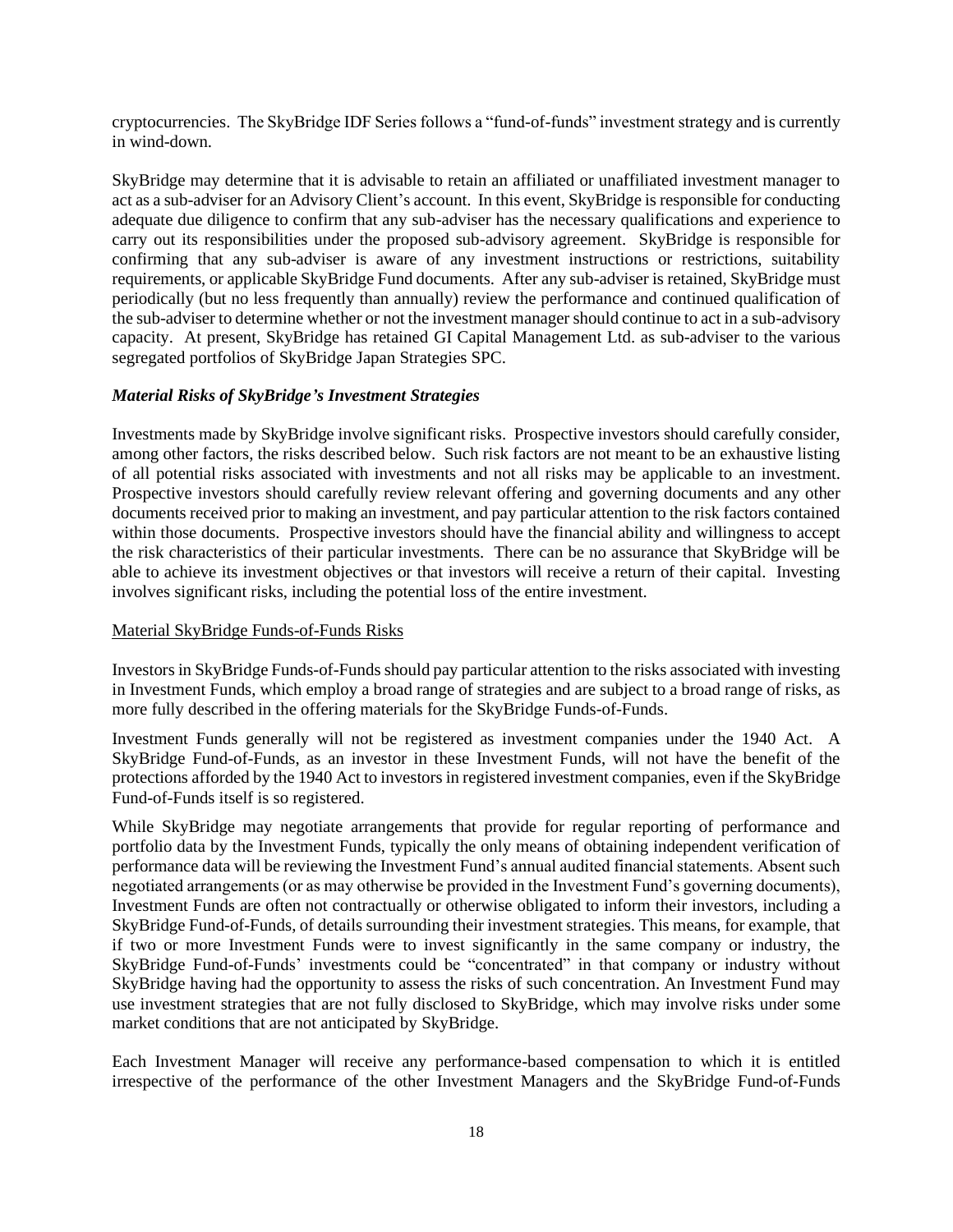generally. As a result, an Investment Manager with positive performance may receive performance compensation from the SkyBridge Fund-of-Funds, as an investor in an underlying Investment Fund, and indirectly from its shareholders, even if the SkyBridge Fund-of-Funds' overall returns are negative. Investment Fund fees are in addition to fees payable to SkyBridge by Advisory Clients (including indirectly by investors in the SkyBridge Fund-of-Funds). An investor who meets the eligibility conditions imposed by the SkyBridge Fund-of-Funds could invest directly in the Investment Funds. By investing in the Investment Funds indirectly through a SkyBridge Fund-of-Funds, an investor bears a proportionate part of the asset-based fees and other expenses paid to SkyBridge, and other expenses of the SkyBridge Fund-of-Funds and also indirectly bears a portion of the asset-based fees, performance compensation and other expenses borne by the SkyBridge Fund-of-Funds as an investor in the Investment Funds.

Investment decisions of the Investment Funds are made by the Investment Managers independently of each other so that, at any particular time, one Investment Fund may be purchasing shares of an issuer whose shares are being sold at the same time by another Investment Fund. Transactions of this sort could result in the SkyBridge Fund-of-Funds directly or indirectly incurring certain transaction costs without accomplishing any net investment result. Because the SkyBridge Fund-of-Funds may make additional investments in or withdrawals from Investment Funds only at certain times, the SkyBridge Fund-of-Funds from time to time may have to invest some of its assets temporarily in money market securities or money market funds, among other similar types of investments.

For a SkyBridge Fund-of-Funds to provide an audited annual report to shareholders, it must receive timely information from the Investment Managers to which it has allocated capital. An Investment Manager's delay in providing this information would delay the SkyBridge Fund-of-Funds' preparation of certain information for shareholders.

Investment Funds may permit or require that redemptions of interests be made in kind. Upon its withdrawal of all or a portion of its interest in an Investment Fund, a SkyBridge Fund-of-Funds may receive an in kind distribution of investments that are illiquid or difficult to value. In such a case, SkyBridge would seek to cause the SkyBridge Fund-of-Funds to dispose of these securities in a manner that is in the best interests of the fund. The SkyBridge Fund-of-Funds may not be able to withdraw from an Investment Fund except at certain designated times, limiting the ability of SkyBridge to withdraw assets from an Investment Fund that may have poor performance or for other reasons. The SkyBridge Fund-of-Funds also may be subject to fees imposed on withdrawals from the Investment Funds, especially with respect to "early withdrawals" made within one year of its initial investment in a particular Investment Fund. The SkyBridge Fund-of-Funds also may be subject to fees or penalties assessed by Investment Funds for electing not to comply with such Funds' minimum capital commitment requirements. In some cases, an Investment Fund may not allow any withdrawal for an extended period of time and/or may only allow a specific percentage of the SkyBridge Fund-of-Funds' account to be withdrawn in a given period.

The SkyBridge Funds-of-Funds may agree to indemnify certain of the Investment Funds and their Investment Managers from any liability, damage, cost or expense arising out of, among other things, certain acts or omissions relating to the offer or sale of the fund's shares.

The SkyBridge Funds-of-Funds value investments in Investment Funds at fair value. Under these procedures, fair value as of each month-end ordinarily will be the value determined as of such month-end for each Investment Fund in accordance with the Investment Fund's valuation policies and reported at the time of the SkyBridge Fund-of-Funds' valuation, and calculated as the fund's interest in the net assets of each Investment Fund using net asset value, or its equivalent, as a practical expedient, and may be subject to certain adjustments. An Investment Manager may face a conflict of interest with respect to these reported valuations as they will affect the Investment Manager's compensation.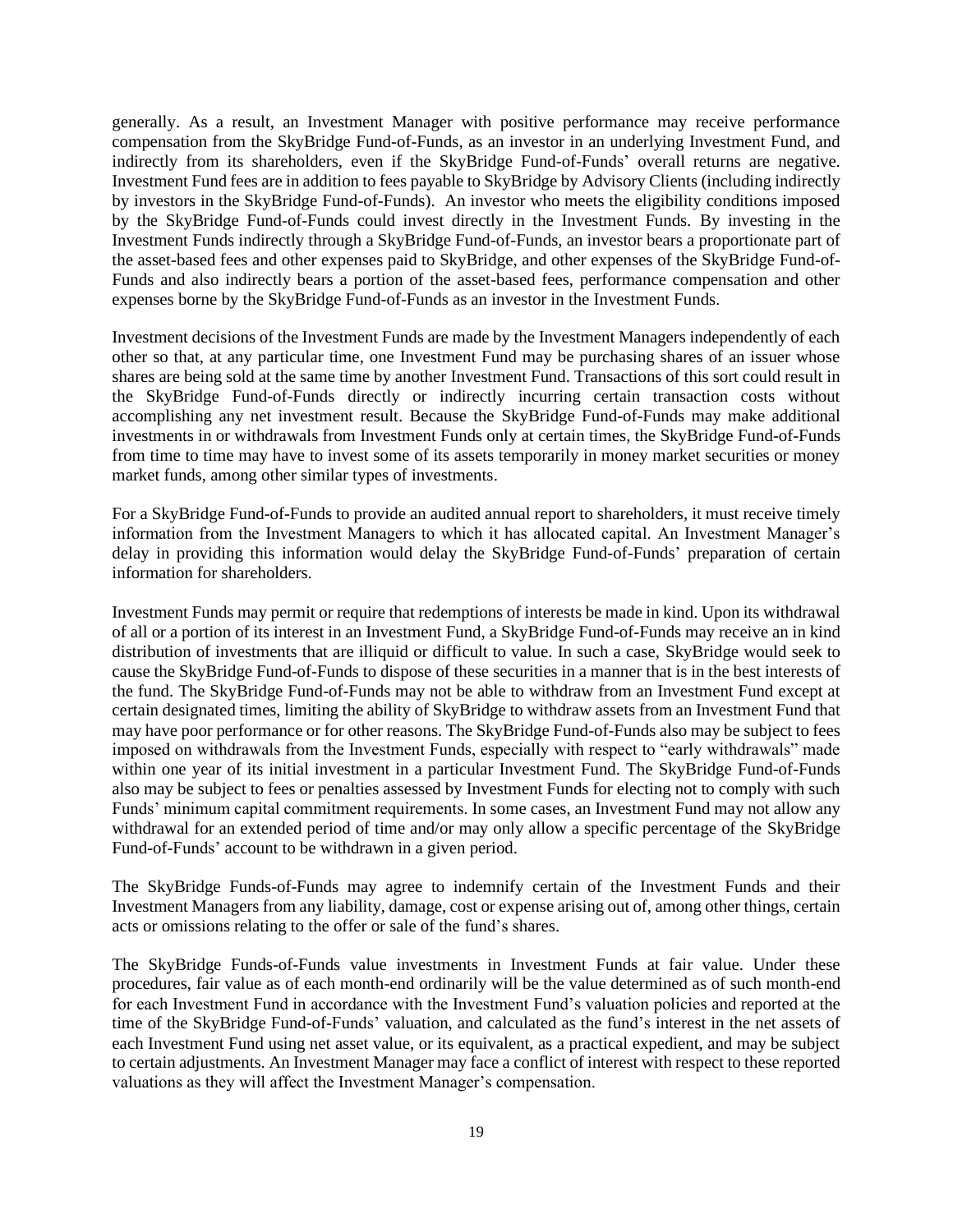The SkyBridge Funds-of-Funds' valuation procedures require SkyBridge to consider all relevant information available at the time the fund values its portfolio. SkyBridge and/or the relevant fund Board of Directors will consider such information, and may conclude in certain circumstances that the information provided by the Investment Manager of an Investment Fund does not represent the fair value of the SkyBridge Fund-of-Funds' interests in the Investment Fund. In the absence of specific transaction activity in interests in a particular Investment Fund, SkyBridge will consider whether it is appropriate, in light of all relevant circumstances, to value such a position at its net asset value as reported at the time of valuation, or whether to adjust such value to reflect a premium or discount to net asset value. Any such decision would be made in good faith, and subject to the review and supervision of the Board of Directors.

All fair value determinations are based on information reasonably available at the time the valuation is made and that the SkyBridge Fund-of-Funds believes to be reliable. This is so notwithstanding that subsequent revisions or adjustments may be initiated by an Investment Fund. For example, the net asset values or other valuation information received by SkyBridge from the Investment Funds will typically be "estimated" only, subject to revision through the end of each Investment Fund's annual audit. Revisions to the gain and loss calculations of each Investment Fund therefore will be an ongoing process, and no net capital appreciation or depreciation figure can be considered final as to an Investment Fund until its annual audit is completed. This is especially the case in respect of Investment Funds holding volatile or harder to value assets, including those of the type that might underlie a "side-pocket" established by the Investment Fund. In circumstances where no adjustment is made to the net asset valuation of the SkyBridge Fund-of-Funds, shares purchased or sold by shareholders will not be adjusted. Under such circumstances, if an adjustment would have reduced the SkyBridge Fund-of-Funds' net asset value, the outstanding shares of the fund will be adversely affected by the fund's prior repurchases of shares at a higher net asset value per share than had the adjustment been made. Conversely, if an adjustment would have increased the SkyBridge Fund-of-Funds net asset value, the outstanding shares of the fund will benefit, to the detriment of shareholders who previously had their shares repurchased at a lower net asset value than had the adjustment been made.

If an Investment Manager limits the amount of capital that may be contributed to an Investment Fund from a SkyBridge Fund-of-Funds, or if the SkyBridge Fund-of-Funds declines to purchase additional interests in an Investment Fund, continued sales of interests in the Investment Fund to others may dilute the returns for the fund from the Investment Fund.

For a variety of reasons, a SkyBridge Fund-of-Funds may need to hold its interest in an Investment Fund in non-voting form (which may entail the SkyBridge Fund-of-Funds subscribing for a class of securities that is not entitled to vote or contractually waiving the ability to vote with respect to a portion of its interests in the Investment Fund). The SkyBridge Fund-of-Funds may hold substantial amounts of non-voting securities in a particular Investment Fund. To the extent it holds an Investment Fund's non-voting securities (or voting securities as to which voting rights have been waived), it will not be able to vote on matters that require the approval of the investors in the Investment Fund.

SkyBridge Funds-of-Funds may be more concentrated and less diversified than other funds or accounts, and may have a greater concentration in one or more investment styles than other funds or accounts.

There can be no assurance that investment opportunities will be available for one or more SkyBridge Fundsof-Funds with similar investment criteria, or that available investments will meet a SkyBridge Fund-of-Funds' particular investment criteria.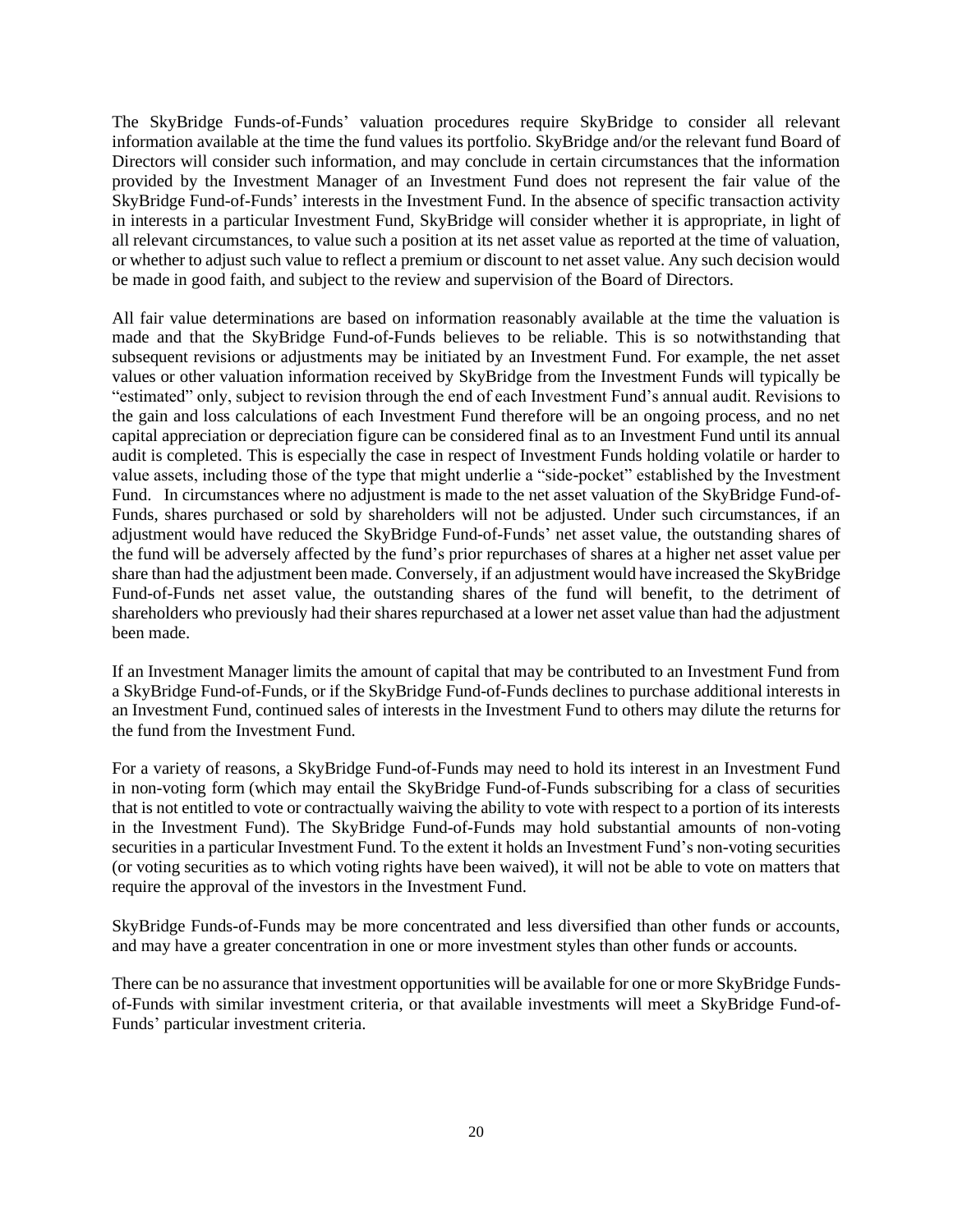Investors must be able to accept the risks associated with investing in illiquid securities, including that it may not be possible to sell such securities at the most opportune times or at prices approximating the value at which they were purchased.

SkyBridge may decide to use leverage, consistent with the 1940 Act, as applicable. Accordingly, a SkyBridge Fund-of-Funds may pledge its securities in order to borrow additional funds for investment purposes. Certain SkyBridge Funds-of-Funds may also leverage investment returns through the use of options, short sales, swaps, forwards and other derivative instruments, including futures contracts. The amount of borrowings that a SkyBridge Fund-of-Funds may have outstanding at any time may be substantial in relation to its total capital. While leverage presents opportunities for increasing total return, it has the effect of potentially increasing losses as well. Accordingly, any event which adversely affects the value of an investment by a SkyBridge Fund-of-Funds would be magnified to the extent of its leverage. The cumulative effect of the use of leverage in a market that moves adversely could result in a substantial loss to a SkyBridge Fund employing leverage which would be greater than if it were not leveraged.

Early-stage Investment Managers may not have substantial experience in operating Investment Funds and do not have significant track records.

SkyBridge may not be successful in selecting the best-performing Investment Funds, other investments or investment techniques, and a SkyBridge Fund-of-Funds' performance may lag behind that of similar funds. SkyBridge may also miss out on an investment opportunity because the assets necessary to take advantage of the opportunity are tied up in less advantageous Investment Funds or other investments.

Investment Funds and certain SkyBridge Funds-of-Funds may invest predominantly in equity securities and equity linked securities of issuers listed and traded on organized exchanges. The price of equity securities fluctuates based on many factors including the historical and prospective earnings of an issuer, the value of its assets, changes in the issuer's financial condition, overall market and economic conditions, interest rates, investor perceptions and market liquidity. Stock markets also are volatile and the market value of a security may, sometimes rapidly and unpredictably, fluctuate. As a result, a SkyBridge Fund-of-Funds may suffer losses if it invests in equity securities of issuers whose performance diverges from expectations or if equity markets generally move in a single direction and the SkyBridge Fund-of-Funds has not hedged against such a general move. In addition, stocks of small and mid-capitalization companies may be subject to more abrupt or erratic market movements than stocks of larger, more established companies. Small capitalization companies may have limited product lines or financial resources, or may be dependent upon a small or inexperienced management group, and their securities may trade less frequently and in lower volume than the securities of larger companies, which could lead to higher transaction costs. Generally, the smaller the company size, the greater the risk.

Investment Funds and certain SkyBridge Funds-of-Funds may utilize derivative instruments which seek to modify or replicate the investment performance of particular securities, commodities, currencies, interest rates, indices or markets. Derivatives can be volatile and involve various types and degrees of risk, depending upon the characteristics of a particular derivative and the Advisory Client's portfolio as a whole. Derivatives may entail investment exposures that are greater than their cost would suggest, meaning that a small investment in derivatives could have a large potential effect on performance of the relevant portfolio. A portfolio also could experience losses if derivatives are poorly correlated with its other investments, or if the market for the derivative instrument is, or suddenly becomes, illiquid. Changes in liquidity may result in significant, rapid and unpredictable changes in the prices for derivatives.

Investment Funds and certain SkyBridge Funds-of-Funds may utilize financial instruments, both for investment purposes and for risk management purposes in order to, among other things, protect against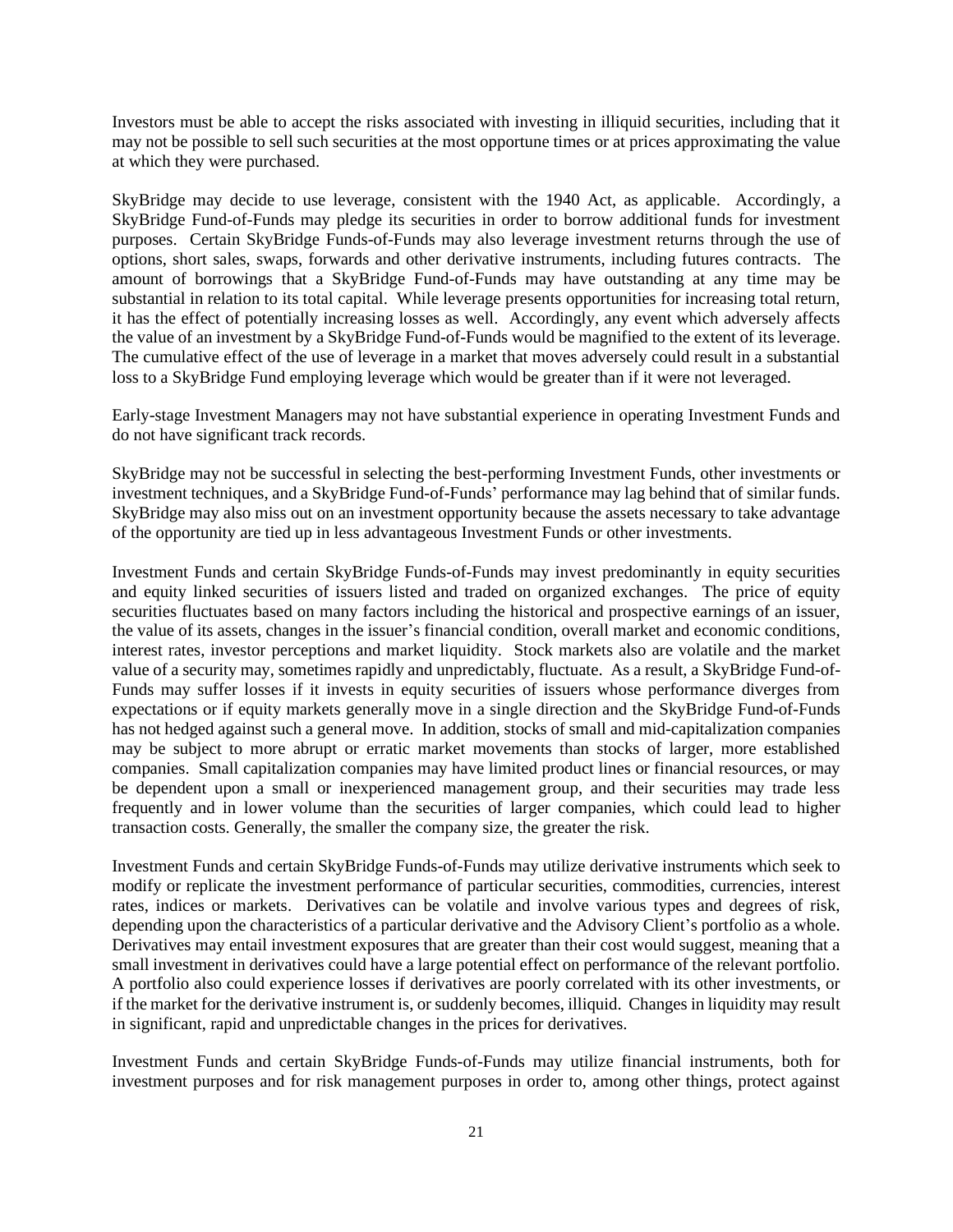possible changes in the market value of its investment portfolio resulting from fluctuations in the securities markets and changes in interest rates and protect unrealized gains in the value of its investment portfolio. Such funds also may seek to hedge against price fluctuations between the underlying assets and their shares/units by using foreign exchange forward, futures or other derivative contracts. Although SkyBridge will attempt to minimize such currency risks, some unhedged foreign currency exposure will occur. The success of hedging strategies is subject to the Investment Fund's and SkyBridge's ability to correctly assess the degree of correlation between the performance of the instruments used in the hedging strategy and the performance of the investments in the portfolios being hedged. Since the characteristics of many securities change as markets change or time passes, the success of any hedging strategy will also be subject to the Investment Fund's and SkyBridge's ability to continually recalculate, readjust, and execute hedges in an efficient and timely manner. While an Investment Fund or SkyBridge Fund-of-Funds may enter into hedging transactions to seek to reduce risk, such transactions may result in a poorer overall performance than if it had not engaged in any such hedging transactions. For a variety of reasons (e.g., cost and probability of occurrence of risk), such fund may not hedge against particular risks or may not establish a perfect correlation between such hedging instruments and the portfolio holdings being hedged. An imperfect correlation may prevent the fund from achieving the intended hedge, and failure to hedge or an imperfect hedge may expose the fund to risk of loss. Any reserves and/or margin posting obligations necessary or appropriate in connection with hedging arrangements also will reduce the amount of capital available for investment. There can be no assurances that such hedging transactions will be available or practicable in all cases or that they will be effective.

Cyber-attacks include, among other behaviors, stealing or corrupting data maintained online or digitally, denial of service attacks on websites, the unauthorized release of confidential information or various other forms of cyber security breaches. Cyber security attacks affecting SkyBridge and other third party service providers may adversely impact Advisory Clients. For instance, cyber-attacks may interfere with the processing of Advisory Client transactions, impact the ability to calculate the value of Advisory Client assets in a timely manner, cause the release of private Advisory Client information or other confidential information, impede trading, subject SkyBridge and our service providers to regulatory fines or financial losses, and cause reputational damage. Similar types of cyber security risks are also present for Investment Funds and other market participants, which may have material adverse consequences for Advisory Clients, and may cause an Advisory Client's investment to lose value. SkyBridge and its service providers may incur additional costs relating to cyber security preparations, and such preparations, though taken in good faith, may be inadequate. Cyber-attacks are viewed as an emerging risk and the scope of the risk and related mitigation techniques are not yet fully understood and are subject to continuing change.

#### Material SkyBridge Venture Fund Risks

SkyBridge Venture Funds typically have some combination of the following risks associated with an investment.

SkyBridge Venture Funds seek to invest, directly or indirectly, in private operating companies with future growth potential in various industries, to date including financial services and telecommunications. These are investments that SkyBridge believes are in a position to benefit from a future liquidity event such as an initial public offering and/or public listing of securities, at all times subject to market conditions beyond SkyBridge's control. Although public listings are anticipated to occur for such companies, investors need to be prepared for an extended hold period if a public listing does not occur. Absent a public listing, SkyBridge could seek an exit through a secondary sale but it is unknown whether SkyBridge would be able to find a suitable buyer.

A SkyBridge Venture Fund's valuation is based on the investee company's continued success in building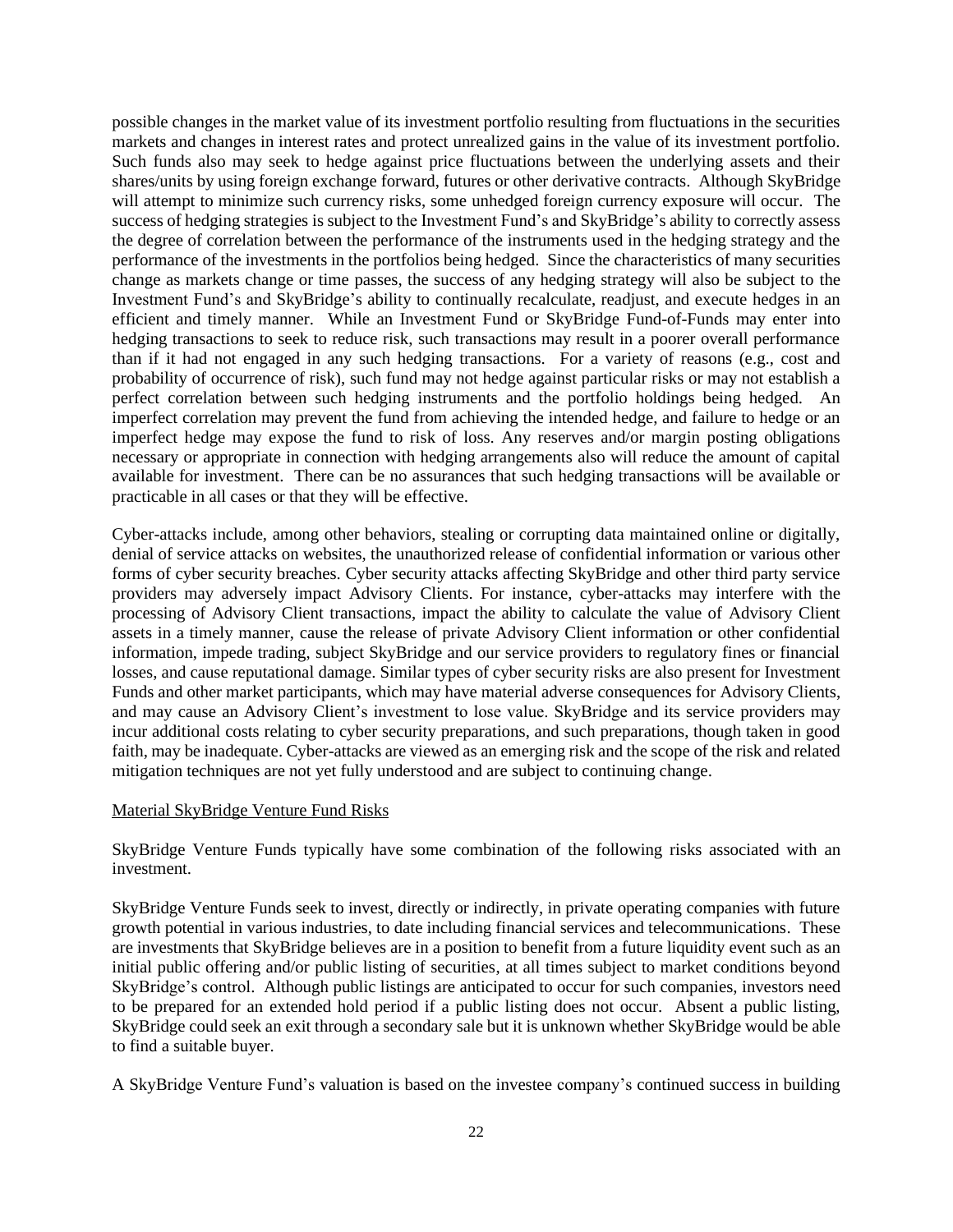value and products/services that the market wants. There are no assurances that the company invested in by the SkyBridge Venture Fund will be able to continue to grow customers and its revenue base, the absence of which would negatively impact the valuation of the fund and result in a loss of capital.

Investments are typically in fast growth companies, and the nature of the industry in which they participate, execution of the plan and management's ability to adapt and respond to market, financial or operational threats on time is key to the success of such a business. Their management's ability to operate successfully the business and manage growth is a key risk. Often, such companies are in highly regulated industries, where it is unknown the extent to which future regulation could affect their ability to do business. As such, investors should be aware that this risk does exist and is impossible to quantify at this time.

Given the technological nature of many investee company businesses, their business models rely on a continued technological embrace by consumers. Their business plans may be dependent on certain technological advances that may take some time to materialize or may not materialize at all. As a consequence, such companies may be limited in their ability to reach goals and generate the business and value expected by investors and the market.

With a concentration of investments, the value of an investment is subject to greater volatility and may be more susceptible to any single economic, political, or regulatory occurrence that would be the case if the investments were more diversified. SkyBridge Venture Funds are concentrated in individual companies.

SkyBridge Venture Fund investors will generally be required to hold their investment until the fund is liquidated and the proceeds are distributed to the investors pursuant to the terms of the organizational documents.

## Material Risks of SkyBridge Digital Funds, First Trust SkyBridge Bitcoin Fund and First Trust SkyBridge Ethereum Fund

*Investment-Related Risks.* Investing in digital assets is speculative, prices are volatile, and market movements are difficult to predict. Supply and demand for digital assets can change rapidly and is affected by a variety of factors, including regulation and general economic trends. In addition to these general investment risks, SkyBridge may use investment techniques that subject SkyBridge Digital Funds to certain risks; some, but not all, of these risks are summarized below.

*Risks Related to the Pricing Sources*. Typically, digital assets will be priced, including for purposes of determining a fund's net asset value, based upon third-party pricing services or indexes, to the extent reasonably available, as selected by SkyBridge affiliated general partner or SkyBridge, as applicable (the "Pricing Sources"). The Pricing Sources will not necessarily be reflective of the prices of digital assets available on any given exchange or other venue where the SkyBridge Digital Fund's trades are executed. In addition, the Pricing Sources may not be reflective of the then-available market prices of digital assets in periods between the Pricing Source calculations. For example, subscriptions will be processed the first business day of each month, based off of an opening net asset value that reflects the Pricing Source calculations from the immediately preceding dates on which the Pricing Sources were calculated. SkyBridge does not intend, and disclaims any obligation, to determine whether a Pricing Source accurately reflects the value of a digital asset or the price at which market transactions in a digital asset could be readily effected at any given time. Because subscriptions and redemptions are processed based on the net asset value of the SkyBridge Digital Fund, if the Pricing Sources do not accurately reflect the value of the digital assets, at a given time, subscription and redemption transactions will be effected at prices that may adversely affect the shareholders and the fund. For example, if the accurate value of a digital asset is less than the applicable Pricing Source at the time in question, investors will effectively overpay when they subscribe to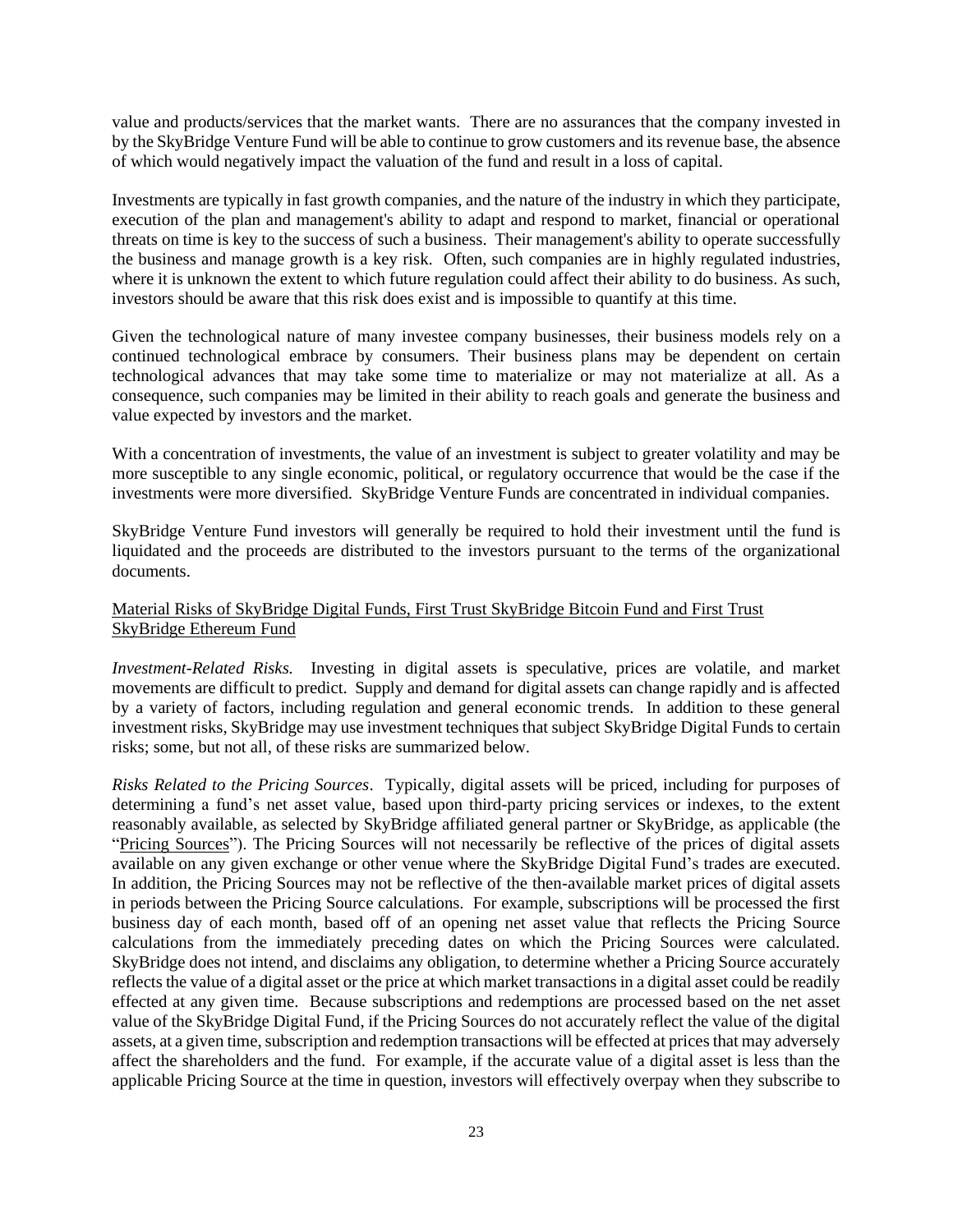the fund, and the fund will effectively overpay when it redeems a shareholder (thereby diluting the remaining shareholders). Conversely, if the accurate value of a digital asset is greater than the applicable Pricing Source at the time in question, shareholders will effectively underpay when they subscribe to the fund (thereby diluting existing shareholders), and shareholders will be effectively underpaid when they redeem from the fund.

*Different from Directly Owning Digital Assets*. The performance of SkyBridge Digital Asset Funds will not reflect the specific return an investor would realize if the investor actually purchased the digital assets in which a fund invests. Shareholders will not have any rights that digital asset holders have.

*Digital Assets Generally.* The further development and acceptance of digital assets is subject to a variety of factors that are difficult to evaluate. The slowing or stopping of the development or acceptance of digital assets may adversely affect an investment a SkyBridge Digital Asset Fund.

The use of digital assets to, among other things, buy and sell goods and services, or to serve as the basis for other digital assets to facilitate transactions or services (including DeFi financial transactions), is part of the new, experimental and rapidly evolving digital asset industry. Bitcoin and Ethereum are prominent, but not the only, parts of this industry. The growth of this industry is subject to a high degree of uncertainty.

The factors affecting the further growth and development of this industry, include, but are not limited to:

- continued worldwide growth in the adoption and use of digital assets;
- government and quasi-government regulation of digital assets and their use, or restrictions on or regulation of access to and operation of digital asset networks;
- changes in consumer demographics and public tastes and preferences;
- the maintenance and development of the open-source software protocol of the digital asset networks;
- the availability and popularity of other forms or methods of buying and selling goods and services, including new means of using fiat currencies;
- the further development of "second-layer" applications and scaling solutions; and
- general economic conditions and the regulatory environment relating to digital assets, and negative consumer or public perception of digital assets.

Digital assets are loosely regulated and there is no central marketplace for digital asset exchange. Supply is typically determined by a computer code, foundations or groups of developers or users, not by a central bank, and prices can be extremely volatile. Additionally, exchanges may suffer from operational issues, such as delayed execution, that could have an adverse effect on a SkyBridge Digital Fund. Digital asset exchanges have been closed due to fraud, failure or security breaches. Any of the SkyBridge Digital Fund's funds that reside on an exchange that shuts down or suffers a breach may be lost.

Several factors may affect the price of digital assets, including, but not limited to: supply and demand, investors' expectations with respect to the rate of inflation, interest rates, currency exchange rates or future regulatory measures (if any) that restrict the trading of digital assets or the use of digital assets as a form of payment. There is no assurance that digital assets will maintain their long-term value in terms of purchasing power in the future, or that acceptance of digital asset payments by mainstream retail merchants and commercial businesses will continue to grow.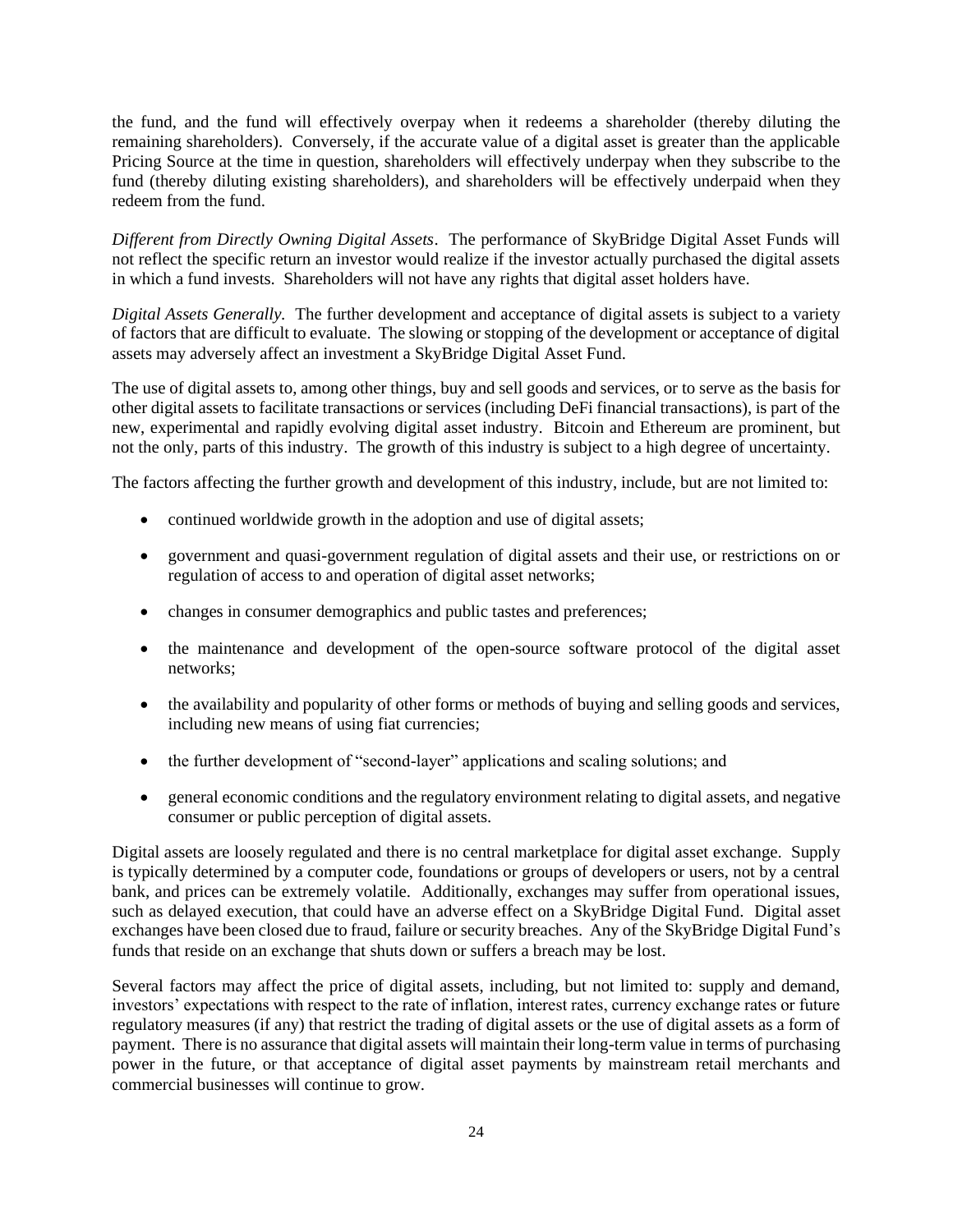Digital assets are created, issued, distributed, transmitted, secured and stored according to protocols run by computers in the digital asset networks, decentralized networks of computers that operate on cryptographic protocols. No single entity owns or operates a digital asset network, the infrastructure of which is collectively maintained by a decentralized user base. It is possible these protocols have undiscovered flaws which could result in the loss of some or all of the assets held by the SkyBridge Digital Fund. There may also be network-scale attacks against these protocols, which result in the loss of some or all of the assets held by the SkyBridge Digital Fund. Some assets held by the SkyBridge Digital Fund may be created, issued, distributed, transmitted, secured or stored using experimental cryptography which could have underlying flaws. Advancements in quantum computing could break the cryptographic rules of protocols which support the digital assets held by the SkyBridge Digital Fund. There are no guarantees about the reliability of the protocol or cryptography used to create, issue, distribute, transmit, secure or store digital assets held by the SkyBridge Digital Fund.

*Investing on Digital Asset Networks*. SkyBridge Digital Funds may convert any U.S. dollar contributions to digital assets over specific networks and may use certain digital assets to purchase other digital assets. Many digital asset networks are online end-user-to-end-user networks that host a public transaction ledger, known as a blockchain, and the source code that comprises the basis for the cryptographic and algorithmic protocols governing such networks. In many digital asset transactions, the recipient of the digital assets must provide its public key, which serves as an address for a digital wallet, to the party initiating the transfer. In the data packets distributed from digital asset software programs to confirm transaction activity, each digital asset user must "sign" transactions with an output derived from entering such user's private key into a "hashing algorithm," and this signature serves as validation that the transaction has been authorized by the owner of such digital asset. This process is vulnerable to hacking and malware, and could lead to theft of digital wallets and the loss of a SkyBridge Digital Fund's digital assets. Many digital asset exchanges have been closed due to fraud, failure or security breaches. In many of these instances, the customers of such digital asset exchanges were not compensated or made whole for the partial or complete losses of their account balances in such digital asset exchange. Additionally, users of several digital asset exchanges have been subject to "phishing" scams, where hackers have fraudulently obtained account credentials and perpetuated large-scale thefts of users' digital assets.

*Recent Deployment of Certain Digital Assets.* Digital asset networks are new and being rapidly developed. The Ethereum network and the Ethereum network software, for instance, are in their early stages. The production version of the blockchain on the Ethereum network was launched in March 2016. As a result, the Ethereum network has undergone less testing than the older, more established Bitcoin network, which was created in 2009. Similarly, XRP and the Ripple network were released in 2012, and the structure and functionality of the Ripple network have since undergone significant changes. As digital asset networks continue to develop and grow, certain technical issues might be uncovered. For example, in January 2018, it was reported that many Ethereum users had been paying higher fees than necessary due to a glitch in the algorithm that determines transaction fees (i.e., the "gas pricing oracle"). The troubleshooting and resolution of such issues requires the attention and efforts of the global developer community associated with the affected digital asset. Even if such technical issues are adequately addressed, these issues could lead to a reduction in confidence of the affected digital asset, or digital assets generally, which could negatively impact the demand for the affected digital asset, or digital assets generally, and therefore adversely affect an investment in SkyBridge Digital Fund shares. Perhaps in part because of their youth, digital assets have experienced sharp fluctuations in value. If such volatility continues, it may have an adverse effect on the willingness of parties, other than speculators, to receive digital asset units in a transaction.

*Volatility*. Fluctuations in the prices of digital assets could adversely affect an investment in a SkyBridge Digital Fund. The market prices of digital assets may be highly volatile and subject to a number of factors, including: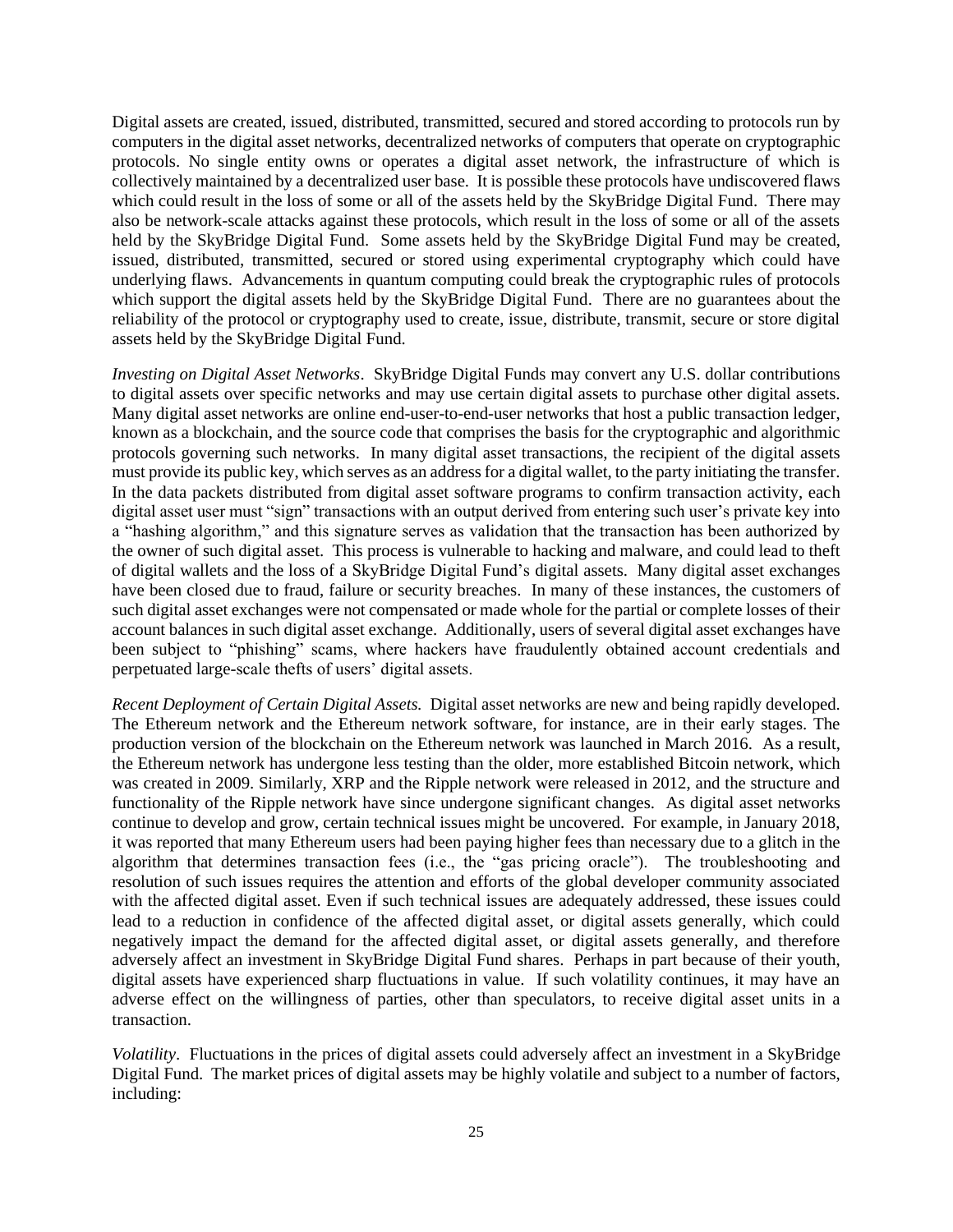- An increase in the global digital assets supply;
- Manipulative trading activity on digital asset exchanges, which are largely unregulated;
- The adoption of digital assets as mediums of exchange, stores-of-value or other consumptive assets and the maintenance and development of the open-source software protocols of the digital asset networks;
- Forks in the digital asset networks;
- Investors' expectations with respect to interest rates, the rates of inflation of fiat currencies or digital assets and digital asset exchange rates;
- Consumer preferences and perceptions of digital assets;
- Fiat currency withdrawal and deposit policies on digital asset exchanges;
- The liquidity of digital asset markets;
- Investment and trading activities of large investors that invest directly or indirectly in digital assets;
- A "short squeeze" resulting from speculation on the price of a digital asset, if aggregate short exposure exceeds the number of such digital asset available for purchase;
- An active derivatives market for digital assets;
- Monetary policies of governments, trade restrictions, currency devaluations and revaluations and regulatory measures or enforcement actions, if any, that restrict the use of digital assets as forms of payment or the purchase of digital assets on the digital asset markets;
- Global or regional political, economic or financial conditions, events and situations;
- Fees associated with processing a digital asset transaction and the speed at which digital asset transactions are settled;
- Interruptions in service from or failures of major digital asset exchanges;
- Decreased confidence in digital asset exchanges due to the unregulated nature and lack of transparency surrounding the operations of digital asset exchanges;
- Increased competition from other forms of digital assets or payment services; and
- A master fund's own acquisitions or dispositions of a digital asset, since there is no limit on the number of a digital asset that the master fund may acquire, other than any finite supply of such digital asset.

For example, during the period from April 14, 2021 to May 19, 2021, Bitcoin experienced a decline of roughly 53%.

In addition, there is no assurance that a digital asset will maintain its value in the long or intermediate term. In the event that the prices of digital assets decline, SkyBridge expects the value of an investment in SkyBridge Digital Funds to decline. The value of a digital asset held by such funds could decline rapidly, including to zero.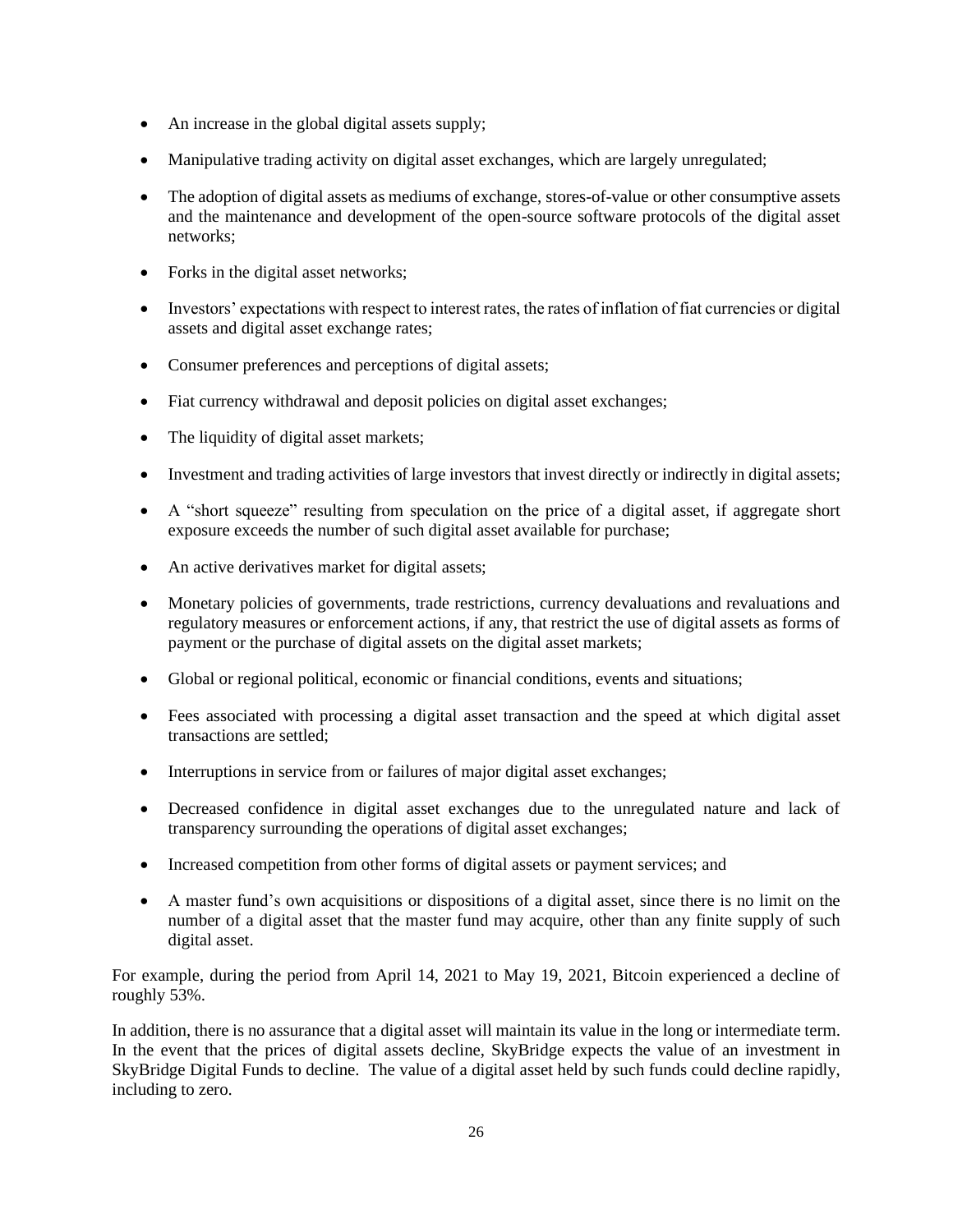*Momentum Pricing*. The value of digital assets as represented by the prices for digital assets may be subject to momentum pricing due to speculation regarding future appreciation in value. Momentum pricing typically is associated with growth stocks and other assets whose valuation, as determined by the investing public, is impacted by anticipated future appreciation in value. Momentum pricing may result in speculation regarding future appreciation in the value of digital assets, which inflates prices and leads to increased volatility. As a result, digital assets may be more likely to fluctuate in value due to changing investor confidence in future appreciation or depreciation in prices, which could adversely affect an investment in a SkyBridge Digital Fund. In addition, retail investors and speculation in January 2021 caused significant volatility in certain securities, which soon found its way to various digital assets that are available on popular trading applications. The increase in retail investors and the availability of digital assets on popular trading applications could make this type of phenomenon and volatility more regular and extreme in the trading markets for digital assets.

*Limited Use in the Marketplace.* Currently, there is relatively limited use of any digital asset (including even Bitcoin and Ethereum) in the retail and commercial marketplace in comparison to relatively extensive use as a store of value, thus contributing to price volatility that could adversely affect an investment in the SkyBridge Digital Fund shares. Digital assets have only recently become selectively accepted as a means of payment for goods and services by many major retail and commercial outlets, and use of digital assets by consumers to pay such retail and commercial outlets remains limited. Banks and other established financial institutions may refuse to process funds for digital asset transactions; process wire transfers to or from digital asset exchanges, digital asset-related companies or service providers; or maintain accounts for persons or entities transacting in digital assets. Conversely, a significant portion of digital asset demand is generated by investors seeking a long-term store of value or speculators seeking to profit from the short- or long-term holding of the asset. Price volatility undermines any digital asset's role as a medium of exchange, as retailers are much less likely to accept it as a form of payment. Market capitalization for a digital asset as a medium of exchange and payment method may always be low. A lack of expansion by digital assets into retail and commercial markets, or a contraction of such use, may result in increased volatility or a reduction in the value of the asset, either of which could adversely affect an investment in SkyBridge Digital Fund shares. There can be no assurance that such acceptance will grow, or not decline, in the future.

*Not Legal Tender*. Digital assets are not backed by a government-issued legal tender, such as Federal Reserve Notes or any commodity money such as silver or gold counts, and many question whether digital assets have intrinsic value.

*Scaling Obstacles.* Digital assets face significant scaling obstacles that can lead to high fees or slow transaction settlement times, and attempts to increase the volume of transactions may not be effective. Many digital asset networks face significant scaling challenges. For example, as of December 2021, Bitcoin could handle, on average, five to seven transactions per second, and Ethereum could handle approximately 15 to 45 transactions per second. For several years, participants in the Bitcoin ecosystem debated potential approaches to increasing the average number of transactions per second that the Bitcoin network could handle. As of August 2017, Bitcoin was upgraded with a technical feature known as "segregated witness" that, among other things, would potentially approximately double the transactions per second that can be handled on-chain. More importantly, segregated witness technology also enables so-called second layer solutions, such as the Lightning Network or payment channels, that allow potentially unlimited transactions throughput (*i.e.*, millions to billions of transactions per second). A technology similar to the Lightning Network is being developed for Ethereum called Raiden.

An increasing number of wallets and digital asset intermediaries, such as exchanges, have begun supporting segregated witness technology and the Lightning Network, or similar technology. However, the Lightning Network does not yet have broad adoption as of December 2021. Additionally, the Lightning Network has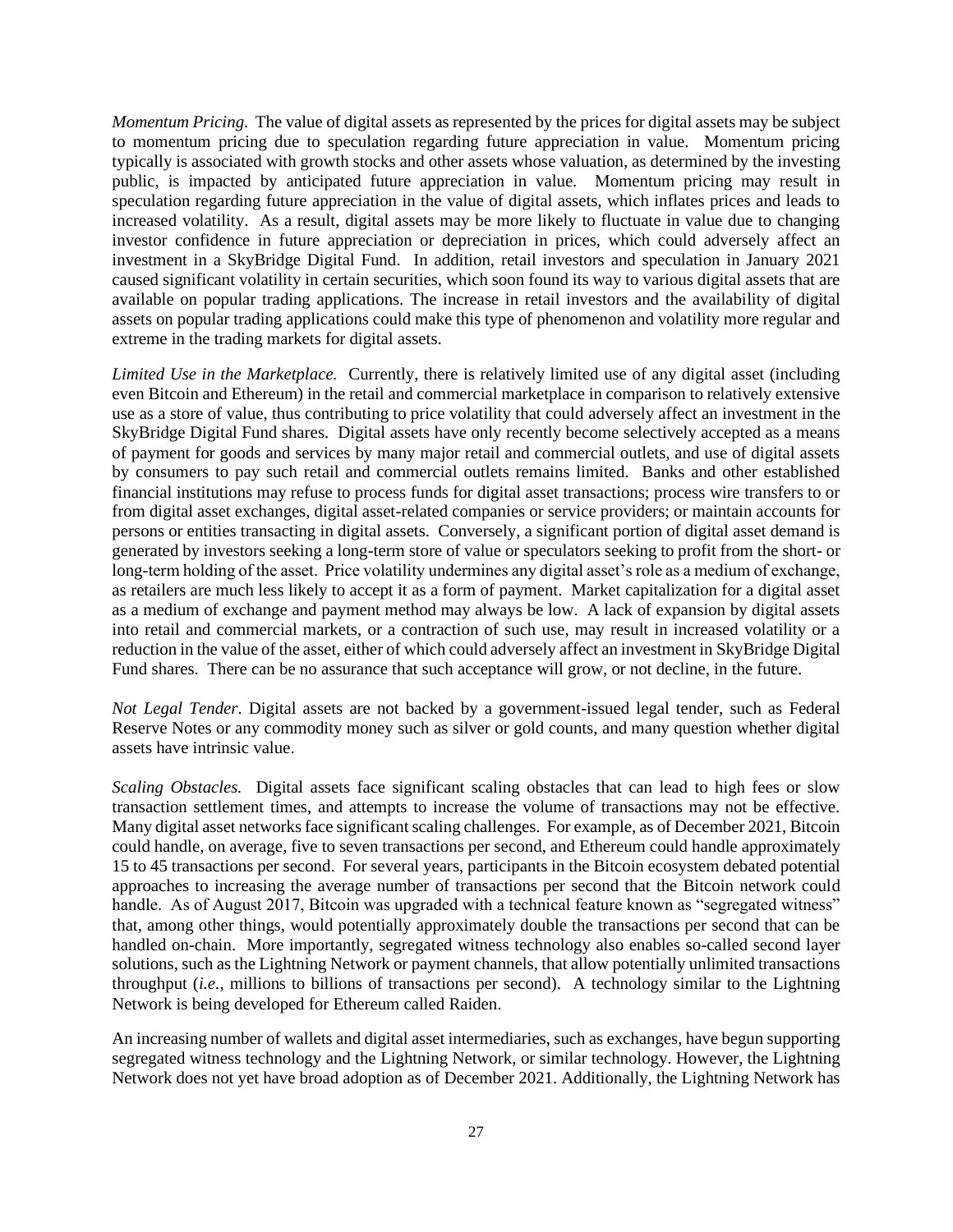not yet seen significant use, and there are open questions about Lightning Network services, such as its cost and who will serve as lightning intermediaries, among other questions.

Other digital assets, like Bitcoin Cash or Ethereum, also have other mechanisms implemented or in research thought to increase scale, such as increasing the allowable sizes of blocks, and therefore the number of transactions per block, and sharding, which would not require every single transaction to be included in every single miner's or validator's block.

As the use of digital asset networks increases without a corresponding increase in through put of the networks, average fees and settlement times can increase significantly. Bitcoin's network has been, at times, at capacity, which has led to increased transaction fees and decreased settlement speeds. For example, Bitcoin transaction fees increased from \$5.55 per Bitcoin transaction on January 1, 2021, on average, to a high of \$62.78 per transaction on April 21, 2021, on average. As of December 18, 2021, Bitcoin transaction fees stood at \$1.72 per Bitcoin transaction, on average.

Increased fees and decreased settlement speeds could preclude certain uses for digital assets (e.g., micropayments and processing data-intensive smart contracts), and could reduce demand for, and the price of, digital assets, which could adversely impact the value of a SkyBridge Digital Fund shares.

There is no guarantee that any of the mechanisms in place or being explored for increasing the scale of settlement of transactions in digital assets will be effective, or how long these mechanisms will take to become effective, which could adversely impact an investment in shares.

*Private Keys*. Digital assets are controllable only by the possessor of both the unique public key and private key or keys relating to the "digital wallet" in which the digital asset is held. Private keys must be safeguarded and kept private in order to prevent a third-party from accessing the digital asset while held in such wallet. To the extent a private key is lost, destroyed or otherwise compromised and no backup of the private key is accessible, a SkyBridge Digital Fund will be unable to access, and will effectively lose, the digital assets held in the related digital wallet. Any loss of private keys relating to digital wallets used to store the fund's digital assets would adversely affect an investment in the shares.

*Irrevocable Nature of Blockchain-Recorded Transactions*. Digital asset transactions recorded on a digital asset blockchain are not, from an administrative perspective, reversible without the consent and active participation of the recipient of the transaction or, in theory, control or consent of a majority of the aggregate hashrate on the respective digital asset network. Once a transaction has been verified and recorded in a block that is added to the blockchain, an incorrect transfer of digital assets or a theft of digital assets generally will not be reversible, and a SkyBridge Digital Fund may not be capable of seeking compensation for any such transfer or theft. It is possible that, through computer or human error, or through theft or criminal action, fund's digital assets could be transferred from custody accounts in incorrect quantities or to unauthorized third parties.

Such events have occurred in connection with digital assets in the past. For example, in September 2014, the Chinese digital asset exchange, Huobi, announced that it had sent approximately 900 Bitcoins and 8,000 Ethereum (worth approximately \$400,000 at the prevailing market prices at the time) to the wrong customers. To the extent that a SkyBridge Digital Fund is unable to seek a corrective transaction with such third party or is incapable of identifying the third-party that has received the fund's digital assets through error or theft, the fund will be unable to revert or otherwise recover incorrectly transferred digital assets. To the extent that the fund is unable to seek redress for such error or theft, such loss could adversely affect an investment in its shares.

*Internet Disruptions*. A significant disruption in Internet connectivity could disrupt a digital asset network's operations until the disruption is resolved, and such disruption could have an adverse effect on the price of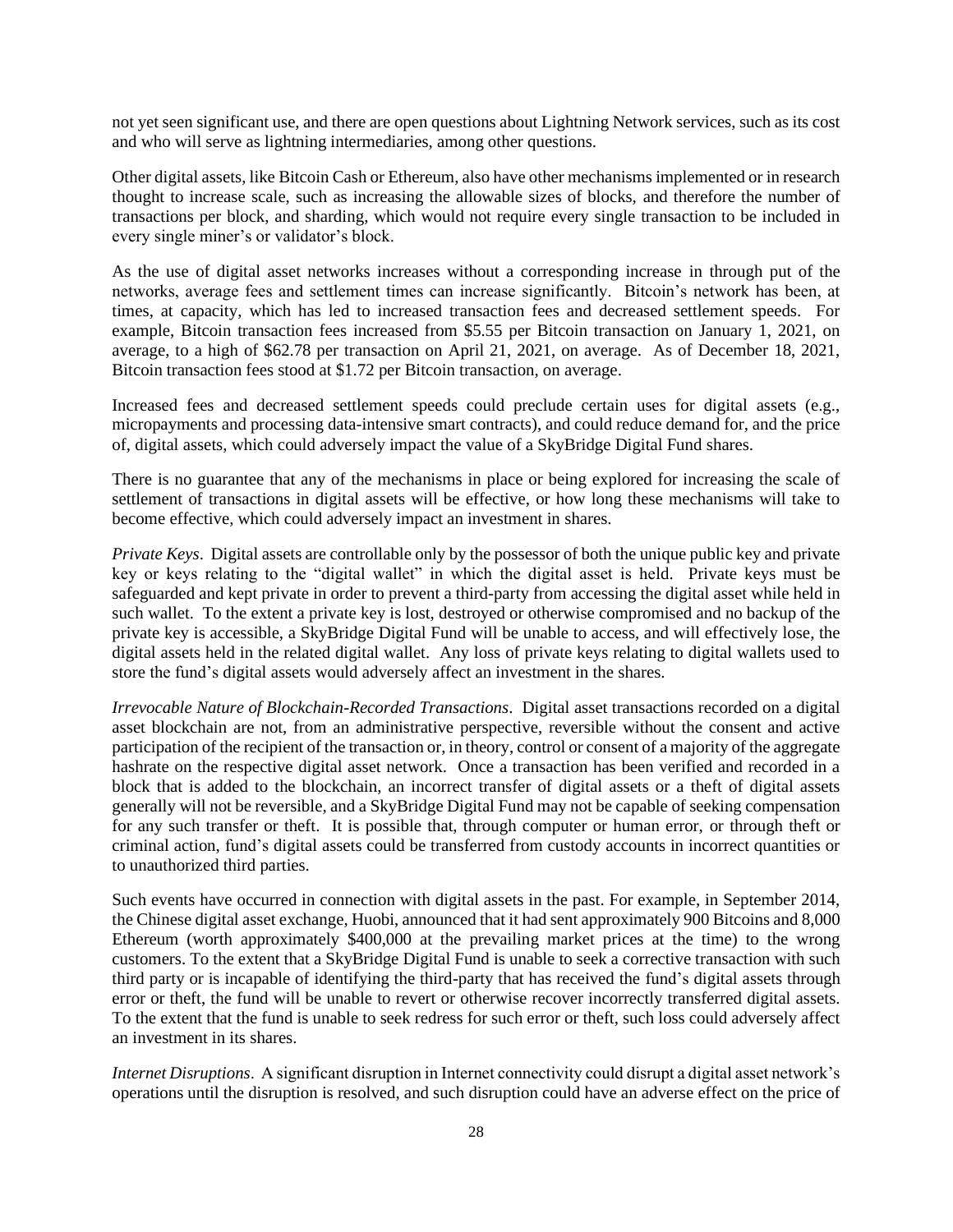such digital asset. In particular, some digital assets have experienced a number of denial-of-service attacks, which have led to temporary delays in block creation and digital asset transfers. While in certain cases in response to an attack, an additional "hard fork" has been introduced to increase the cost of certain network functions, the relevant network has continued to be the subject of additional attacks. Moreover, it is possible that as a digital asset increases in value, it may become a bigger target for hackers and subject to more frequent hacking and denial-of-service attacks.

Digital assets are also susceptible to border gateway protocol hijacking, or BGP hijacking. Such an attack can be a very effective way for an attacker to intercept traffic en route to a legitimate destination. BGP hijacking impacts the way different nodes and miners are connected to one another to isolate portions of them from the remainder of the network, which could lead to a risk of the network allowing double-spending and other security issues. If BGP hijacking occurs on a digital asset network, participants may lose faith in the security of such digital asset, which could affect such digital asset's value and consequently the value of the Shares.

Any future attacks that impact the ability to transfer a digital asset could have a material adverse effect on the price of such digital asset and the value of an investment in the Shares.

*Malicious Attacks on the Network*. Digital asset networks are subject to control by entities that capture a significant amount of the network's processing power or a significant number of developers important for the operation and maintenance of such digital asset network.

*Control of Processing Power*. If a malicious actor or botnet obtains control of more than 50% of the processing power on a digital asset network, such actor or botnet could manipulate the blockchain to adversely affect a SkyBridge Digital Fund investments or the ability of fund to operate. Digital asset networks are subject to control by entities that capture a significant (1) amount of the network's processing power, (2) percentage of the digital assets issued and outstanding, or (3) number of developers or intermediaries important for the operation and maintenance of such digital asset network, depending on the algorithm used to secure the network. Many blockchain networks, including the Bitcoin network, are secured by proof-of-work algorithms, whereby the collective strength of network participants' processing power protects the network. If a malicious actor or botnet (*i.e.*, a volunteer or hacked collection of computers controlled by networked software coordinating the actions of the computers) obtains a majority of the processing power dedicated to mining on a digital asset network, it may be able to construct fraudulent blocks or prevent certain transactions from completing, either in a timely manner or at all. The malicious actor or botnet could control, exclude or modify the ordering of transactions. While a malicious actor would not be able to generate new digital asset interests or transactions using such control, it could "double-spend" its own digital asset interests (*i.e.*, spend the same interests in more than one transaction) and prevent the confirmation of other users' transactions for so long as it maintained control. To the extent that such malicious actor or botnet did not yield its control of the processing power on a digital asset network or the network community did not reject the fraudulent blocks as malicious, reversing any changes made to the blockchain may not be possible. Further, a malicious actor or botnet could create a flood of transactions in order to slow down confirmations of transactions on a digital asset network.

Some digital asset networks have been subject to malicious activity achieved through control of over 50% of the processing power on the network. For example, on May 24, 2018, it was reported that attackers compromised the Bitcoin Gold network in this manner and were successfully able to double-spend interests of Bitcoin Gold in a series of transactions over the course of at least one week and in a total amount of at least \$18 million. It is believed that certain mining pools may have exceeded the 50% threshold on some other digital asset networks, such as the Bitcoin network. The possible crossing of the 50% threshold indicates a greater risk that a single mining pool or small group of mining pools could exert authority over the validation of digital asset transactions, and this risk is heightened if over 50% of the processing power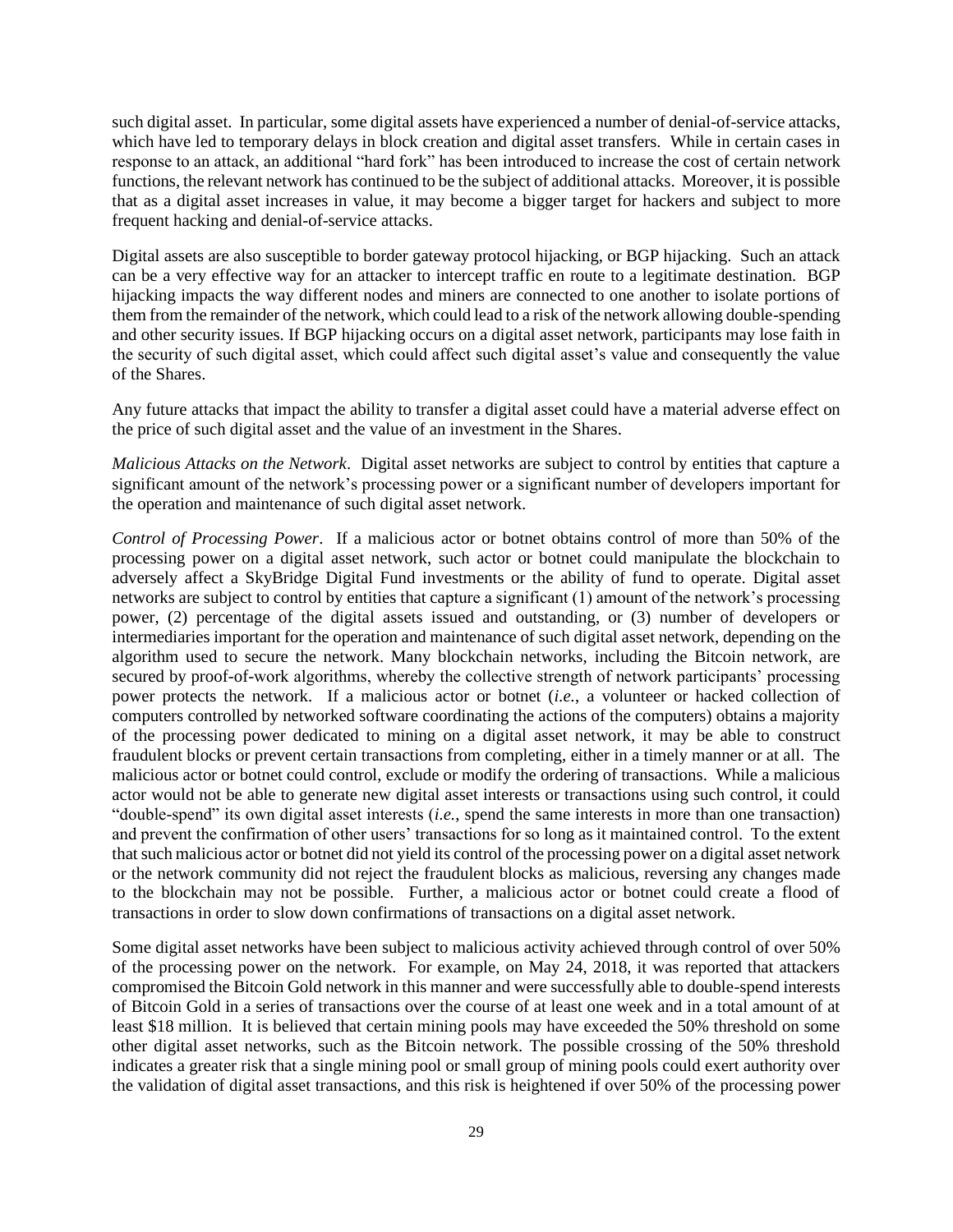on a digital asset network falls within the jurisdiction of a single governmental authority. For example, a significant amount of the processing power on certain digital asset networks has been located in China. Because the Chinese government has subjected digital assets to heightened levels of scrutiny recently, reportedly forcing several digital asset exchanges to shut down, there is a risk that the Chinese government could also achieve control over a significant amount of the processing power on additional digital asset networks. If network participants, including the core developers and the administrators of mining pools, do not act to ensure greater decentralization of digital asset mining processing power, the feasibility of a malicious actor obtaining control of the processing power on a digital asset network will increase, which may adversely affect an investment in the Shares.

#### Material SOZ REIT Risks

SOZ REIT has made a single acquisition, resulting in the risk that the returns realized by shareholders will be substantially adversely affected by the unfavorable performance of, or a default in respect of, the acquisition. Given that SOZ REIT operates at a modest asset size, it is subject to higher total expenses relative to its asset size (in that larger size generally allows for spreading of expenses). There are risks that the tax benefits described in the SOZ REIT offering memorandum may not be obtained. Although SOZ REIT currently expects to manage itself in order to continue to qualify as a "qualified opportunity fund" ("QOF") under Subchapter Z, of the Code, no assurance can be provided in this regard. In the event that under additional legislation or administrative guidance, SOZ REIT will be unable to qualify as a QOF or provide investors with the anticipated tax benefits, the SOZ REIT Board, in consultation with SkyBridge, generally will have a duty to consider whether any changes to it or its investment program may be made in order for SOZ REIT to qualify as a QOF, but will have no obligation to make any such change. In addition, in the event that additional legislation is not enacted or administrative guidance is not provided in respect of a particular matter relating to Subchapter Z, SOZ REIT may take certain actions based on its assumptions regarding the interpretation of certain provisions in Subchapter Z and the Internal Revenue Service may assert positions contrary to these assumptions, which could have an adverse impact on SOZ REIT, its status as a QOF, and the tax benefits otherwise afforded to the investors in SOZ REIT under Subchapter Z.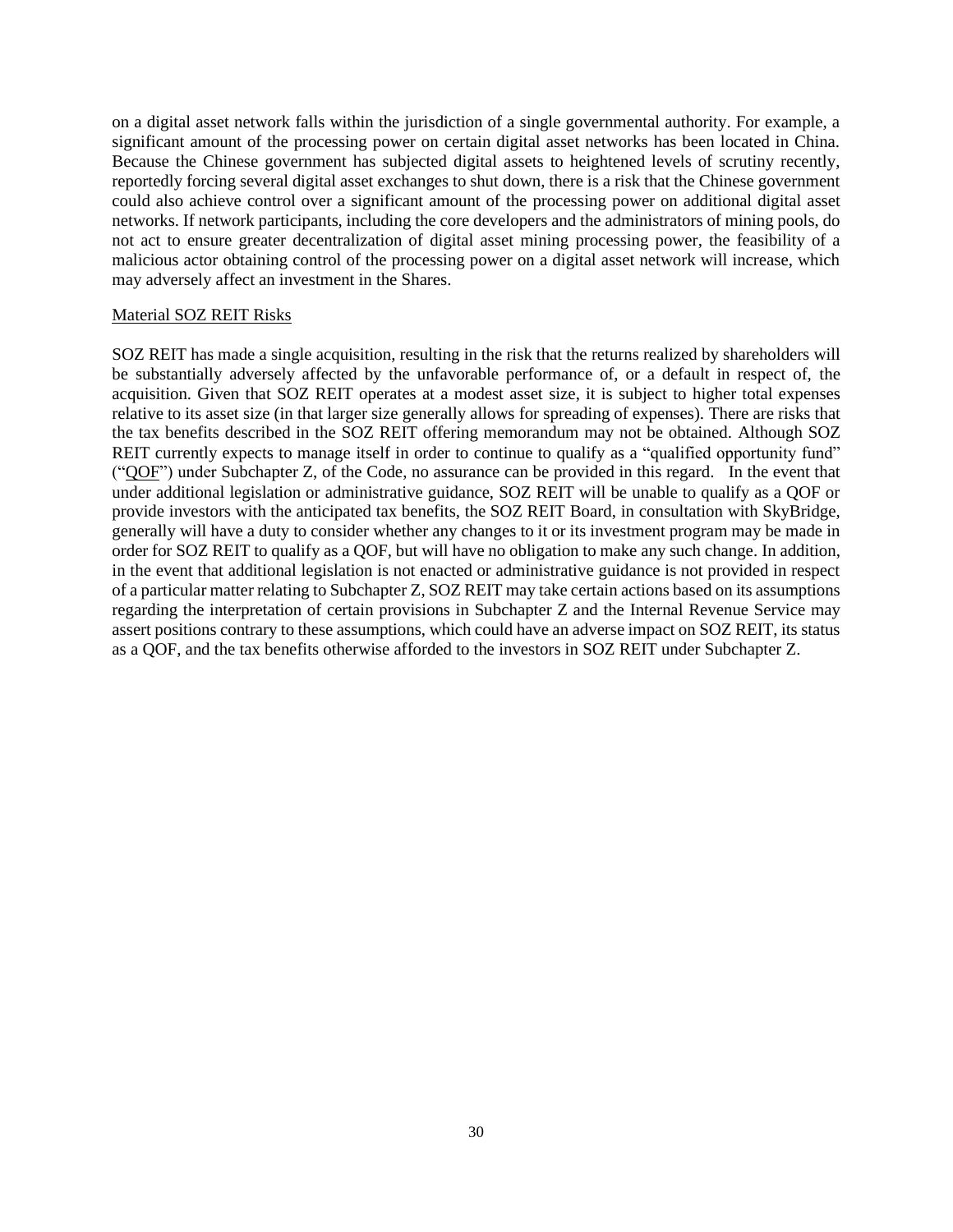# <span id="page-30-0"></span>*Item 9: Disciplinary Information*

Not Applicable.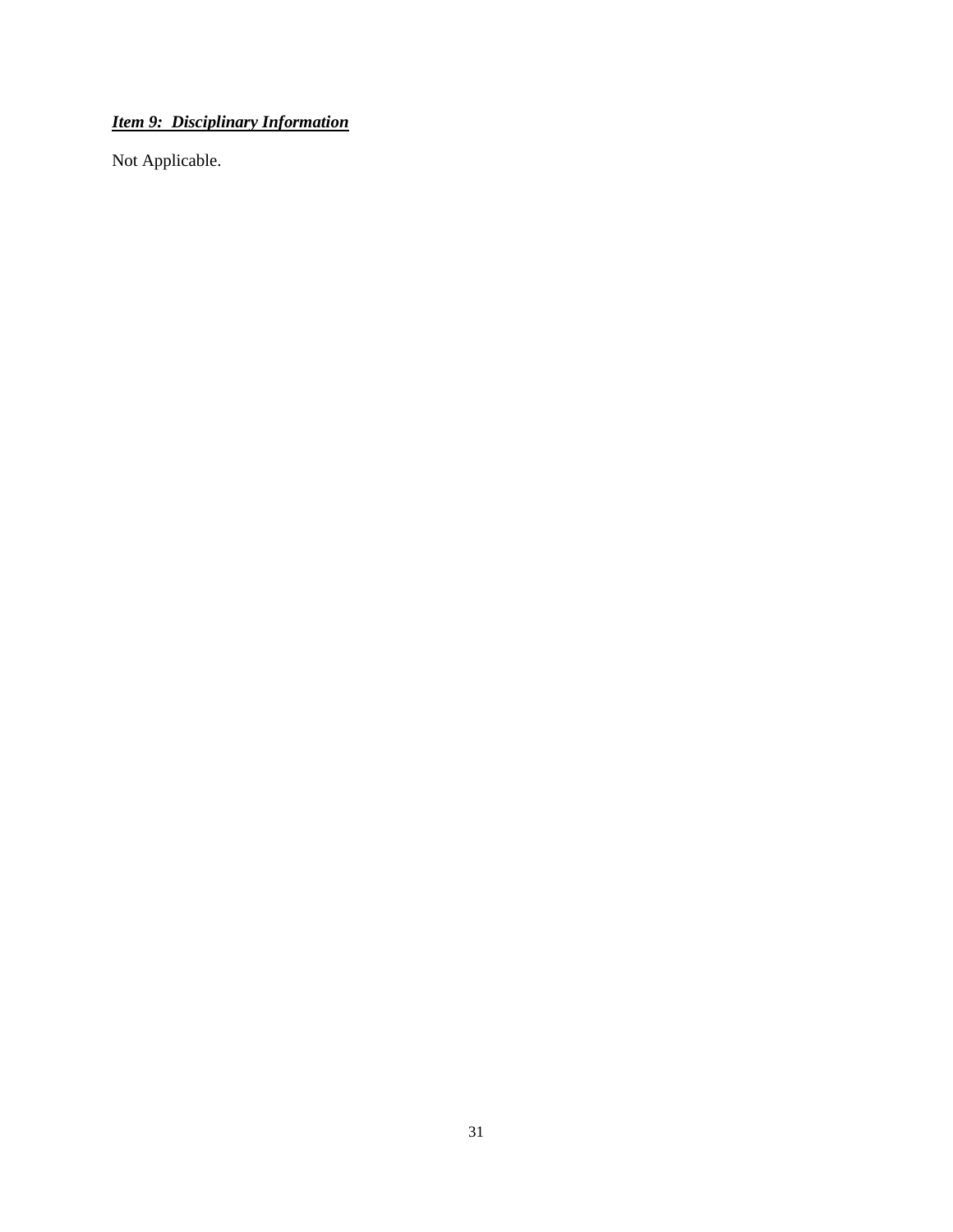## <span id="page-31-0"></span>*Item 10: Other Financial Industry Activities and Affiliations*

SkyBridge uses the services of Hastings, an affiliated broker-dealer duly registered pursuant to the Securities Exchange Act of 1934 and a member in good standing of the Financial Industry Regulatory Authority, which is primarily owned by Anthony Scaramucci but operated separately from SkyBridge, principally to facilitate the distribution of Series G and GII. As such, Hastings has been appointed to serve as the principal underwriter to Series G and GII. Hastings has the authority to sell shares directly and to appoint third party placement agents to assist it in selling shares of Series G and GII on a "reasonable best efforts" basis.

SkyBridge may also use the services of Hastings to facilitate the distribution of other SkyBridge Funds and third party funds, including on an execution only basis. Hastings will receive customary fees based upon the nature and extent of the services provided, which fees Hastings may waive, and will be indemnified by, and will indemnify, the relevant counterparty on customary terms with respect to its services. Messrs. Scaramucci, Messing and Nolte are registered representatives of Hastings together with certain other members of the SkyBridge portfolio management team and other employees of SkyBridge.

As noted in Item 4, affiliates of SkyBridge act as the general partner or managing member of certain SkyBridge Funds structured as limited partnerships or limited liability companies and, as such, may have an economic interest in the performance of those SkyBridge Funds. SkyBridge's affiliates (which are controlled by certain SkyBridge personnel) having an economic interest in the performance of a SkyBridge Fund could cause SkyBridge to make investment decisions that are different than would be made in the absence of such an interest.

RON Transatlantic Offshore Ltd. ("RON Transatlantic"), a diversified holding company with interests in various sectors, is a minority equity interest holder in SkyBridge and certain SkyBridge affiliates. This entitles RON Transatlantic to certain beneficial rights not available to investors generally, including information rights with respect to its investment in SkyBridge.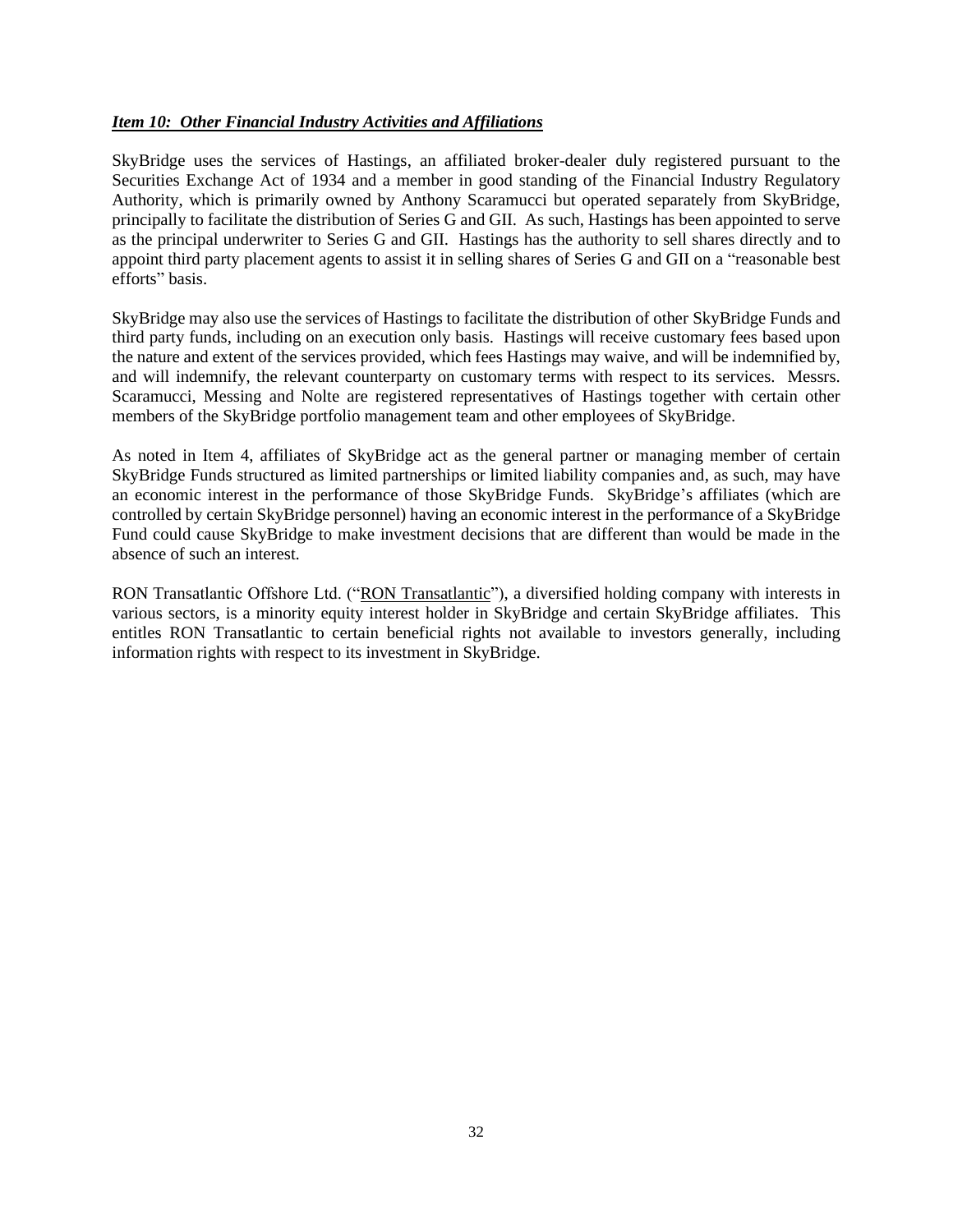## <span id="page-32-0"></span>*Item 11: Code of Ethics, Participation or Interest in Advisory Client Transactions and Personal Trading*

SkyBridge has instituted policies and procedures designed to (i) avoid or resolve possible conflicts of interest that may arise in certain situations, and (ii) monitor the personal trading activities of SkyBridge's employees and certain members of their immediate families. These policies and procedures are embodied in SkyBridge's Code of Ethics and are intended to comply with the requirements of Rule 204A-1 under the Advisers Act and Rule 17j-1 under the 1940 Act, as applicable. They include the appointment of a CCO, the adoption of insider trading policies, the requirement that certain securities transactions (including, in particular, transactions in initial public offerings and private placements and limited offerings such as investments in hedge funds) be pre-cleared by the CCO, the institution of buy-and-hold policies for equity securities and SkyBridge advised and sub-advised funds, and the requirement that all "Access Persons" report their personal securities transactions to the CCO in accordance with Rule 204A-1.

"Access Persons" include all of SkyBridge's directors and officers, as well as any persons supervised by SkyBridge who (i) have access to nonpublic information regarding the purchase or sale of securities by an Advisory Client, (ii) are involved in making securities recommendations to Advisory Clients, or (iii) have access to such recommendations that are non-public. Under SkyBridge's Code of Ethics, all managing members, officers and employees of SkyBridge are deemed both Access Persons and supervised persons for purposes of Rule 204A-1.

The Code of Ethics sets forth a standard of business conduct that takes into account SkyBridge's status as a fiduciary and requires Access Persons to place the interests of Advisory Clients above their own interests and the interests of SkyBridge. Access Persons must not take any inappropriate advantage of their positions. The Code of Ethics requires Access Persons to comply with applicable Federal securities laws. Further, Access Persons are required to promptly bring violations of the Code of Ethics to the attention of the CCO. All Access Persons are provided with a copy of the Code of Ethics and are required to acknowledge receipt of the Code of Ethics upon hire and on at least an annual basis thereafter.

As described in Items 4 and 10, generally, affiliates of SkyBridge act as the general partner or managing member of certain SkyBridge Funds structured as limited partnerships or limited liability companies and as such have an economic interest in the performance of those SkyBridge Funds. In addition, certain Access Persons invest in the SkyBridge Funds. Access Persons may also invest directly in the Investment Funds in which one or more SkyBridge Funds invest upon approval from the CCO. To the extent that SkyBridge's affiliates (and therefore certain Access Persons) have financial ownership interests in a SkyBridge Fund, a potential conflict could be created in that it could cause SkyBridge to make different investment decisions than if such parties did not have such financial ownership interests. Further, potential conflicts may arise due to SkyBridge's affiliates and Access Persons having investments in some SkyBridge Funds or Investment Funds that are greater than their investments in other SkyBridge Funds or Investments Funds. SkyBridge addresses such potential conflicts by the regular account reviews described in Item 13, as well as the personal securities transaction pre-clearance and reporting requirements covered by the Code of Ethics.

In addition, Access Persons may purchase or sell individual securities that a SkyBridge Fund or a Managed Account may purchase or sell. This presents a potential conflict in that Access Persons could make improper use of Advisory Client information for their own benefit. SkyBridge addresses this potential conflict through its internal policies and procedures, which prohibit front-running and other improper uses of information, and through regular monitoring of Access Person personal account transactions and trading patterns for potential conflicts of interest. Further, Access Persons may take actions for their personal accounts that differ from or conflict with actions taken for Advisory Client accounts, and these actions may impact the price or availability of securities to Advisory Clients.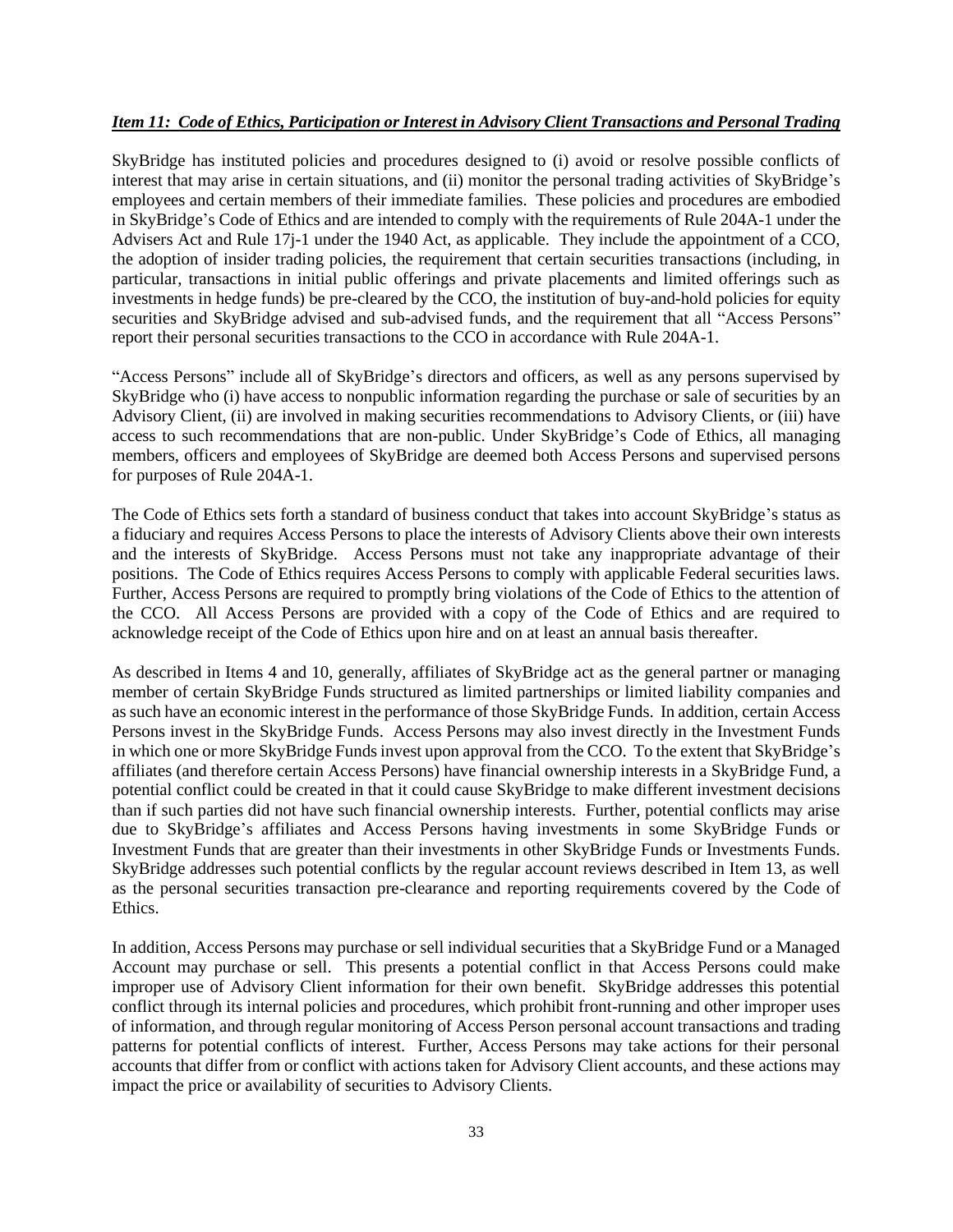Each Access Person is required to provide the CCO with confirmations, account statements, quarterly transaction reports and annual holdings reports with respect to all personal securities transactions. The CCO monitors these transactions for conflicts of interest and seeks to ensure strict adherence to the Code of Ethics.

A copy of SkyBridge's Code of Ethics is available upon request.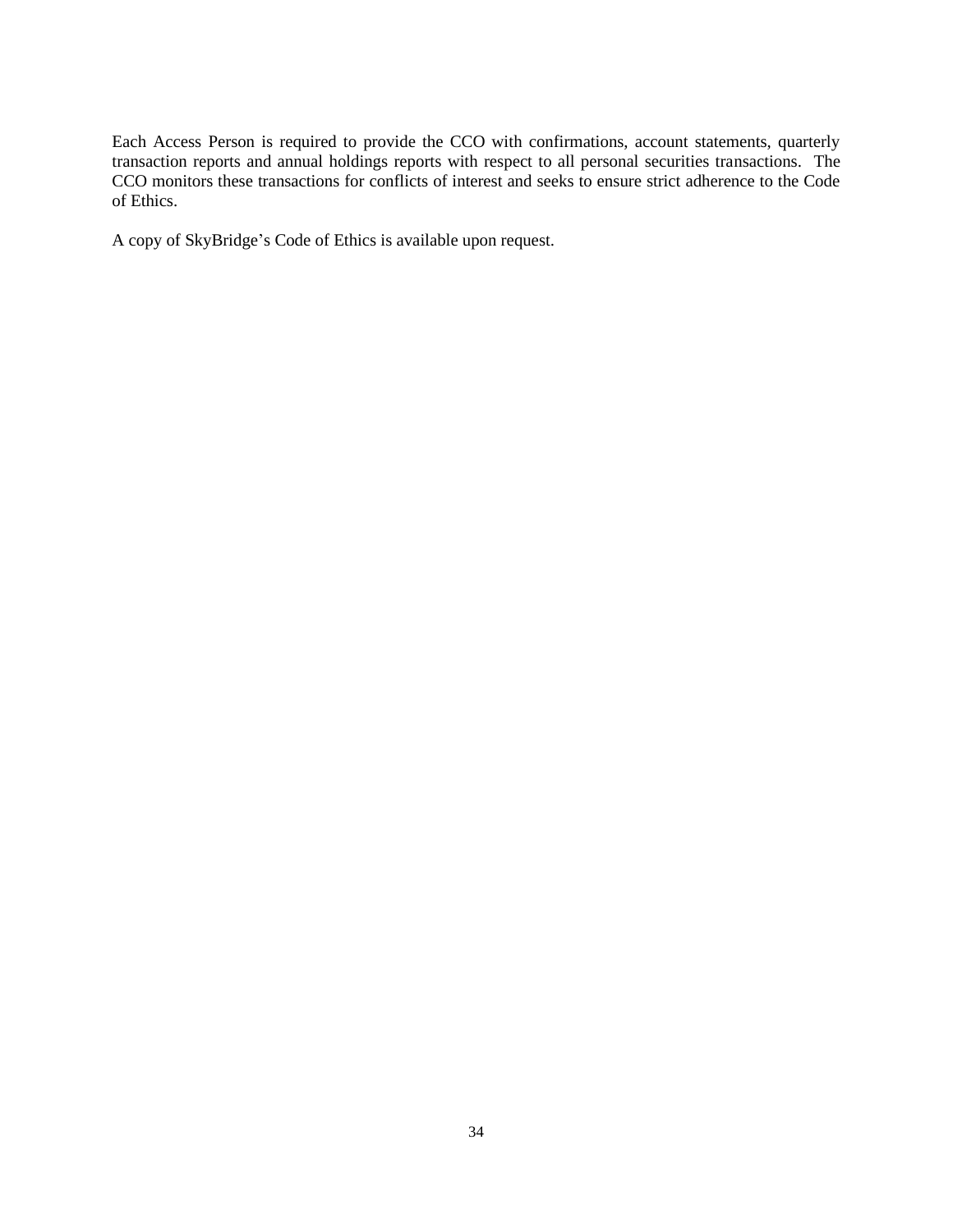#### <span id="page-34-0"></span>*Item 12: Brokerage Practices*

As an investment advisory firm, SkyBridge has a fiduciary and fundamental duty to seek best execution for Advisory Client transactions. SkyBridge, as a matter of policy and practice, seeks to obtain best execution for Advisory Client transactions (i.e., seeking to obtain not necessarily the lowest commission but the best overall qualitative execution in the particular circumstances). This applies to direct investing, or the purchase of limited partnership interests by Advisory Clients. With respect to SkyBridge's fund-of-funds business, because interests in Investment Funds are purchased directly from the Investment Fund at net asset value without the payment of a placement fee or commission, most best execution principles do not readily apply to such transactions, although they do apply in those instances where a SkyBridge fund-offund purchases publicly traded or privately placed equities. Further, in the case of SkyBridge Funds which are funds-of-funds, at times there may be opportunities to access or implement investment strategies through SEC-registered investment companies formed as exchanged-traded funds.

SkyBridge generally has authority to select the broker-dealer to be used in each transaction for the Advisory Clients engaged in direct investing, or funds-of-funds trading, and for negotiating the fees to be paid to the broker-dealer in connection with such transactions. SkyBridge recognizes its duty to obtain "best execution." Consistent with such duty, in determining best execution, SkyBridge takes into account the full range and quality of a broker-dealer's services, including research and other services. SkyBridge does not select broker-dealers solely on the basis of lowest possible commission costs, but by the best qualitative execution. Consistent with such policy, consideration is given to a variety of factors, including but not limited to the following: (i) price, (ii) the ability of the brokers and dealers to effect the transactions, (iii) facilities, reliability and financial responsibility and (iv) research-related services provided.

While SkyBridge's primary consideration in allocating portfolio transactions to broker-dealers is to obtain favorable prices and efficient executions, SkyBridge does not have an obligation to, and does not always seek to, obtain the lowest priced execution regardless of qualitative considerations. In determining best execution, SkyBridge may take into account the full range and quality of a broker's services that benefit an account under management such as brokerage, research and other services. Therefore, SkyBridge may not necessarily negotiate "execution only" commission rates and may "pay up" for research and other services provided by the broker through the commission rate ("soft dollars"), which may result in higher transaction costs than would be otherwise obtainable. Section 28(e) of the Exchange Act provides a safe harbor that permits an investment manager with investment discretion to obtain research and other products and services provided by a broker-dealer that assist the manager in making investment decisions if the manager determines, in good faith, that the brokerage rates charged by such broker are reasonable in light of the services provided. Such products and services obtained through the use of commissions generated with respect to one Advisory Client's portfolio transactions may be used with respect to any or all of the manager's other Advisory Clients. SkyBridge's policy is to stay within the Section 28(e) safe harbor. As such, SkyBridge will only receive products and services that have a mixed use if it makes a good faith allocation of the value of the non-research products and services it receives and pays for such non-research items in hard dollars.

SkyBridge did not utilize soft dollars in its most recently-completed fiscal year. SkyBridge does not have directed brokerage arrangements. In those cases where an Advisory Client would designate a broker or dealer through which transactions should be effected, it may not be possible for SkyBridge to obtain for such Advisory Client the lower rates that might be obtainable if SkyBridge had full discretion in the selection of the executing broker or dealer.

SkyBridge may aggregate orders on behalf of multiple Advisory Clients when consistent with law and best execution. As a general matter, when SkyBridge aggregates Advisory Client purchase or sale orders, no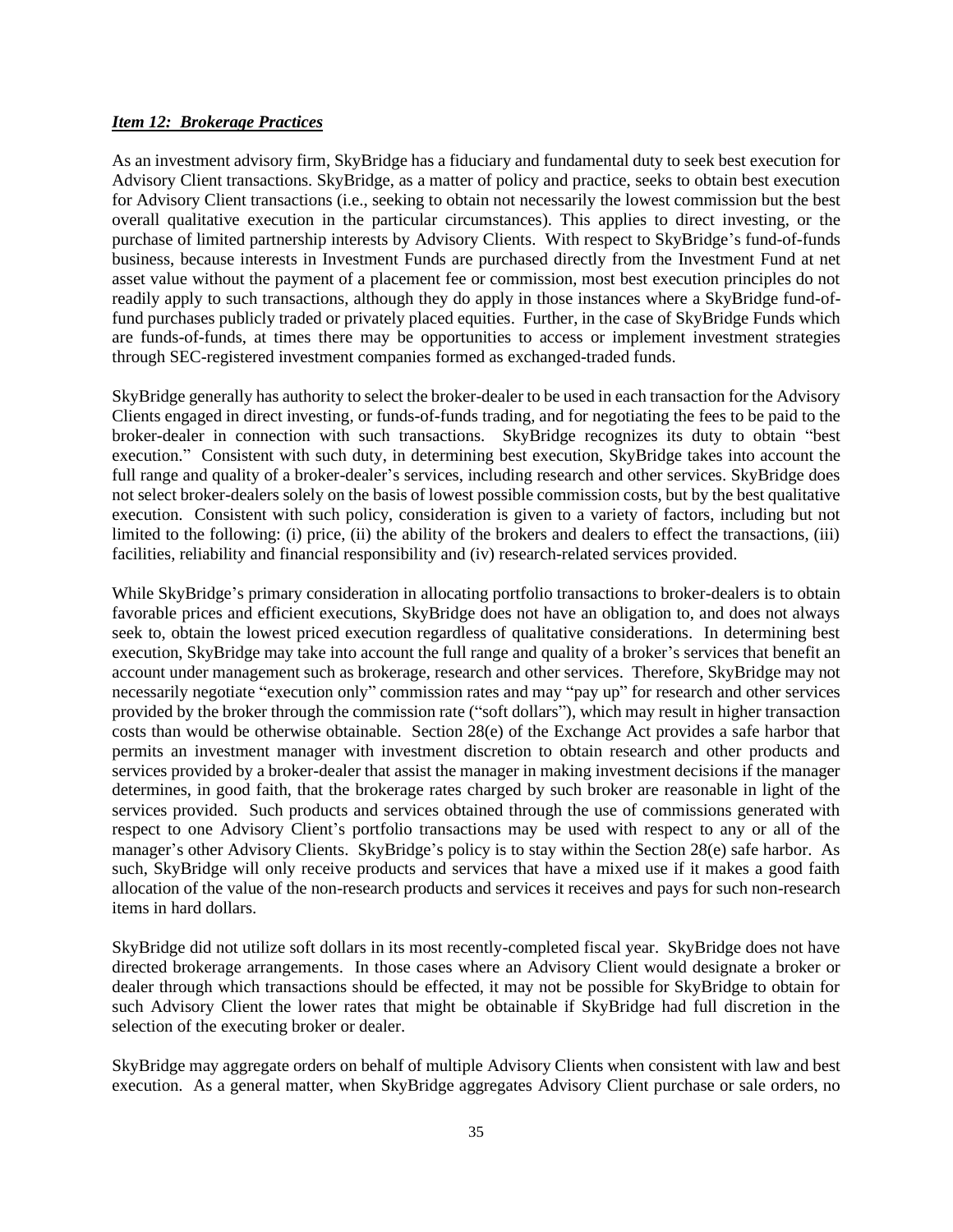Advisory Client will be systematically advantaged over any other Advisory Client. Each Advisory Client that participates in an aggregated order for any given security will participate at the average share price for all Advisory Client transactions in aggregated orders for such day. Fully filled aggregated orders will be allocated among Advisory Clients in a manner consistent with SkyBridge's internal policies and procedures regarding allocations, and partially filled orders will be allocated pro rata among Advisory Clients.

SkyBridge may also engage in cross trades on behalf of Advisory Clients. Cross trades involve the transfer, sale or purchase of assets from one Advisory Client to another Advisory Client without the use of a brokerdealer. SkyBridge may engage in cross trading where permissible, if it determines that such action would be favorable to both Advisory Clients and the conditions for the transaction are fair to both parties. In such circumstances, SkyBridge will not receive compensation for arranging the transaction. SkyBridge has adopted a cross trading policy to address any potential conflicts which might arise from effecting trades between Advisory Client accounts. This policy prohibits SkyBridge from effecting a trade between Advisory Clients if one of the Advisory Clients is a 1940 Act registered funds, or an Employee Retirement Income Security Act of 1974 Advisory Client or a governmental plan Advisory Client. The policy permits SkyBridge to effect trades between Advisory Client accounts which are not U.S. registered open-end and closed-end investment companies subject to certain restrictions, including the requirements that:

- SkyBridge does not receive any compensation (other than its advisory fee), directly or indirectly, for arranging the cross transaction;
- SkyBridge ensures that the transaction occurs at a fair price  $-$  i.e., where closing market prices are not available, best execution principles obligate SkyBridge to seek at least two, and preferably three, price quotes from independent broker-dealers, or, in the absence of a market, alternative comparable third party safeguards must be implemented; and
- SkyBridge ensures that the transaction is in the best interests of both parties.

Any cross trades involving U.S. registered open-end and closed-end investment companies are carried out in accordance with Rule 17a-7 under the 1940 Act and applicable policies and procedures.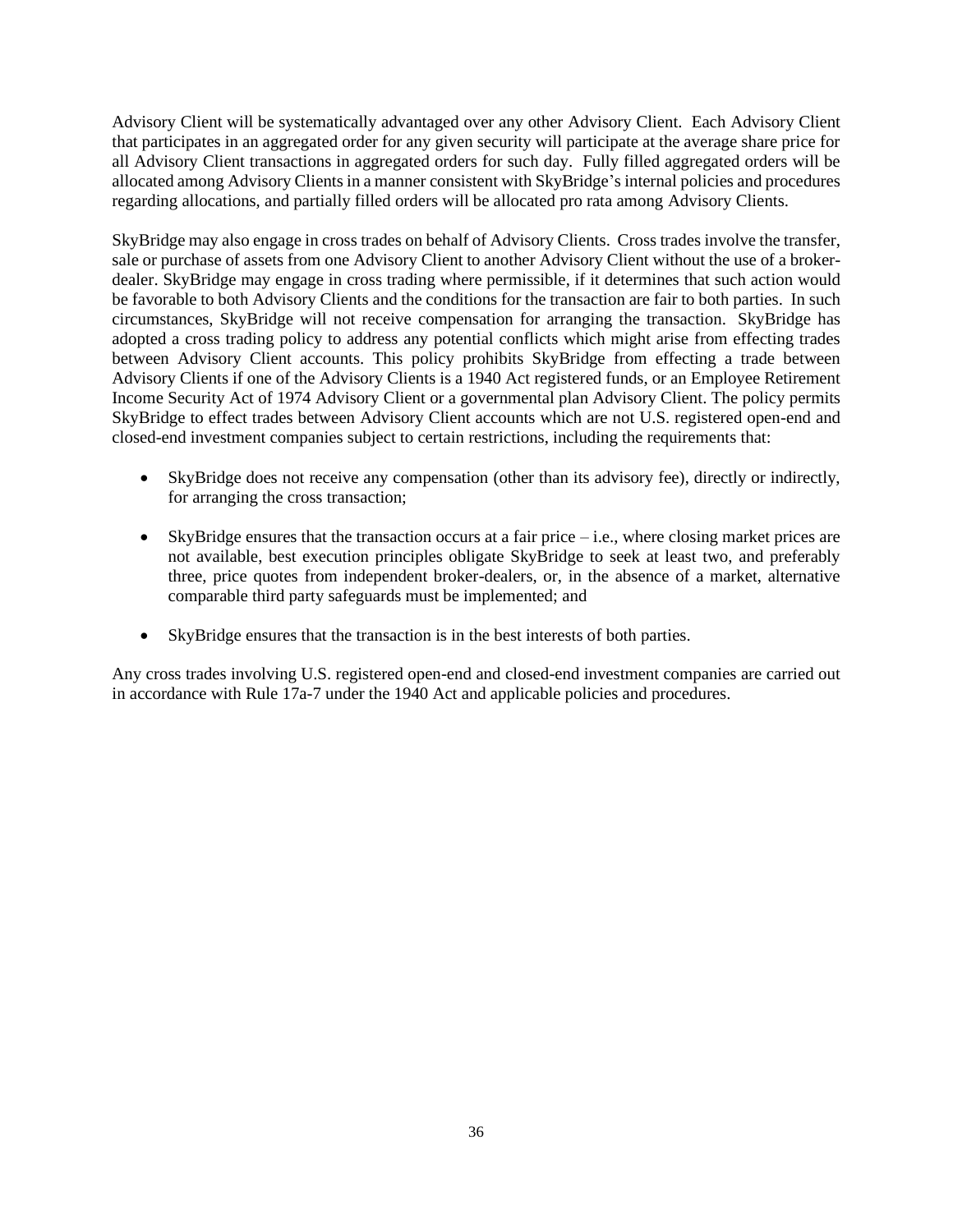## <span id="page-36-0"></span>*Item 13: Review of Accounts*

On a regular and ongoing basis, SkyBridge reviews Advisory Client activity and investment results. These reviews are generally conducted by a combination of a SkyBridge Co-Chief Investment Officer and Portfolio Managers. SkyBridge also periodically consults with Advisory Clients to update financial information and investment objectives and to determine whether any changes to investment restrictions typically contained in investment management agreements between its Advisory Clients and SkyBridge are appropriate. Any restrictions that an Advisory Client imposes on the management of an account may cause SkyBridge to deviate from investment decisions it would otherwise make in managing the account.

For each SkyBridge Fund, investors are provided with: (i) the monthly net asset value of the Fund; (ii) a quarterly Advisory Client letter disclosing portfolio holdings and related statistical and strategy information, and overall Fund performance; (iii) an annual audited financial report and summary update of the Fund's investments; (iv) annual tax information necessary for the completion of U.S. federal income tax returns, as appropriate; (v) periodic information regarding expirations of lock-up periods attributable Advisory Client accounts; and (vi) such other information as SkyBridge determines in its sole discretion from time to time. Monthly information generally will be provided within forty-five (45) days following such month end or earlier to the extent required by applicable law, including the 1940 Act. Managed Accounts are provided with comparable information. SkyBridge also provides a month-end preliminary performance estimate which is also available on [http://www.skybridge.com](http://www.skybridge.com/) or by emailing [IR@skybridge.com.](mailto:IR@skybridge.com) SkyBridge may provide additional information to investors and their representatives upon request. In connection with requests for additional information, SkyBridge may require information from the recipient and the execution of an agreement to retain the confidentiality of the information provided. SkyBridge Funds operating as 1940 Act registered investment companies file quarterly and annual reports with the SEC, which are available at www.sec.gov.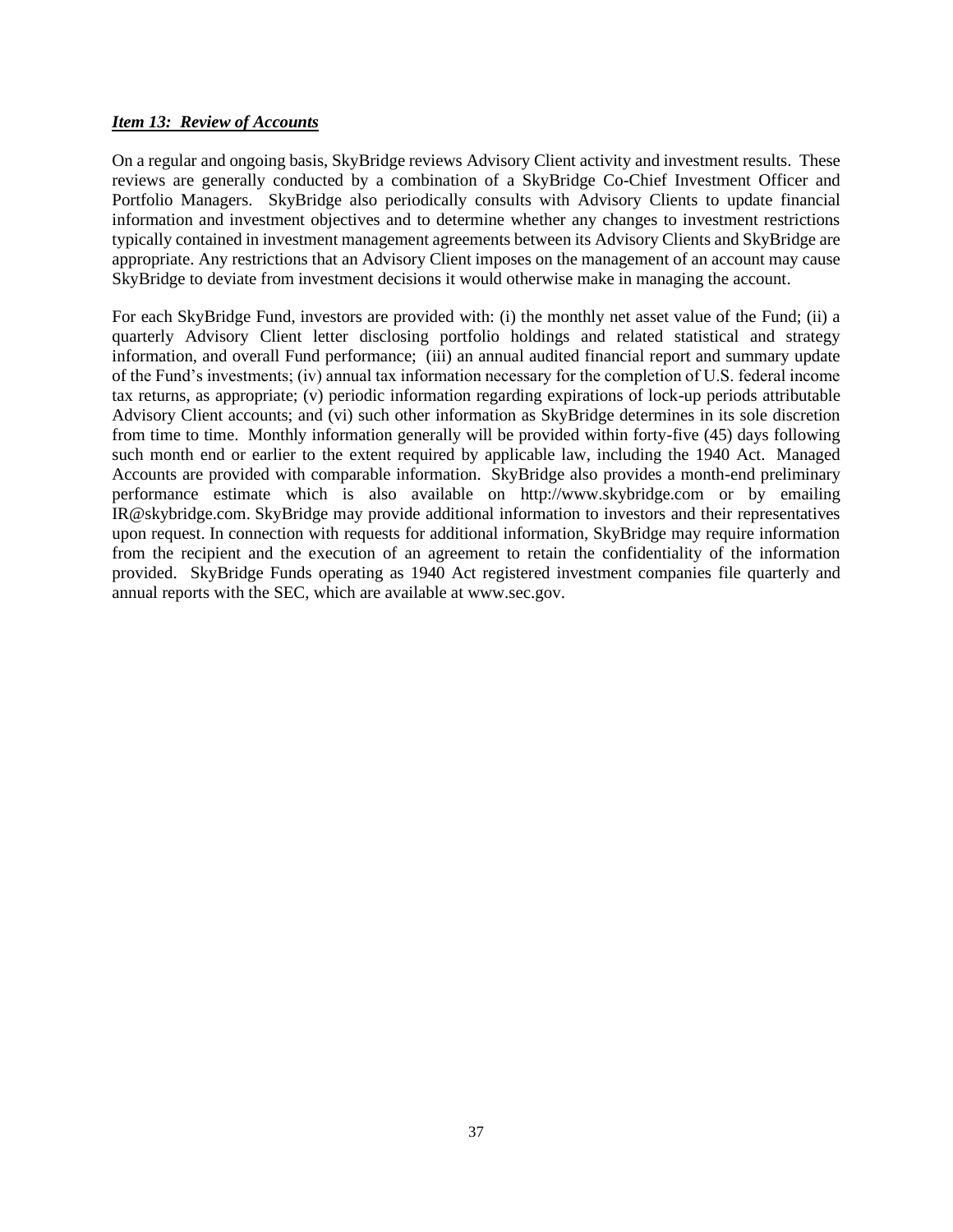## <span id="page-37-0"></span>*Item 14: Advisory Client Referrals and Other Compensation*

Occasionally, Advisory Clients or investors in certain SkyBridge Funds may be referred to SkyBridge by SkyBridge employees or SkyBridge's affiliates. SkyBridge may also enter into arrangements with unaffiliated parties that refer Advisory Clients or investors in certain SkyBridge Funds to SkyBridge. Any such third party referral arrangements will be conducted in accordance with Rule 206(4)-3 under the Advisers Act. Payments under such arrangements will generally consist of a cash payment computed as a percentage of the referred Advisory Client's advisory fee, although other methods of computation may be used.

SkyBridge's CCO has overall responsibility for the implementation and monitoring of its cash solicitation policy, practices, disclosures and record-keeping. SkyBridge has adopted various procedures to implement the firm's solicitation policy and to review and monitor its application to ensure that the firm's policy is observed, implemented properly and amended or updated, as appropriate. These procedures include:

- SkyBridge's CCO will review and approve any solicitor arrangements, including approval of the particular solicitor's agreement(s), reviews of solicitor's background, compensation arrangements and related matters;
- no principal or employee of SkyBridge may enter into any verbal or written agreement for Advisory Client solicitations without the prior approval by the CCO; and
- SkyBridge's CCO periodically monitors the firm's solicitor arrangements to note any new or terminated relationships, make sure appropriate records are maintained and solicitor fees paid, and make sure Form ADV disclosures are current and accurate.

In addition, SkyBridge and its employees, as a matter of policy and practice, are prohibited from providing or agreeing to provide, directly or indirectly, payment, consideration or any other item of value or to any person unaffiliated with SkyBridge to solicit a government entity for investment advisory services on SkyBridge's behalf unless such person is a U.S. registered broker-dealer and/or U.S. registered investment adviser. Any arrangement which may involve the solicitation of governmental entities must be in writing and contain such contractual provisions as the CCO approves. Such provisions shall be reasonably designed to assure, in the judgment of the CCO, compliance with all applicable laws and rules by such person in connection with any solicitation of any governmental entity.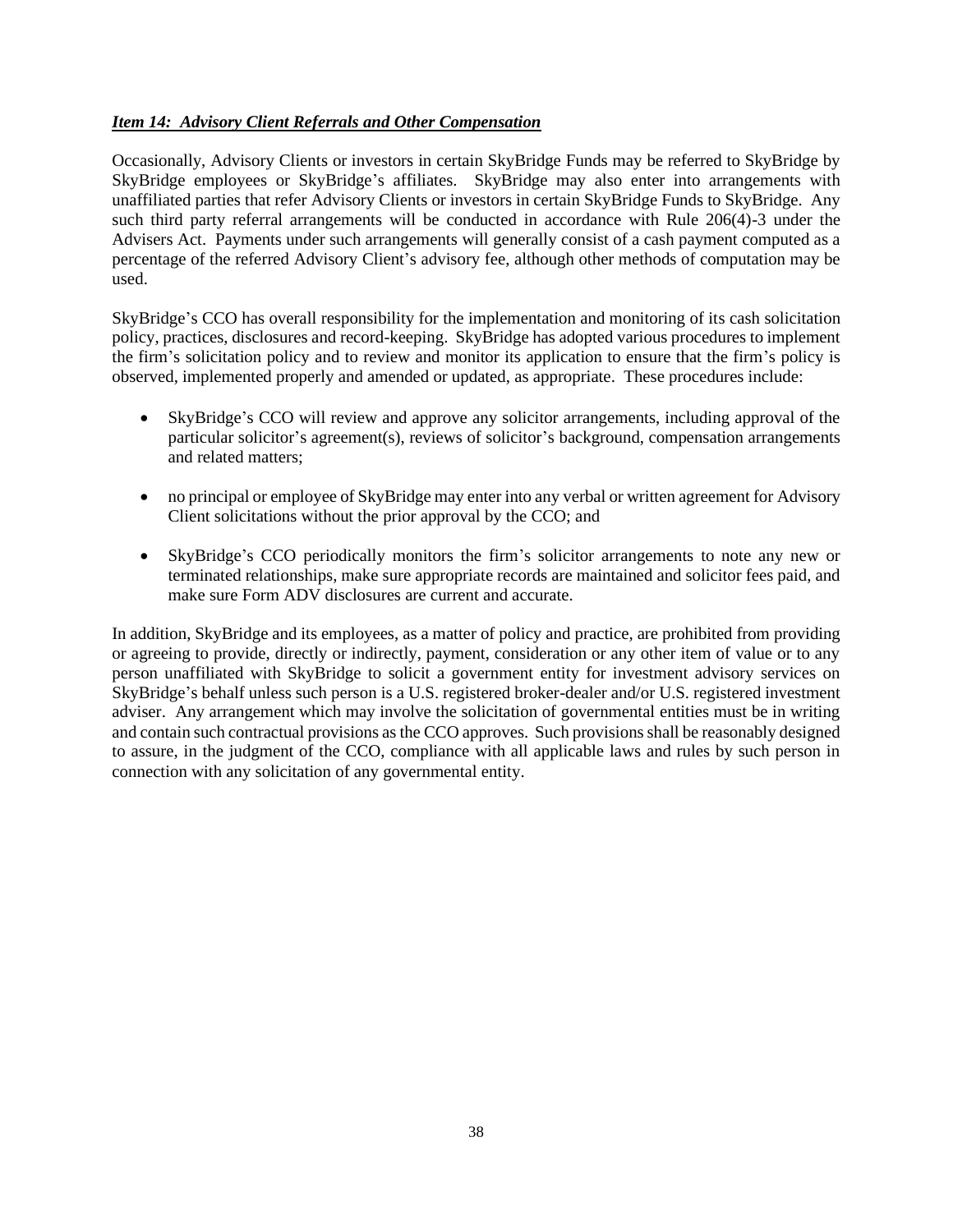### <span id="page-38-0"></span>*Item 15: Custody*

SkyBridge does not maintain direct custody of Advisory Client assets. However, under Rule 206(4)-2 under the Advisers Act, "custody" is broadly defined to also include holding indirectly Advisory Client funds or securities, or having any authority to obtain possession of them. In particular, SkyBridge is considered to have custody with respect to the SkyBridge Funds to the extent SkyBridge or an affiliate of SkyBridge serves in a capacity that gives it legal ownership of or access to the SkyBridge Funds' funds or securities (such as general partner of a limited partnership, managing member of a limited liability company or a comparable position for another type of pooled investment vehicle). SkyBridge is also considered to have custody with respect to certain SkyBridge Funds and Managed Accounts if SkyBridge is authorized under the Advisory Client's agreement with SkyBridge to withdraw Advisory Client funds or securities maintained with a third-party custodian upon SkyBridge's instruction to the third-party custodian. At present, SkyBridge is not authorized under any Managed Account agreement to withdraw Advisory Client funds or securities, but may do so with respect to certain SkyBridge Funds enumerated in Part 1A of SkyBridge's Form ADV.

In order to avoid any conflict of interest that indirect custody of Advisory Client assets may cause, SkyBridge complies with Rule 206(4)-2 under the Advisers Act by using the exemption for the annual audit of SkyBridge Funds' financial statements and the delivery of such audited financial statements to SkyBridge Fund investors in the timeframe required under such Rule. Investors in SkyBridge Funds should review those financial statements carefully. In certain circumstances SkyBridge may decide to use its discretion to instead comply with such Rule by (i) sending a notice to Advisory Clients meeting the requirements of Rule 206(4)-2, (ii) confirming that the qualified custodian sends quarterly account statements to Advisory Clients and (iii) undergoing an annual surprise examination by an independent public accountant to verify Advisory Client funds and securities.

In the SkyBridge Fund-of-Funds business, SkyBridge's authority to cause any Advisory Client to withdraw or redeem from an underlying Investment Fund is subject to the condition that the underlying Investment Fund be instructed, at the time of withdrawal or redemption, to remit any withdrawal or redemption proceeds directly to the Advisory Client's custodian.

SkyBridge will seek to maintain digital assets with custodians that are "qualified custodians" within the meaning of Rule 206-4(2) under the Advisers Act, however, given the rapid pace of development and change in the digital asset area, there can be no assurances that there will be a "qualified custodian" that provides custody services for any given digital asset. By investing in the SkyBridge Digital Funds, investors acknowledge that it may not be possible to maintain certain digital assets with a "qualified custodian" and that such custody arrangements may entail greater risk of loss than a custody arrangement with a "qualified custodian."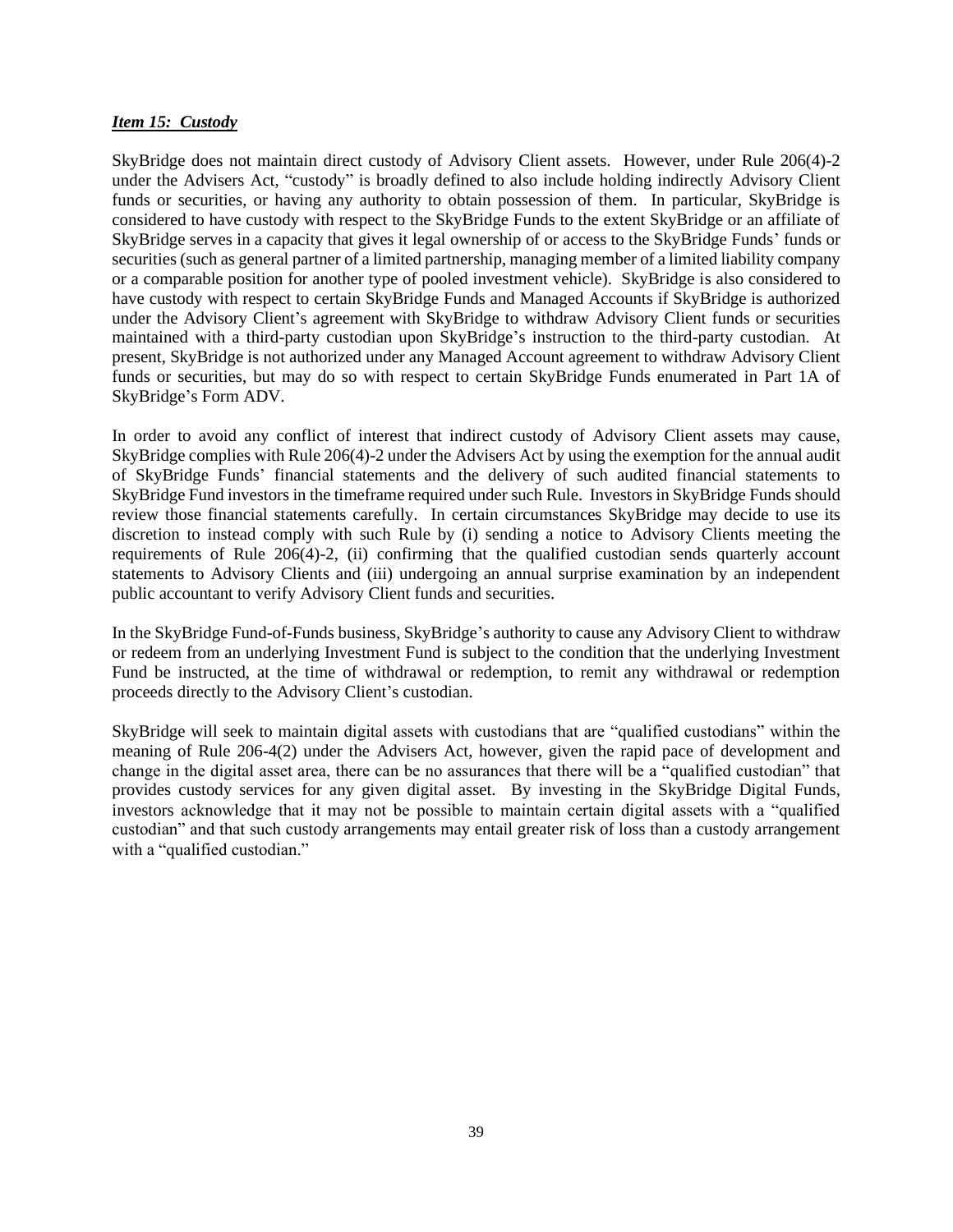## <span id="page-39-0"></span>*Item 16: Investment Discretion*

SkyBridge's investment management services are provided pursuant to the terms of an investment advisory agreement with the Advisory Client and in certain cases the organizational documents of the SkyBridge Fund and/or Managed Account. With respect to Managed Accounts, Advisory Clients are generally permitted to impose investment restrictions with respect to their assets by providing SkyBridge with written notice, as long as SkyBridge reasonably deems the restriction to be appropriate and agrees to the investment restriction in a modified investment advisory agreement with the Advisory Client. Any restrictions an Advisory Client imposes on the management of a Managed Account may cause SkyBridge to deviate from investment decisions it would otherwise make in managing the account.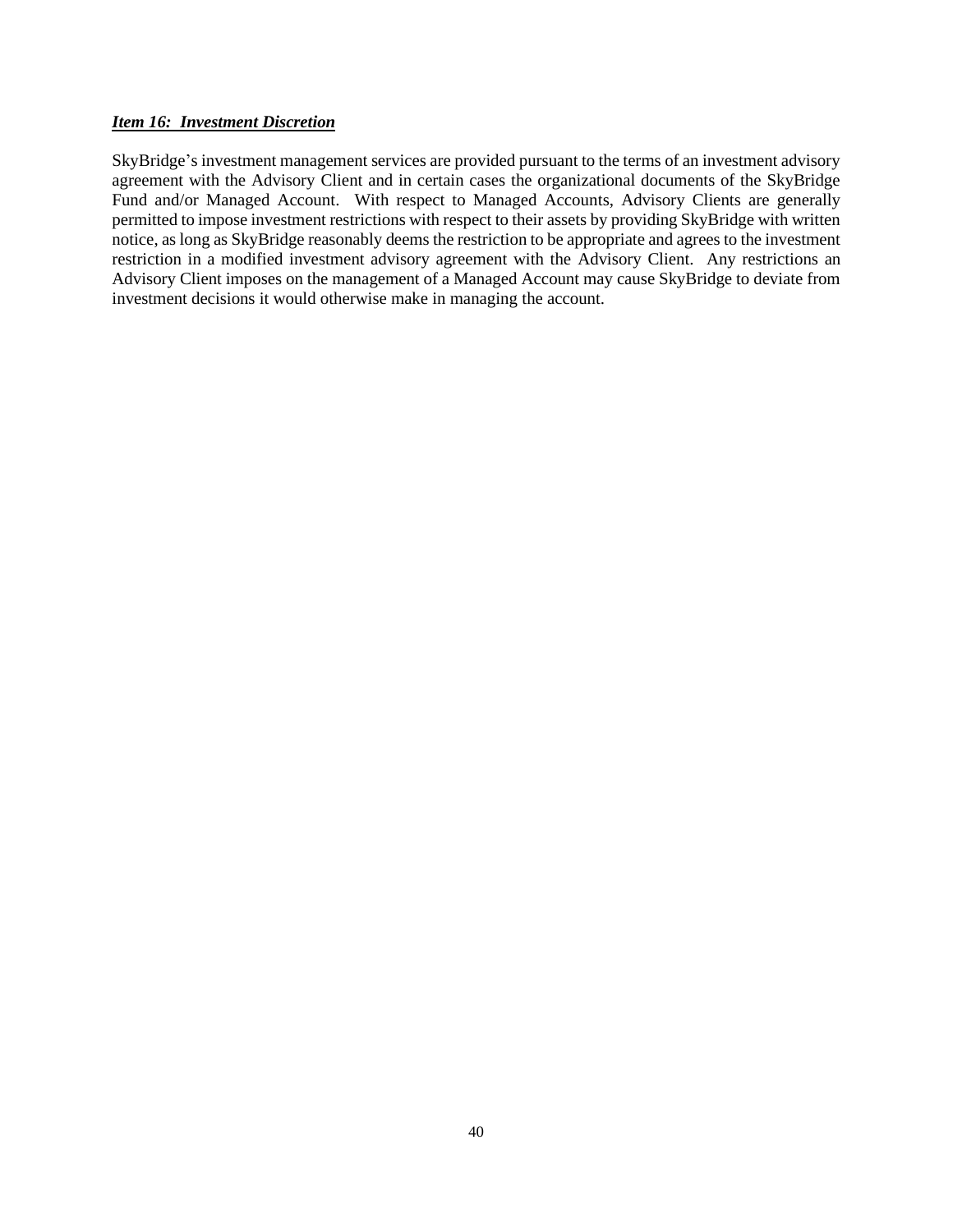## <span id="page-40-0"></span>*Item 17: Voting Advisory Client Securities*

Where SkyBridge provides advice to SkyBridge Funds or Managed Accounts that invest directly in voting securities, those SkyBridge Funds or Managed Accounts may receive notices or proposals from companies in which they are invested seeking the consent of, or voting by, investors ("proxies"). Because investments in Investment Funds by SkyBridge on behalf of SkyBridge funds-of-funds do not typically convey traditional voting rights, and the occurrence of corporate governance or other consent or voting matters for this type of investment is substantially less than that encountered in connection with investing directly in equity securities, it is unlikely that any SkyBridge funds-of-funds will be solicited to vote a proxy for an underlying Investment Fund investment.

The SkyBridge Funds and the Managed Accounts have delegated the voting of proxies in respect of portfolio holdings to SkyBridge to vote proxies in accordance with SkyBridge's proxy voting guidelines and procedures. In general, SkyBridge believes that voting proxies in accordance with the policies described below will be in the best interests of Advisory Clients.

- In the absence of specific voting guidelines mandated by a particular Advisory Client, SkyBridge will vote proxies in the best interests of each Advisory Client (which theoretically could result in different voting results for the same underlying issuer). Although voting certain proxies may be subject to the discretion of SkyBridge, SkyBridge is of the view that voting proxies in accordance with the following general guidelines is in the best interest of its Advisory Clients:
	- o SkyBridge will generally vote in favor of normal corporate housekeeping proposals including, but not limited to, the following:
		- election of directors (where there are no related corporate governance issues);
		- selection or reappointment of auditors; or
		- increasing or reclassifying common stock.
	- o SkyBridge will generally vote against proposals that:
		- make it more difficult to replace members of the issuer's board of directors or board of managers; or
		- introduce unequal voting rights (although there may be regulatory reasons that would make such a proposal favorable to certain Advisory Clients).
- For proxies addressing any other issue (for the SkyBridge funds-of-funds business, to the extent voting shares are issued, this may include proposals related to fees paid to Investment Managers of underlying Investment Funds, redemption rights provided by underlying Investment Funds or investment objective modifications), the CCO, portfolio manager, or other designated officer, shall determine (which may be based upon the advice of external lawyers or accountants) whether a proposal is in the best interest of affected Advisory Clients. In doing so, SkyBridge will evaluate a number of factors which may include, but are not limited to:
	- o the performance of the underlying investment in question;
	- o a comparison of the proposed changes to terms which are customary in the industry; and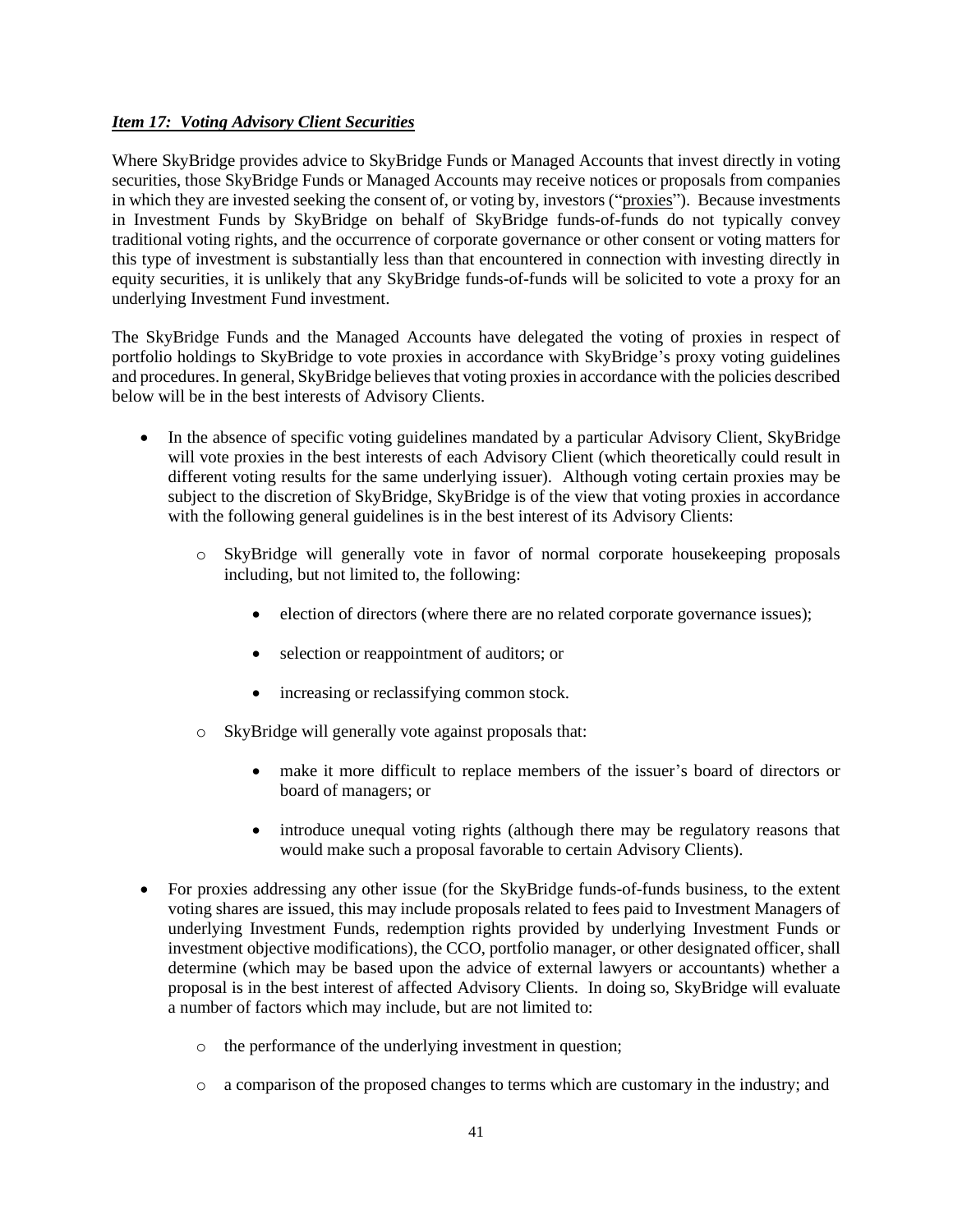o for the SkyBridge funds-of-funds business, consideration of the risk that the Investment Manager of the Investment Fund will require the SkyBridge fund-of-funds to withdraw if the required change is not approved.

In exercising its voting discretion, SkyBridge will seek to avoid any direct or indirect conflict of interest presented by the voting decision. If any substantive aspect or foreseeable result of the matter to be voted on presents an actual or potential conflict of interest involving SkyBridge, SkyBridge will, if feasible, make written disclosure of the conflict to the Advisory Client indicating how SkyBridge proposes to vote on the matter and its reasons for doing so. Investors in SkyBridge Funds and holders of Managed Accounts may obtain a copy of SkyBridge's proxy voting policies and procedures, as well as information as to how SkyBridge voted Advisory Clients' proxies, by calling or writing to SkyBridge at the number or address printed on the front of this brochure. In addition, each of the 1940 Act Funds is required to file annually its proxy voting record on Form N-PX with the SEC by August 31 of each year. This filing is (or will be) available on the SEC's website at [www.sec.gov.](http://www.sec.gov/)

In situations where an Advisory Client retains the ability to vote proxies, they will receive their proxies or other solicitations directly from their custodian or transfer agent.